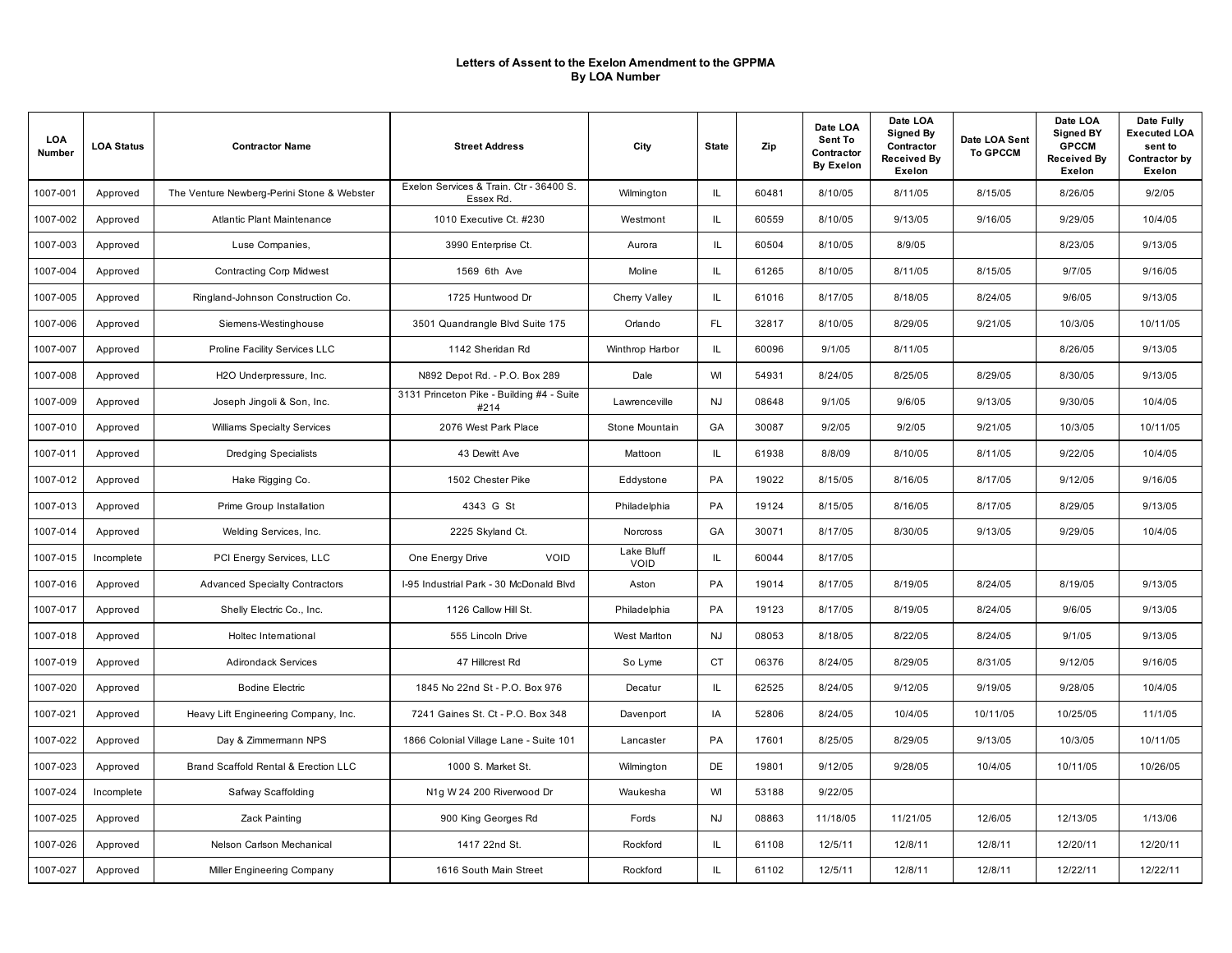| LOA<br>Number | <b>LOA Status</b> | <b>Contractor Name</b>                    | <b>Street Address</b>          | City             | <b>State</b> | Zip   | Date LOA<br>Sent To<br>Contractor<br><b>By Exelon</b> | Date LOA<br><b>Signed By</b><br>Contractor<br><b>Received By</b><br>Exelon | Date LOA Sent<br><b>To GPCCM</b> | Date LOA<br><b>Signed BY</b><br><b>GPCCM</b><br><b>Received By</b><br>Exelon | Date Fully<br><b>Executed LOA</b><br>sent to<br>Contractor by<br>Exelon |
|---------------|-------------------|-------------------------------------------|--------------------------------|------------------|--------------|-------|-------------------------------------------------------|----------------------------------------------------------------------------|----------------------------------|------------------------------------------------------------------------------|-------------------------------------------------------------------------|
| 1007-028      | Approved          | Nelson Fire Protection                    | 11028 Raleigh Court            | Rockford         | IL           | 61115 | 12/5/11                                               | 12/16/11                                                                   | 12/16/11                         | 1/18/12                                                                      | 1/18/12                                                                 |
| 1007-029      | Approved          | Loescher Heating & Air Conditioning       | 1860 S. Walnut Road            | Freeport         | IL.          | 61032 | 12/5/11                                               | 12/16/11                                                                   | 12/16/11                         | 1/18/12                                                                      | 1/18/12                                                                 |
| 1007-030      | Approved          | Sprinkmann Sons Corp.                     | 1212 Milford Ave.              | Rockford         | IL.          | 61109 | 12/6/11                                               | 12/16/11                                                                   | 12/16/11                         | 1/18/12                                                                      | 1/18/12                                                                 |
| 1007-031      | Approved          | <b>Benchmark Flooring</b>                 | 8197 Commerce Drive            | Rockford         | IL.          | 61111 | 12/8/11                                               | 1/18/12                                                                    | 1/18/12                          | 2/24/12                                                                      | 2/24/12                                                                 |
| 1007-032      | Approved          | <b>Rock Valley Glass</b>                  | 1398 Huntwood Drive            | Cherry Valley    | IL.          | 61016 | 12/8/11                                               | 12/16/11                                                                   | 12/16/11                         | 9/19/12                                                                      | 9/19/12                                                                 |
| 1007-033      | Approved          | J. J. White, Inc.                         | 5500 Bingham St.               | Philadelphia     | PA           | 19120 | 8/30/05                                               | 9/2/05                                                                     | 9/13/05                          | 9/28/05                                                                      | 10/4/05                                                                 |
| 1007-034      | Approved          | Walbridge Equipment Installation, LLC     | 1275 Aurora Lane               | Aurora           | IL.          | 60504 | 9/2/05                                                | 9/14/05                                                                    | 9/19/05                          | 9/28/05                                                                      | 10/4/05                                                                 |
| 1007-035      | Approved          | R.I.S. Inc.                               | 609 Hamilton St.               | Allentown        | PA           | 18101 | 9/2/05                                                | 9/14/05                                                                    | 9/19/05                          | 9/30/05                                                                      | 10/4/05                                                                 |
| 1007-036      | Approved          | Valley Construction Co.                   | 3610 78th Ave West             | Rock Island      | IL.          | 61204 | 9/13/05                                               | 9/16/05                                                                    | 9/21/05                          | 9/28/05                                                                      | 10/4/05                                                                 |
| 1007-037      | Approved          | CFM/VR-Tesco                              | 1875 Fox Lane                  | Elgin            | IL.          | 60123 | 9/16/05                                               | 12/9/05                                                                    | 12/13/05                         | 1/4/06                                                                       | 1/13/06                                                                 |
| 1007-038      | Approved          | Thermal Engineering Intl                  | 10375 Slusher Drive            | Santa Fe Springs | CA           | 90670 | 9/19/05                                               | 9/21/05                                                                    | 9/22/05                          | 9/27/05                                                                      | 10/4/05                                                                 |
| 1007-039      | Approved          | William A. Pope                           | 1024 Lunt Ave                  | Schaumburg       | IL.          | 60193 | 9/27/05                                               | 9/28/05                                                                    | 10/4/05                          | 10/17/05                                                                     | 10/26/05                                                                |
| 1007-040      | Approved          | Area Erectors, Inc.                       | 2323 Harrison Avenue           | Rockford         | IL.          | 61104 | 10/5/05                                               | 10/6/05                                                                    | 10/14/05                         | 10/25/05                                                                     | 11/1/05                                                                 |
| 1007-041      | Approved          | Raynor Door Authority                     | 9450 Forest Hills Road         | Loves Park       | IL.          | 61111 | 10/5/05                                               | 10/25/05                                                                   | 11/1/05                          | 11/14/05                                                                     | 11/29/05                                                                |
| 1007-042      | Incomplete        | <b>Forest City Decorators</b>             | P.O. Box 2596                  | Rockford         | IL.          | 61131 | 10/5/05                                               |                                                                            |                                  |                                                                              |                                                                         |
| 1007-043      | Approved          | Norstar Mechanical Industries             | 2121 15th Street               | Rockford         | IL.          | 61104 | 10/5/05                                               | 10/10/05                                                                   | 10/13/05                         | 10/28/05                                                                     | 11/10/05                                                                |
| 1007-044      | Approved          | J B Contracting                           | 2999 East 250th Road           | LaSalle          | IL.          | 61301 | 10/5/05                                               | 10/10/05                                                                   | 10/18/05                         | 11/1/05                                                                      | 11/10/05                                                                |
| 1007-045      | Approved          | Brandenburg Industrail Serv Co            | 2625 South Loomis Street       | Chicago          | IL.          | 60608 | 10/5/05                                               | 10/14/05                                                                   | 10/26/05                         | 11/15/05                                                                     | 11/29/05                                                                |
| 1007-046      | Approved          | Double "G" Excavating Inc.                | 34296 Warner Bridge Road       | Manteno          | IL.          | 60950 | 10/5/05                                               | 10/11/05                                                                   | 10/13/05                         | 10/28/05                                                                     | 11/10/05                                                                |
| 1007-047      | Approved          | <b>Brieser Construction</b>               | 24101 So. Municipal Dr.        | Channahon        | IL.          | 60410 | 10/5/05                                               | 10/6/05                                                                    | 10/11/05                         | 10/28/05                                                                     | 11/10/05                                                                |
| 1007-048      | Approved          | Tencon, Inc.                              | 530 Jones St                   | Verona           | PA           | 15147 | 10/6/05                                               | 10/14/05                                                                   | 10/18/05                         | 10/24/05                                                                     | 11/1/05                                                                 |
| 1007-049      | Approved          | Clennon Electric. Inc.                    | 210 N. Main St. - P.O. Box 368 | Wilmington       | IL.          | 60481 | 10/6/05                                               | 10/7/05                                                                    | 10/11/05                         | 10/20/05                                                                     | 10/26/05                                                                |
| 1007-050      | Approved          | Midwest Mechanical                        | 540 Executive Dr.              | Willowbrook      | IL.          | 60527 | 10/6/05                                               | 10/7/05                                                                    | 10/12/05                         | 11/4/05                                                                      | 11/10/05                                                                |
| 1007-051      | Approved          | <b>Omelas Construction</b>                | 12400 So. Keeler               | Alsip            | IL.          | 60803 | 10/7/05                                               | 10/7/05                                                                    | 10/7/05                          | 10/21/05                                                                     | 10/26/05                                                                |
| 1007-052      | Approved          | Anthony Roofing - A Tecta America Company | 2555 White Oak Circle          | Aurora           | IL           | 60502 | 10/10/05                                              | 10/12/05                                                                   | 10/13/05                         | 10/17/05                                                                     | 10/26/05                                                                |
| 1007-053      | Approved          | CBI Services, Inc.                        | 14107 So. Route 59             | Plainfield       | IL.          | 60544 | 10/11/05                                              | 10/13/05                                                                   | 10/26/05                         | 11/1/05                                                                      | 11/10/05                                                                |
| 1007-054      | Approved          | Nooter Construction Co.                   | 1500 So Second St              | St. Louis        | <b>MO</b>    | 63104 | 10/12/05                                              | 11/4/05                                                                    | 11/11/05                         | 11/30/05                                                                     | 12/15/05                                                                |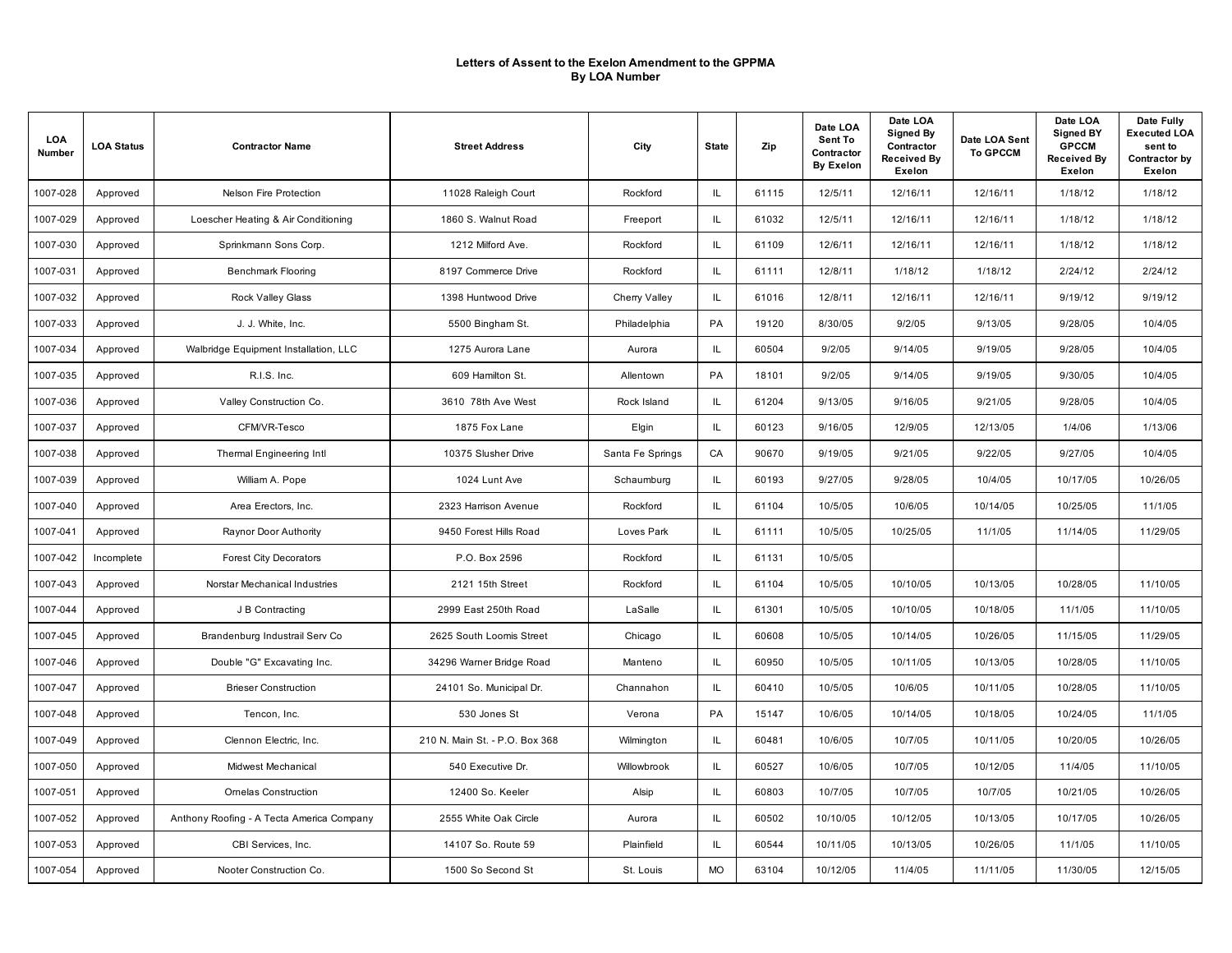| LOA<br>Number | <b>LOA Status</b> | <b>Contractor Name</b>                                | <b>Street Address</b>          | City            | <b>State</b> | Zip        | Date LOA<br>Sent To<br>Contractor<br><b>By Exelon</b> | Date LOA<br>Signed By<br>Contractor<br><b>Received By</b><br>Exelon | Date LOA Sent<br><b>To GPCCM</b> | Date LOA<br><b>Signed BY</b><br><b>GPCCM</b><br><b>Received By</b><br><b>Exelon</b> | Date Fully<br><b>Executed LOA</b><br>sent to<br>Contractor by<br>Exelon |
|---------------|-------------------|-------------------------------------------------------|--------------------------------|-----------------|--------------|------------|-------------------------------------------------------|---------------------------------------------------------------------|----------------------------------|-------------------------------------------------------------------------------------|-------------------------------------------------------------------------|
| 1007-055      | Approved          | Hayes Mechanical Co.                                  | 2160 No. Ashland Ave           | Chicago         | IL.          | 60614-3024 | 10/13/05                                              | 11/24/05                                                            | 12/6/05                          | 12/12/05                                                                            | 1/13/06                                                                 |
| 1007-056      | Approved          | Rachke Piping & Mechanical                            | 18802 W. Manhattan Rd.         | Elwood          | IL           | 60421      | 10/21/05                                              | 10/26/05                                                            | 10/27/05                         | 11/2/05                                                                             | 11/10/05                                                                |
| 1007-057      | Approved          | Ernest D. Menold, Inc.                                | 445 Powhatan Ave               | Lester          | PA           | 19029      | 11/3/05                                               | 11/4/05                                                             | 11/16/05                         | 22/29/2005                                                                          | 12/7/05                                                                 |
| 1007-058      | Approved          | PCI Energy Services                                   | One Energy Dr.                 | Lake Bluff      | IL           | 60044      | 11/8/05                                               | 11/11/05                                                            | 11/16/05                         | 11/22/05                                                                            | 12/7/05                                                                 |
| 1007-059      | Approved          | Alstom Corp. (APComPower, Inc.)                       | 2000 Day Hill Road             | Windsor         | <b>CT</b>    | 06095      | 11/17/05                                              | 11/21/05                                                            | 12/6/05                          | 1/4/06                                                                              | 1/13/06                                                                 |
| 1007-060      | Approved          | Associated Insulation Services                        | 32 Ironside Court              | Willingboro     | <b>NJ</b>    | 08046      | 11/28/05                                              | 11/29/05                                                            | 12/6/05                          | 11/29/05                                                                            | 1/13/06                                                                 |
| 1007-061      | Signed            | Elk Pipeline, Inc.                                    | 3345 Delsea Dr.                | Franklinville   | <b>NJ</b>    | 08322      | 11/28/05                                              | 11/30/05                                                            | 12/6/05                          |                                                                                     |                                                                         |
| 1007-062      | Incomplete        | J M T Environmental Technology                        | 3353-C Gun Club Rd             | Nazareth        | PA           | 18064      | 12/1/05                                               |                                                                     |                                  |                                                                                     |                                                                         |
| 1007-063      | Approved          | D. Construction                                       | 1488 S. Broadway               | Coal City       | IL.          | 60416      | 12/5/05                                               | 12/7/05                                                             | 12/13/05                         | 1/4/06                                                                              | 1/13/06                                                                 |
| 1007-064      | Approved          | Aetna Roofing                                         | 1320 E. State St.              | Trenton         | <b>NJ</b>    | 08609      | 1/6/06                                                | 2/10/06                                                             | 3/15/06                          | 3/20/06                                                                             | 3/31/06                                                                 |
| 1007-065      | Incomplete        | Allied Fire and Safety                                | P. O. Box 607                  | Neptune         | <b>NJ</b>    | 07754      | 1/6/06                                                |                                                                     |                                  |                                                                                     |                                                                         |
| 1007-066      | Incomplete        | M. J. Electric                                        | 1047 Shoemaker                 | Shoemakersville | PA           | 19555      | 1/6/06                                                |                                                                     |                                  |                                                                                     |                                                                         |
| 1007-067      | Approved          | Liberty Mechanical                                    | 1 South Drive                  | Cookstown       | <b>NJ</b>    | 08511      | 1/6/06                                                | 2/2/06                                                              | 2/27/06                          | 3/2/06                                                                              | 3/7/06                                                                  |
| 1007-068      | Incomplete        | <b>Burlington Electric Test</b>                       | 825 Sycamore Ave               | Croydon         | PA           | 19021      | 1/6/06                                                |                                                                     |                                  |                                                                                     |                                                                         |
| 1007-069      | Approved          | Weld Tech Services Corp                               | 2005 Newpoint Parkway          | Lawrenceville   | PA           | 30043      | 1/11/06                                               | 1/16/06                                                             | 1/23/06                          | 2/2/06                                                                              | 2/8/06                                                                  |
| 1007-070      | Approved          | <b>East Coast Constructors</b>                        | 101 Talbot Ave                 | Holmes          | PA           | 19043      | 1/12/06                                               | 1/19/06                                                             | 1/23/06                          | 2/8/06                                                                              | 2/23/06                                                                 |
| 1007-071      | Approved          | M. Schnoll & Sons, Inc.                               | 3151 Weikel St                 | Philadelphia    | PA           | 19134      | 1/17/06                                               | 1/19/06                                                             | 1/23/06                          | 1/26/06                                                                             | 2/8/06                                                                  |
| 1007-072      | Incomplete        | Dan Ash Trucking Inc.                                 | 1115 1st Ave                   | Silvis          | IL.          | 61282      | 1/17/06                                               |                                                                     |                                  |                                                                                     |                                                                         |
| 1007-073      | Approved          | <b>Herrell Electric</b>                               | 301 W. Market St.              | Mt. Carroll     | IL.          | 61053      | 1/18/06                                               | 1/23/06                                                             | 2/8/06                           | 2/23/06                                                                             | 2/24/06                                                                 |
| 1007-074      | Approved          | George Young Mechanical LLC                           | 2724 So. 20th St.              | Philadelphia    | PA           | 19145      | 1/23/06                                               | 1/25/06                                                             | 2/8/06                           | 1/25/06                                                                             | 2/24/06                                                                 |
| 1007-075      | Incomplete        | (LOST IN MAIL) RESENT AS<br>Fluor Corporation<br>#102 | 1 Industrial Highway           | Eddystone       | PA           | 19022      | 12/6/05                                               |                                                                     |                                  |                                                                                     |                                                                         |
| 1007-076      | Approved          | Haines & Kibblehouse                                  | 2052 Lucon Rd                  | Skippack        | PA           | 19474      | 1/13/06                                               | 1/26/06                                                             | 2/8/06                           | 2/23/06                                                                             | 2/24/06                                                                 |
| 1007-077      | Approved          | Precision Surveillance Corp.                          | 3468 Watling St.               | East Chicago    | IN           | 46312      | 1/25/06                                               | 1/27/06                                                             | 2/8/06                           | 1/27/06                                                                             | 2/24/06                                                                 |
| 1007-078      | Approved          | <b>SM Electric Company</b>                            | 601 New Brunswick Ave          | Rahway          | <b>NJ</b>    | 07065      | 1/27/06                                               | 3/3/06                                                              | 3/15/06                          | 3/29/06                                                                             | 4/14/06                                                                 |
| 1007-079      | Approved          | Overhead Crane Equipment Inc.                         | 705B Stemmers Run Rd           | Baltimore       | <b>MD</b>    | 21221      | 7/17/06                                               | 7/24/06                                                             | 8/18/06                          | 9/27/06                                                                             | 10/24/06                                                                |
| 1007-080      | Incomplete        | East Coast Management, Inc.                           | 110 Ardmore Ave                | Ardmore         | <b>PA</b>    | 19003      | 2/15/06                                               |                                                                     |                                  |                                                                                     |                                                                         |
| 1007-081      | Approved          | Perini Corp                                           | 73 Mt. Wayte Ave P.O. Box 9160 | Framingham      | <b>MA</b>    | 01701-9160 |                                                       | 9/25/06                                                             | 10/24/06                         | 11/20/06                                                                            | 12/11/06                                                                |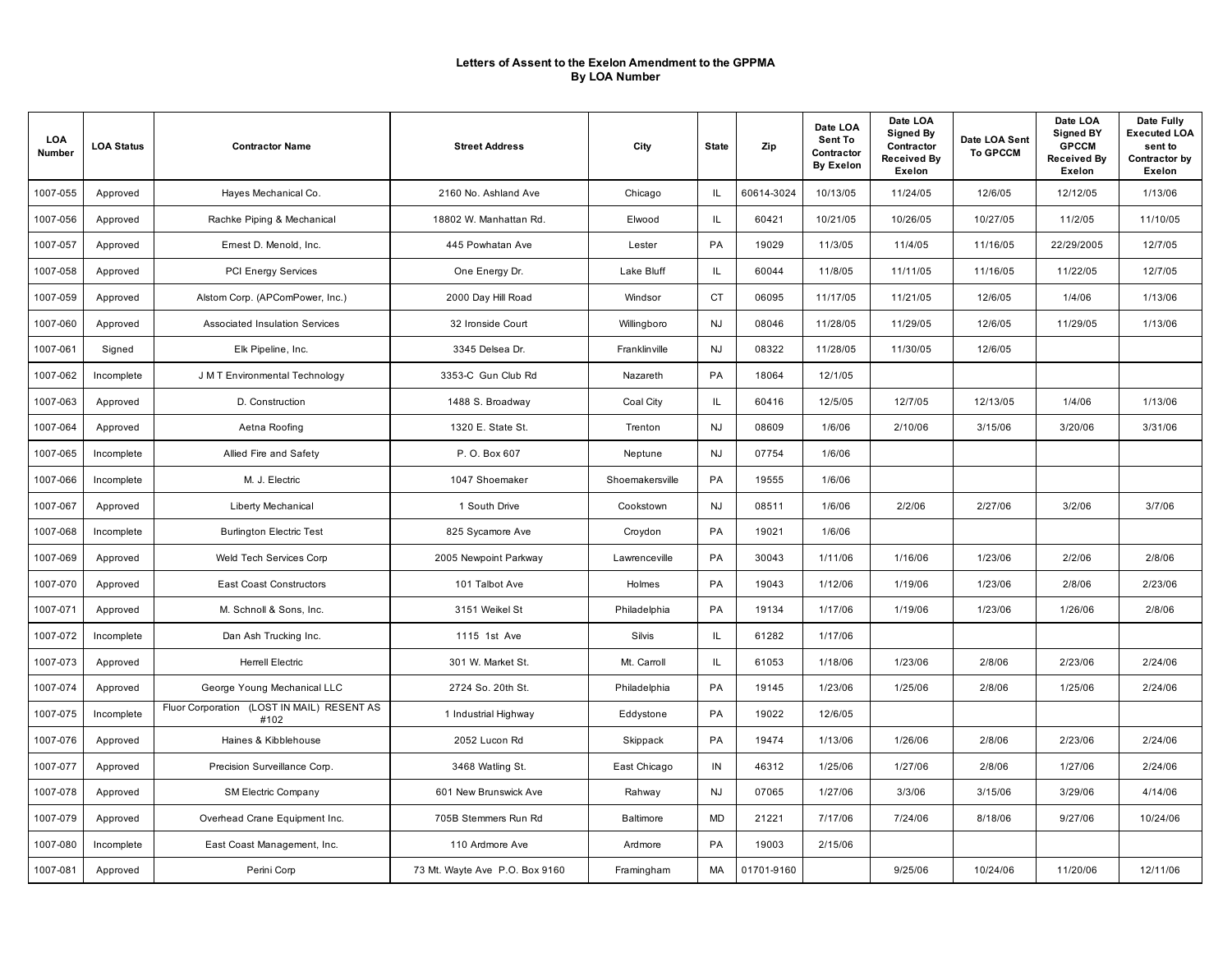| <b>LOA</b><br>Number | <b>LOA Status</b> | <b>Contractor Name</b>                                    | <b>Street Address</b>        | City            | <b>State</b> | Zip   | Date LOA<br>Sent To<br>Contractor<br><b>By Exelon</b> | Date LOA<br><b>Signed By</b><br>Contractor<br><b>Received By</b><br>Exelon | Date LOA Sent<br><b>To GPCCM</b> | Date LOA<br><b>Signed BY</b><br><b>GPCCM</b><br><b>Received By</b><br>Exelon | Date Fully<br><b>Executed LOA</b><br>sent to<br>Contractor by<br>Exelon |
|----------------------|-------------------|-----------------------------------------------------------|------------------------------|-----------------|--------------|-------|-------------------------------------------------------|----------------------------------------------------------------------------|----------------------------------|------------------------------------------------------------------------------|-------------------------------------------------------------------------|
| 1007-082             | Approved          | Shaw/Stone & Webster                                      | 100 Technology Center Dr.    | Stoughton       | MA           | 02072 | 11/6/06                                               | 11/13/06                                                                   | 11/21/06                         | 11/28/06                                                                     | 12/11/06                                                                |
| 1007-083             | Approved          | Oliver Sprinkler Company                                  | 501 Feheley Drive            | King of Prussia | PA           | 19406 | 11/8/06                                               | 11/22/06                                                                   | 12/28/06                         | 1/31/07                                                                      | 1/31/07                                                                 |
| 1007-084             | Approved          | Diamond Cut                                               | 3104 W. 76th St.             | Davenport       | IA           | 52806 | 11/14/06                                              | 11/16/06                                                                   | 11/21/06                         | 1/10/07                                                                      | 1/12/07                                                                 |
| 1007-085             | Approved          | C. Erickson & Sons                                        | 1818 Market St., Suite 2020  | Philadelphia    | PA           | 19103 | 10/12/07                                              | 10/17/07                                                                   | 10/17/07                         | 11/20/07                                                                     | 11/20/07                                                                |
| 1007-086             | Approved          | Halm Electrical Contracting, Inc.                         | 1301 LaSalle Street          | Ottawa          | IL.          | 61350 | 3/31/10                                               | 4/1/10                                                                     | 4/1/10                           | 4/13/10                                                                      | 4/13/10                                                                 |
| 1007-087             | Incomplete        | Shaw Stone & Webster                                      |                              |                 |              |       |                                                       |                                                                            |                                  |                                                                              |                                                                         |
| 1007-088             | Incomplete        | Shaw Stone & Webster                                      |                              |                 |              |       |                                                       |                                                                            |                                  |                                                                              |                                                                         |
| 1007-089             | Incomplete        | Shaw Stone & Webster                                      |                              |                 |              |       |                                                       |                                                                            |                                  |                                                                              |                                                                         |
| 1007-090             | Incomplete        | Shaw Stone & Webster                                      |                              |                 |              |       |                                                       |                                                                            |                                  |                                                                              |                                                                         |
| 1007-091             | Incomplete        | Shaw Stone & Webster                                      |                              |                 |              |       |                                                       |                                                                            |                                  |                                                                              |                                                                         |
| 1007-092             | Incomplete        | Shaw Stone & Webster                                      |                              |                 |              |       |                                                       |                                                                            |                                  |                                                                              |                                                                         |
| 1007-093             | Incomplete        | Shaw Stone & Webster                                      |                              |                 |              |       |                                                       |                                                                            |                                  |                                                                              |                                                                         |
| 1007-094             | Incomplete        | Shaw Stone & Webster                                      |                              |                 |              |       |                                                       |                                                                            |                                  |                                                                              |                                                                         |
| 1007-095             | Incomplete        | Shaw Stone & Webster                                      |                              |                 |              |       |                                                       |                                                                            |                                  |                                                                              |                                                                         |
| 1007-096             | Incomplete        | Shaw Stone & Webster                                      |                              |                 |              |       |                                                       |                                                                            |                                  |                                                                              |                                                                         |
| 1007-097             | Incomplete        | Shaw Stone & Webster                                      |                              |                 |              |       |                                                       |                                                                            |                                  |                                                                              |                                                                         |
| 1007-098             | Incomplete        | Shaw Stone & Webster                                      |                              |                 |              |       |                                                       |                                                                            |                                  |                                                                              |                                                                         |
| 1007-099             | Incomplete        | Shaw Stone & Webster                                      |                              |                 |              |       |                                                       |                                                                            |                                  |                                                                              |                                                                         |
| 1007-100             | Incomplete        | Shaw Stone & Webster                                      |                              |                 |              |       |                                                       |                                                                            |                                  |                                                                              |                                                                         |
| 1007-101             | Incomplete        | The Tri-M Group                                           | 206 Gale Lane                | Kennett Square  | PA           | 19348 | 2/3/06                                                |                                                                            |                                  |                                                                              |                                                                         |
| 1007-102             | Approved          | Fluor Corporation (Orig sent out as #75; lost in mail)    | 15 Ridgeview Ave             | Jonesboro       | GA           | 30236 | 2/13/06                                               | 2/22/06                                                                    | 2/22/06                          | 2/14/06                                                                      | 2/24/06                                                                 |
| 1007-103             | Approved          | Voith Siemens Hydro Power                                 | 760 E. Berlin Rd             | York            | PA           | 17405 | 2/28/06                                               | 3/2/06                                                                     | 3/3/06                           | 3/16/06                                                                      | 3/31/06                                                                 |
| 1007-104             | Approved          | <b>Burlington Electric Test</b><br>Orig sent under<br>#68 | 825 Sycamore Ave             | Croydon         | PA           | 19021 | 3/1/06                                                | 4/10/06                                                                    | 4/25/06                          | 5/15/06                                                                      | 5/23/06                                                                 |
| 1007-105             | Approved          | TriCity Electric Co.                                      | 415 Perry St                 | Davenport       | IA           | 52801 | 3/1/06                                                | 3/2/06                                                                     | 3/6/06                           | 3/22/06                                                                      | 3/31/06                                                                 |
| 1007-106             | Approved          | Acme Industrial Piping                                    | 4301 Rossville Blvd          | Chattanooga     | TN           | 37047 | 3/6/06                                                | 4/4/06                                                                     | 4/13/06                          | 4/21/06                                                                      | 4/25/06                                                                 |
| 1007-107             | Approved          | Alliance Fence                                            | 1900 I80 So Frontage Rd      | Joliet          | IL           | 60436 | 3/8/06                                                | 3/9/06                                                                     | 3/31/06                          | 4/20/06                                                                      |                                                                         |
| 1007-108             | Approved          | <b>Associated Specialty Contracting</b>                   | 20 McDonald Blvd., Suite One | Aston           | PA           | 19014 | 3/14/06                                               | 3/16/06                                                                    | 3/31/06                          | 4/19/06                                                                      | 4/25/06                                                                 |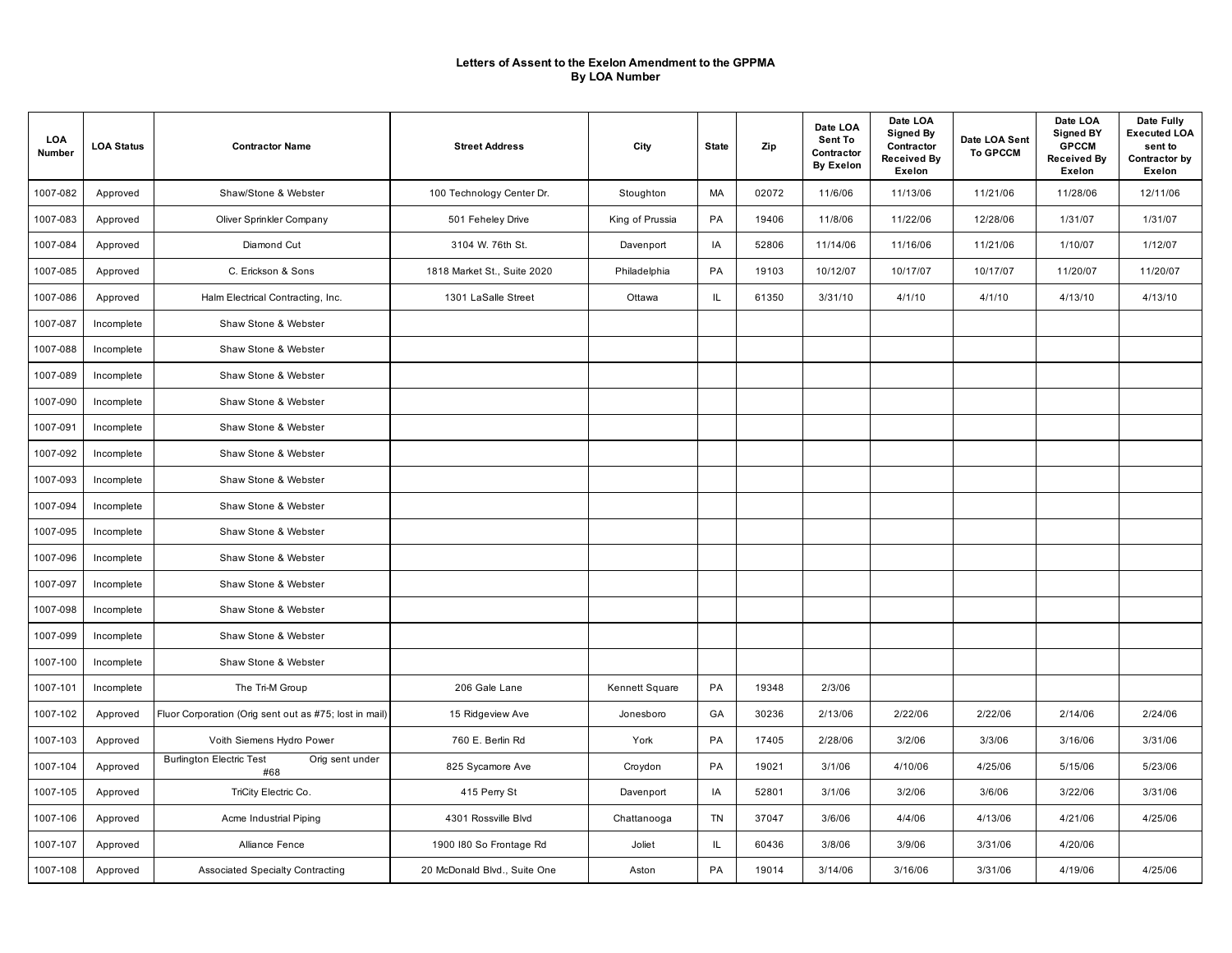| <b>LOA</b><br>Number | <b>LOA Status</b> | <b>Contractor Name</b>        | <b>Street Address</b>                               | City                   | <b>State</b>  | Zip   | Date LOA<br>Sent To<br>Contractor<br><b>By Exelon</b> | Date LOA<br><b>Signed By</b><br>Contractor<br><b>Received By</b><br>Exelon | Date LOA Sent<br><b>To GPCCM</b> | Date LOA<br><b>Signed BY</b><br><b>GPCCM</b><br><b>Received By</b><br>Exelon | Date Fully<br><b>Executed LOA</b><br>sent to<br>Contractor by<br>Exelon |
|----------------------|-------------------|-------------------------------|-----------------------------------------------------|------------------------|---------------|-------|-------------------------------------------------------|----------------------------------------------------------------------------|----------------------------------|------------------------------------------------------------------------------|-------------------------------------------------------------------------|
| 1007-109             | Approved          | Westmont Engineering Col      | 2000 Beach Ave                                      | <b>Broadview</b>       | IL.           | 60155 | 3/15/06                                               | 3/16/06                                                                    | 3/31/06                          | 4/19/06                                                                      | 4/25/06                                                                 |
| 1007-110             | Approved          | <b>Fisher Tank Company</b>    | 3131 W. Fourth St.                                  | Chester                | PA            | 19013 | 3/16/06                                               | 3/22/06                                                                    | 3/31/06                          | 3/22/06                                                                      | 5/23/06                                                                 |
| 1007-111             | Approved          | Devon Electric, Inc.          | 21 Coffman Ave, Suite D                             | Malvern                | PA            | 19355 | 3/21/06                                               | 3/22/06                                                                    | 3/31/06                          | 4/19/06                                                                      | 4/25/06                                                                 |
| 1007-112             | Approved          | Transco Products, Inc.        | 55 E. Jackson Blvd                                  | Chicago                | $\mathsf{IL}$ | 60604 | 3/21/06                                               | 4/5/06                                                                     | 4/13/06                          | 4/5/06                                                                       | 5/23/06                                                                 |
| 1007-113             | Approved          | Ponns & Company, Inc.         | 616 2nd St.                                         | Essington              | PA            | 19029 | 3/30/06                                               | 4/10/06                                                                    | 4/25/06                          | 4/10/06                                                                      | 5/23/06                                                                 |
| 1007-114             | Approved          | All Steel Fabricators Co.     | 600 Righters Ferry Rd                               | Bala Cynwyd            | PA            | 19004 | 3/30/06                                               | 3/31/06                                                                    | 4/13/06                          | 4/21/06                                                                      | 4/25/06                                                                 |
| 1007-115             | Incomplete        | Cam Consulting                | 401 N. Middletown Rd                                | Pearl River            | NY            | 10965 | 4/11/06                                               |                                                                            |                                  |                                                                              |                                                                         |
| 1007-116             | Approved          | D Construction Co.            | 1488 So. Broadway St.                               | Coal City              | IL.           | 60416 | 4/14/06                                               | 4/17/06                                                                    | 5/22/06                          | 6/6/06                                                                       | 6/14/06                                                                 |
| 1007-117             | Approved          | Altech Services LLC           | 37663 Schoolcraft Rd.                               | Livonia                | MI            | 48150 | 4/25/06                                               | 4/27/06                                                                    | 5/22/06                          | 7/17/06                                                                      | 7/24/06                                                                 |
| 1007-118             | Approved          | RD-n-P Drilling, Inc.         | 840 Industrial Blvd.                                | Crown Point            | IN            | 46307 | 4/25/06                                               | 5/4/06                                                                     | 5/22/06                          | 7/17/06                                                                      | 7/24/06                                                                 |
| 1007-119             | Incomplete        | Best Environmental Inc.       | 1227 Channahon Rd.                                  | Joliet                 | IL.           | 60436 | 4/25/06                                               |                                                                            |                                  |                                                                              |                                                                         |
| 1007-120             | Approved          | Eichelbergers, Inc.           | 107 Texaco Rd                                       | Mechanicsburg          | PA            | 17050 | 4/25/06                                               | 5/24/06                                                                    | 6/1/06                           | 6/6/06                                                                       | 6/14/06                                                                 |
| 1007-121             | Incomplete        | Ameridrill                    | 1201 Edgley                                         | Levitown               | PA            | 19507 | 4/25/06                                               |                                                                            |                                  |                                                                              |                                                                         |
| 1007-122             | Approved          | Forman Industries             | 3150 Bordentown Ave.                                | Old Bridge             | <b>NJ</b>     | 08857 | 4/25/06                                               | 4/27/06                                                                    | 5/22/06                          | 5/30/06                                                                      | 6/14/06                                                                 |
| 1007-123             | Approved          | Master Locators               | 2426 E. Helms Manor                                 | Boothwyn               | PA            | 19061 | 4/27/06                                               | 5/1/06                                                                     | 5/23/06                          | 6/27/06                                                                      | 7/24/06                                                                 |
| 1007-124             | Approved          | Layne Western Co.             | 2399 Cassens Dr.                                    | Fenton (St. Louis)     | <b>MO</b>     | 63026 | 4/27/06                                               | 5/3/06                                                                     | 7/25/06                          | 10/23/06                                                                     | 11/1/06                                                                 |
| 1007-125             | Approved          | Stark Construction Co.        | 1805 W. Washington St.                              | Bloomington            | IL.           | 61701 | 4/28/06                                               | 5/1/06                                                                     | 5/22/06                          | 6/6/06                                                                       | 6/14/06                                                                 |
| 1007-126             | Approved          | Fluidics                      | 9815 Roosevelt Rd. Suite A                          | Philadelphia           | PA            | 19114 | 4/28/06                                               | 5/2/06                                                                     | 5/22/06                          | 6/1/06                                                                       | 6/14/06                                                                 |
| 1007-127             | Incomplete        | R. W. Collins Co.             | 7225 W. Sixty-Six St.                               | Chicago                | IL.           | 60638 | 4/28/06                                               |                                                                            |                                  |                                                                              |                                                                         |
| 1007-128             | Incomplete        | <b>EMCOR Services Midwest</b> | 960 Industrial Dr. Unit 2                           | Elmhurst               | IL.           | 60126 | 5/18/06                                               |                                                                            |                                  |                                                                              |                                                                         |
| 1007-129             | Approved          | Safeway Scaffold              | 10 Industrial Highway Airport Bus Complex<br>Bldg E | Lester                 | PA            | 19113 | 5/22/06                                               | 6/8/06                                                                     | 6/14/06                          | 6/22/06                                                                      | 6/29/06                                                                 |
| 1007-130             | Approved          | Goldhorn Electric             | 436 N. Springfield Rd.                              | <b>Clifton Heights</b> | PA            | 19018 | 5/262006                                              | 5/30/06                                                                    | 6/1/06                           | 6/16/06                                                                      | 6/29/06                                                                 |
| 1007-131             | Approved          | American Electrical Testing   | 480 Neponset St. Bldg 3                             | Canton                 | MA            | 02021 | 6/12/06                                               | 9/7/06                                                                     | 9/21/06                          | 10/10/06                                                                     | 12/11/06                                                                |
| 1007-132             | Incomplete        | Marley Cooling Tower Services | 18644 NW Frontage Rd                                | Joliet                 | IL            | 60431 | 8/17/06                                               |                                                                            |                                  |                                                                              |                                                                         |
| 1007-133             | Approved          | Manta Industrial, Inc.        | 5233 Hohman Ave.                                    | Hammond                | IN            | 46320 | 8/18/06                                               | 8/23/06                                                                    | 9/21/06                          | 9/25/06                                                                      | 10/24/06                                                                |
| 1007-134             | Approved          | <b>Bamhart Crane</b>          | 3115 N. State Route 23 Suite 1                      | Ottawa                 | IL.           | 61350 | 8/18/06                                               | 8/28/06                                                                    | 9/21/06                          | 10/23/06                                                                     | 11/1/06                                                                 |
| 1007-135             | Approved          | Williams Plant Services LLC   | 2076 W. Park Place                                  | Stone Mountain         | GA            | 30087 | 8/21/06                                               | 8/22/06                                                                    | 9/21/06                          | 10/23/06                                                                     | 11/1/06                                                                 |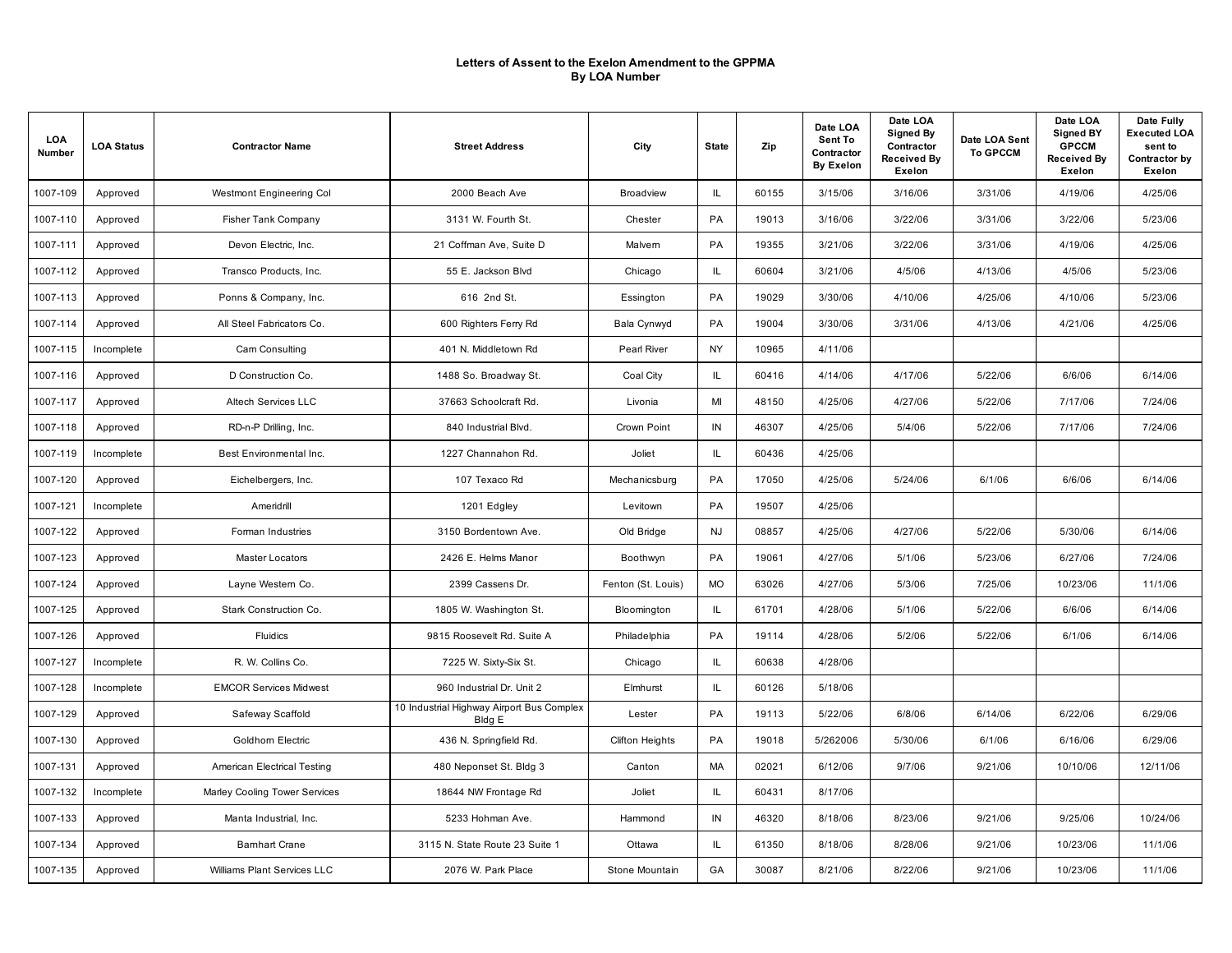| LOA<br>Number | <b>LOA Status</b> | <b>Contractor Name</b>                      | <b>Street Address</b>                        | City              | <b>State</b> | Zip        | Date LOA<br>Sent To<br>Contractor<br><b>By Exelon</b> | Date LOA<br>Signed By<br>Contractor<br><b>Received By</b><br>Exelon | Date LOA Sent<br><b>To GPCCM</b> | Date LOA<br><b>Signed BY</b><br><b>GPCCM</b><br><b>Received By</b><br><b>Exelon</b> | Date Fully<br><b>Executed LOA</b><br>sent to<br>Contractor by<br>Exelon |
|---------------|-------------------|---------------------------------------------|----------------------------------------------|-------------------|--------------|------------|-------------------------------------------------------|---------------------------------------------------------------------|----------------------------------|-------------------------------------------------------------------------------------|-------------------------------------------------------------------------|
| 1007-136      | Approved          | Comell & Company                            | 224 Cornell Lane                             | Westville         | <b>NJ</b>    | 08093      | 8/22/06                                               | 8/24/06                                                             | 9/21/06                          | 10/23/06                                                                            | 11/1/06                                                                 |
| 1007-137      | Incomplete        | Wheeling Power & Industrial Services, Inc.  | 800 Industrial Highway                       | Pottstown         | PA           | 19464      | 9/7/06                                                |                                                                     |                                  |                                                                                     |                                                                         |
| 1007-138      | Approved          | Boiler Erection & Repair Co., Inc.          | P. O. Box 299 - 200 So. Main St.             | Ambler            | PA           | 19002      | 9/18/06                                               | 9/19/06                                                             | 9/21/06                          | 9/25/06                                                                             | 10/24/06                                                                |
| 1007-139      | Approved          | <b>Creative Erectors LLC</b>                | 5212 11th St.                                | Rockford          | IL           | 61109      | 9/26/06                                               | 9/27/06                                                             | 10/24/06                         | 1/10/07                                                                             | 1/12/07                                                                 |
| 1007-140      | Approved          | Washington Group Int'l Inc.                 | 510 Carnegie Center                          | Princeton         | <b>NJ</b>    | 08540      | 9/27/06                                               | 10/6/06                                                             | 11/9/06                          | 11/28/06                                                                            | 12/11/06                                                                |
| 1007-141      | Approved          | Allied Construction                         | 214 S. 35th St.                              | Bettendorf        | IA           | 52722      | 10/4/06                                               | 11/2/06                                                             | 11/8/06                          | 11/28/06                                                                            | 12/11/06                                                                |
| 1007-142      | Approved          | Roofing Technology, Inc.                    | 1726 W. First St. PO Box 5018                | Davenport         | IA           | 52808      | 10/4/06                                               | 10/4/06                                                             | 11/3/06                          | 10/5/06                                                                             | 12/11/06                                                                |
| 1007-143      | Approved          | <b>Estes Construction</b>                   | 131 W. 2nd St. Suite 400 or P.O. Box<br>3608 | Davenport         | IA           | 52801      | 10/19/06                                              | 10/20/06                                                            | 11/8/06                          | 2/27/07                                                                             | 2/28/07                                                                 |
| 1007-144      | Incomplete        | Matrix Service Industrial Contractors, Inc. | 1500 Chester Pk                              | Eddystone         | PA           | 19022      | 11/7/06                                               |                                                                     |                                  |                                                                                     |                                                                         |
| 1007-145      | Approved          | George Young Company                        | 509 Heron Drive                              | Swedesboro        | <b>NJ</b>    | 08085      | 12/22/06                                              | 12/28/06                                                            | 1/9/07                           | 1/30/07                                                                             | 1/30/07                                                                 |
| 1007-146      | Incomplete        | SAMPLE FOR NOTES                            |                                              |                   |              |            |                                                       |                                                                     |                                  |                                                                                     |                                                                         |
| 1007-147      | Approved          | National Conductor                          | 18119 State Highway 371                      | Brainerd          | MN           | 56401      | 2/21/07                                               | 4/12/07                                                             | 4/12/07                          | 5/3/07                                                                              | 5/3/07                                                                  |
| 1007-148      | Approved          | E.J. Cattani, & Son, Inc.                   | 331 8th Street                               | Moline            | IL.          | 61265      | 2/21/07                                               | 4/20/07                                                             | 4/20/07                          | 6/12/07                                                                             | 6/12/07                                                                 |
| 1007-149      | Approved          | Bartlett Inc.                               | 60 Industrial Park Rd.                       | Plymouth          | <b>MA</b>    | 02360      | 2/21/07                                               | 3/23/07                                                             | 3/23/07                          | 5/30/07                                                                             | 5/30/07                                                                 |
| 1007-150      | Incomplete        | Northeastern Live Line, Inc.                | 121 Armstrong Road                           | Pittston          | PA           | 18640      | 3/13/07                                               |                                                                     |                                  |                                                                                     |                                                                         |
| 1007-151      | Approved          | ThyssenKrupp Safway, Inc.                   | O.S. 490 Route 83                            | Oakbrook Terrace  | IL.          | 60181      | 3/27/07                                               | 4/2/07                                                              | 4/3/07                           | 4/24/07                                                                             | 4/24/07                                                                 |
| 1007-152      | Approved          | Shelby Mechanical Inc.                      | 2181A Haddonfield Ave.                       | Pennsauken        | <b>NJ</b>    | 08110-1207 | 4/12/07                                               | 4/20/07                                                             | 4/20/07                          | 5/30/07                                                                             | 5/30/07                                                                 |
| 1007-153      | Approved          | Omni Instrumentation Services               | 316 Dalziel Road                             | Linden            | <b>NJ</b>    | 07036      | 4/17/07                                               | Contractor sent<br>to GPPMA                                         | Contractor sent<br>to GPPMA      | 5/15/07                                                                             | 5/15/07                                                                 |
| 1007-154      | Approved          | The Schebler Co.                            | 5665 Fenno Road, P.O. Box 1008               | Bettendorf        | IA           | 52722      | 4/18/07                                               | 4/26/07                                                             | 4/26/07                          | 5/3/07                                                                              | 5/3/07                                                                  |
| 1007-155      | Approved          | <b>Atlantic Plant Services</b>              | 2210 Oak Leaf Street                         | Joliet            | IL.          | 60436      | 4/18/07                                               | 4/24/07                                                             | 4/24/07                          | 5/3/07                                                                              | 5/3/07                                                                  |
| 1007-156      | Approved          | ENERFAB Inc.                                | 1913 S. Briggs Street                        | Joliet            | IL.          | 60433      | 4/19/07                                               | 5/10/07                                                             | 5/10/07                          | 5/22/07                                                                             | 5/22/07                                                                 |
| 1007-157      | Incomplete        | Core Construction                           | 866 N. Main Street                           | Morton            | IL           | 61550      | 4/25/07                                               |                                                                     |                                  |                                                                                     |                                                                         |
| 1007-158      | Incomplete        | Christy-Folhtz, Inc.                        | 740 S. Main                                  | Decatur           | IL.          | 62521      | 4/25/07                                               |                                                                     |                                  |                                                                                     |                                                                         |
| 1007-159      | Incomplete        | Mid-States                                  | 4170 N. Bearsdale Road                       | Decatur           | IL           | 62520      | 4/25/07                                               |                                                                     |                                  |                                                                                     |                                                                         |
| 1007-160      | Incomplete        | <b>Ball Contracting, LLC</b>                | P.O. Box 783                                 | <b>Toms River</b> | <b>NJ</b>    | 08754      | 5/9/07                                                |                                                                     |                                  |                                                                                     |                                                                         |
| 1007-161      | Approved          | <b>Wachs Technical Services</b>             | 130 Knit Craft Access Drive                  | Belmont           | NC           | 28012      | 5/17/07                                               | 6/8/07                                                              | 6/8/07                           | 6/15/07                                                                             | 6/15/07                                                                 |
| 1007-162      | Approved          | W.E. Yoder Inc.                             | 41 South Maple Street                        | Kutztown          | PA           | 19530      | 6/5/07                                                | 6/12/07                                                             | 6/12/07                          | 7/18/07                                                                             | 7/20/07                                                                 |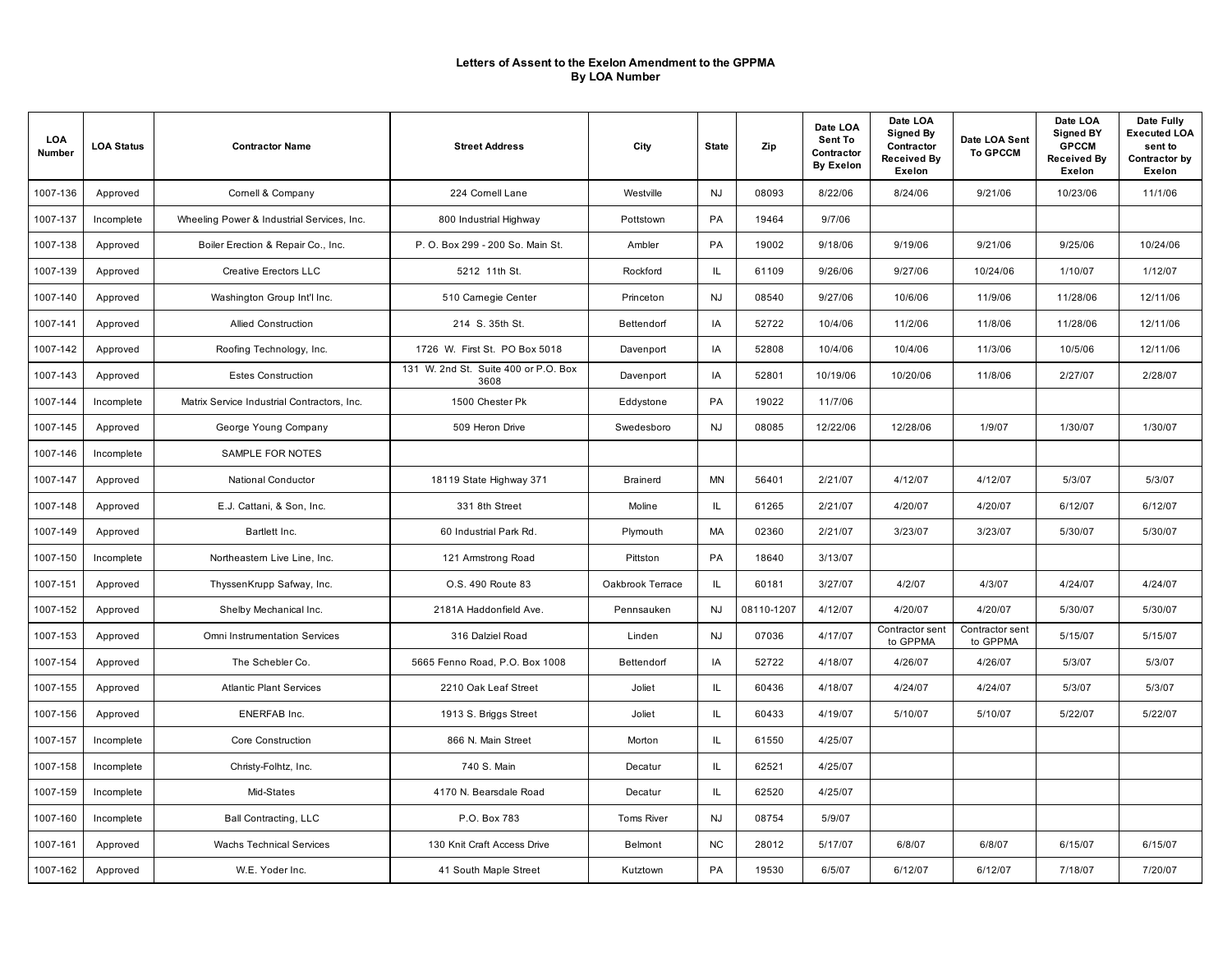| LOA<br>Number | <b>LOA Status</b> | <b>Contractor Name</b>                         | <b>Street Address</b>              | City                  | <b>State</b> | Zip        | Date LOA<br>Sent To<br>Contractor<br><b>By Exelon</b> | Date LOA<br>Signed By<br>Contractor<br><b>Received By</b><br>Exelon | Date LOA Sent<br><b>To GPCCM</b> | Date LOA<br><b>Signed BY</b><br><b>GPCCM</b><br><b>Received By</b><br>Exelon | Date Fully<br><b>Executed LOA</b><br>sent to<br>Contractor by<br>Exelon |
|---------------|-------------------|------------------------------------------------|------------------------------------|-----------------------|--------------|------------|-------------------------------------------------------|---------------------------------------------------------------------|----------------------------------|------------------------------------------------------------------------------|-------------------------------------------------------------------------|
| 1007-163      | Approved          | Erectall Corp.                                 | P.O. Box 3143                      | Sea Bright            | <b>NJ</b>    | 07760      | 6/8/07                                                | 7/23/07                                                             | 7/23/07                          | 8/31/07                                                                      | 8/31/07                                                                 |
| 1007-164      | Approved          | Krueger Tower Inc.                             | 114 N. Washington Street           | Genoa                 | IL           | 60135      | 6/11/07                                               | 6/13/07                                                             | 6/13/07                          | 6/29/07                                                                      | 6/29/07                                                                 |
| 1007-165      | Incomplete        | Guy M. Turner, Inc.                            | 4514 S. Holden Rd. - P.O. Box 7776 | Greensboro            | <b>NC</b>    | 27417-0776 | 6/26/07                                               |                                                                     |                                  |                                                                              |                                                                         |
| 1007-166      | Incomplete        | Proconex                                       | 103 Enterprise Drive               | Royersford            | PA           | 19468      | 9/24/07                                               |                                                                     |                                  |                                                                              |                                                                         |
| 1007-167      | Incomplete        | Lewis, Yockey & Brown, Inc.                    | 505 North Main Street              | Bloomington           | IL.          | 61701      | 10/1/07                                               |                                                                     |                                  |                                                                              |                                                                         |
| 1007-168      | Incomplete        | <b>STS</b>                                     | 750 Corporate Woods Parkway        | Vernon Hills          | IL.          | 60061      | 10/1/07                                               |                                                                     |                                  |                                                                              |                                                                         |
| 1007-169      | Incomplete        | Terracon Consultants, Inc.                     | 1829 West Hovey Avenue             | Normal                | IL.          | 61761      | 10/1/07                                               |                                                                     |                                  |                                                                              |                                                                         |
| 1007-170      | Incomplete        | Stark Excavating, Inc. - DUPLICATE             | 1805 West Washington Street        | Bloomington           | IL.          | 61701      | 10/1/07                                               |                                                                     |                                  |                                                                              |                                                                         |
| 1007-171      | Incomplete        | Reinhart Grounds Maintenance, Inc.             | 10051 McCue                        | Bloomington           | IL.          | 61704      | 10/1/07                                               |                                                                     |                                  |                                                                              |                                                                         |
| 1007-172      | Signed            | Midwest Ltd. Concrete Pumping Service          | PO Box 4473 - 536 25th Avenue      | Rock Island           | IL           | 61204-4473 | 10/1/07                                               | 10/12/07                                                            | 10/12/07                         |                                                                              |                                                                         |
| 1007-173      | Incomplete        | Reinforcing Services Company                   | PO Box 176                         | <b>Liberty Center</b> | IN           | 46766      | 10/2/07                                               |                                                                     |                                  |                                                                              |                                                                         |
| 1007-174      | Incomplete        | Area Erectors Precast Division - DUPLICATE     | 1225 South Seventh Street          | Rochelle              | IL.          | 61068      | 10/1/07                                               |                                                                     |                                  |                                                                              |                                                                         |
| 1007-175      | Approved          | Streich Corporation                            | 8230 86th Court                    | Justice               | IL.          | 60458      | 10/1/07                                               | 10/16/07                                                            | 10/16/07                         | 1/18/08                                                                      | 1/18/08                                                                 |
| 1007-176      | Incomplete        | Area Erectors, Inc. - DUPLICATE                | 900 South West Adams               | Peoria                | IL.          | 61602      | 10/1/07                                               |                                                                     |                                  |                                                                              |                                                                         |
| 1007-177      | Incomplete        | Henson Robinson Company                        | 3550 Great Northern Avenue         | Springfield           | IL.          | 62791      | 10/1/07                                               |                                                                     |                                  |                                                                              |                                                                         |
| 1007-178      | Incomplete        | Childers Door Service of Central IL, LLC       | 217 Front Street                   | Hudson                | IL.          | 61748      | 10/1/07                                               |                                                                     |                                  |                                                                              |                                                                         |
| 1007-179      | Approved          | East Moline Glass                              | 1333 13th Street                   | East Moline           | IL.          | 61244      | 10/1/07                                               | 12/6/07                                                             | 12/6/07                          | 12/20/07                                                                     | 12/20/07                                                                |
| 1007-180      | Approved          | <b>Titan Commercial Flooring</b>               | 5032 Willowcreek Road              | Machesney Park        | IL.          | 61115      | 10/1/07                                               | 3/7/08                                                              | 3/13/08                          | 8/1/08                                                                       | 8/1/08                                                                  |
| 1007-181      | Incomplete        | Allied Construction Services, Inc. - DUPLICATE | 2300 South West Adams Street       | Peoria                | ΙL           | 61602-1861 | 10/1/07                                               |                                                                     |                                  |                                                                              |                                                                         |
| 1007-182      | Approved          | TSI, Tile Specialists, Inc.                    | 705 North Country Fair Drive       | Champaign             | IL           | 61821      | 10/1/07                                               | 10/16/07                                                            | 10/16/07                         | 11/20/07                                                                     | 11/20/07                                                                |
| 1007-183      | Approved          | Jones & Sullivan Enterprises, Inc.             | 2955 North Dinneen Street          | Decatur               | IL           | 62526      | 10/1/07                                               | 10/16/07                                                            | 10/16/07                         | 12/20/07                                                                     | 12/20/07                                                                |
| 1007-184      | Approved          | Partition Specialists, Inc.                    | 8412 Wilmette Avenue, Unit C       | Darien                | IL.          | 60561      | 10/1/07                                               | 10/18/07                                                            | 10/18/07                         | 10/30/07                                                                     | 10/30/07                                                                |
| 1007-185      | Incomplete        | A.D.E. Restaurant Services, Inc.               | 23 West Fullerton Avenue           | Addison               | IL           | 60101      | 10/1/07                                               |                                                                     |                                  |                                                                              |                                                                         |
| 1007-186      | Incomplete        | Kone, Inc.                                     | 1801 River Drive                   | Moline                | IL.          | 61265      | 10/1/07                                               |                                                                     |                                  |                                                                              |                                                                         |
| 1007-187      | Incomplete        | Paul Restall Company, Inc.                     | P.O. Box 250                       | Swarthmore            | PA           | 19081      | 10/16/07                                              |                                                                     |                                  |                                                                              |                                                                         |
| 1007-188      | Incomplete        | Ocean Utility Contracting, Inc.                | 1497 Lakewood Road                 | <b>Toms River</b>     | <b>NJ</b>    | 08753      | 10/17/07                                              |                                                                     |                                  |                                                                              |                                                                         |
| 1007-189      | Approved          | U. S. Insulation Company                       | 919 Mulberry                       | Bloomington           | IL           | 61701      | 10/23/07                                              | 11/16/07                                                            | 11/16/07                         | 12/20/07                                                                     | 12/20/07                                                                |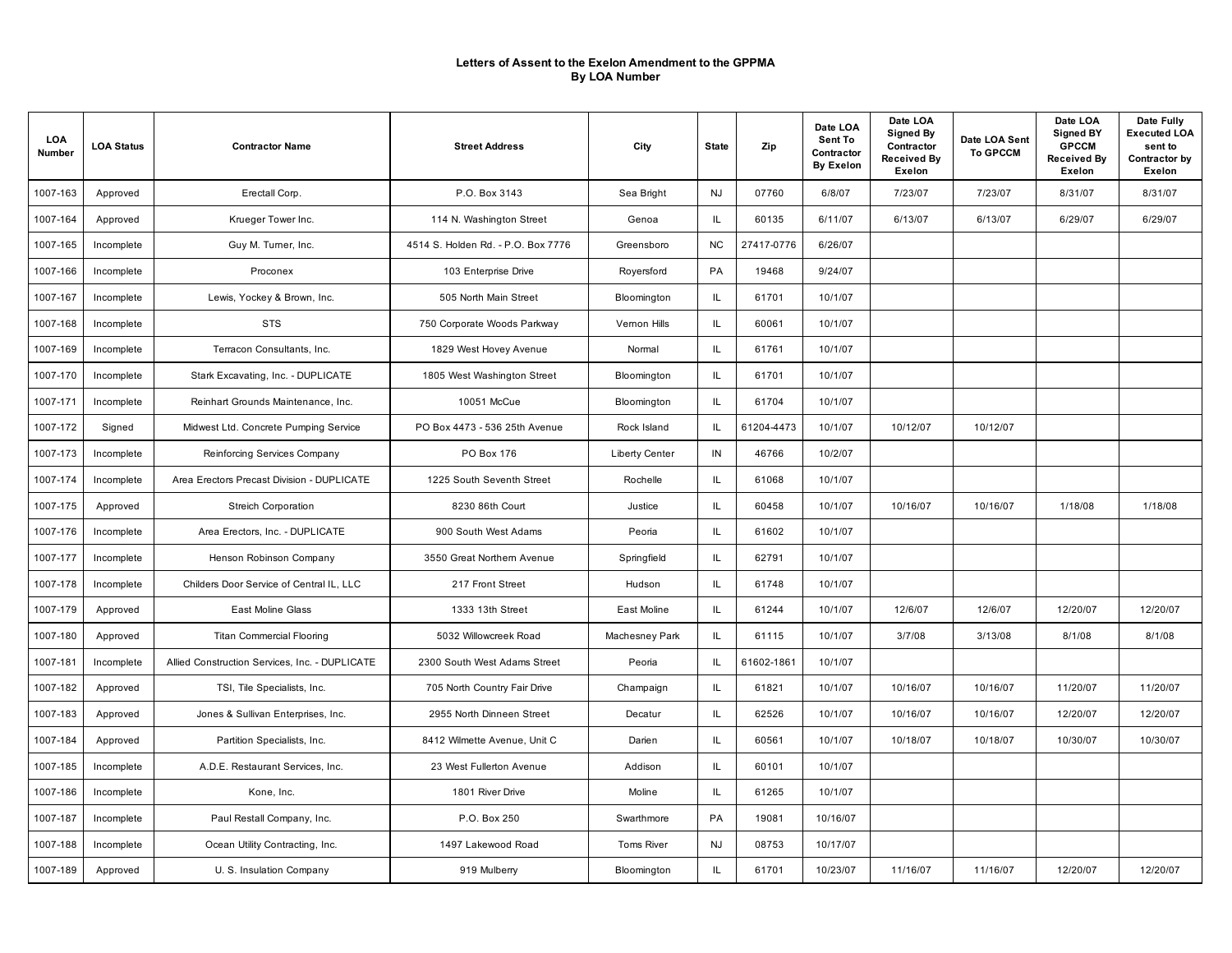| LOA<br>Number | <b>LOA Status</b> | <b>Contractor Name</b>                      | <b>Street Address</b>                                 | City                   | <b>State</b> | Zip         | Date LOA<br>Sent To<br>Contractor<br><b>By Exelon</b> | Date LOA<br>Signed By<br>Contractor<br><b>Received By</b><br>Exelon | Date LOA Sent<br><b>To GPCCM</b> | Date LOA<br><b>Signed BY</b><br><b>GPCCM</b><br><b>Received By</b><br><b>Exelon</b> | Date Fully<br><b>Executed LOA</b><br>sent to<br>Contractor by<br>Exelon |
|---------------|-------------------|---------------------------------------------|-------------------------------------------------------|------------------------|--------------|-------------|-------------------------------------------------------|---------------------------------------------------------------------|----------------------------------|-------------------------------------------------------------------------------------|-------------------------------------------------------------------------|
| 1007-190      | Approved          | Morrison Construction Company               | 1834 Summer Street                                    | Hammond                | IN           | 46320       | 11/13/07                                              | 12/6/07                                                             | 12/6/07                          | 12/20/07                                                                            | 12/20/07                                                                |
| 1007-191      | Approved          | DeSilvio & Co., Inc.                        | 38 S. Cedarbrook Road                                 | Cedar Brook            | NJ           | 08018       | 12/20/07                                              | 1/4/08                                                              | 1/4/08                           | 8/1/08                                                                              | 8/1/08                                                                  |
| 1007-192      | Approved          | Morris Material Handling                    | 315 W. Forest Hill Ave.                               | Oak Creek              | WI           | 53154       | 1/9/08                                                | 1/7/09                                                              | 1/7/09                           | 5/7/09                                                                              | 5/7/09                                                                  |
| 1007-193      | Approved          | Childers Door Service of Central IL, LLC    | 217 Front Street                                      | Hudson                 | IL           | 61748       | 1/18/08                                               | 2/8/08                                                              | 2/8/08                           | 4/2/08                                                                              | 4/2/08                                                                  |
| 1007-194      | Incomplete        | Kone, Inc.                                  | 1801 River Drive                                      | Moline                 | IL.          | 61265       | 1/23/08                                               |                                                                     |                                  |                                                                                     |                                                                         |
| 1007-195      | Incomplete        | Reinforcing Services Company                | PO Box 176                                            | <b>Liberty Center</b>  | IN           | 46766       | 1/23/08                                               |                                                                     |                                  |                                                                                     |                                                                         |
| 1007-196      | Approved          | <b>MTI Power Services</b>                   | 1020 Broadway Street/202 N. Curry Street<br>Suite 700 | Marseilles/Carson City | IL/NV        | 61341/89703 | 2/22/08                                               | 2/29/08                                                             | 2/29/08                          | 8/1/08                                                                              | 8/1/08                                                                  |
| 1007-197      | Approved          | Amquip Corp                                 | 777 Winks Lane/PO Box 5007                            | Bensalem               | PA           | 19020       | 3/14/08                                               | 4/2/08                                                              | 4/2/08                           | 8/1/08                                                                              | 8/1/08                                                                  |
| 1007-198      | Incomplete        | Fireline                                    | 4506 Hollins Fery Road                                | Baltimore              | <b>MD</b>    | 21227-4671  | 4/2/08                                                |                                                                     |                                  |                                                                                     |                                                                         |
| 1007-199      | Approved          | Marine Maintenance                          | 910 N. Delsea Drive                                   | Clayton                | <b>NJ</b>    | 08312       | 4/2/08                                                | 4/9/08                                                              | 4/9/08                           | 8/1/08                                                                              | 8/1/08                                                                  |
| 1007-200      | Approved          | <b>Scheck Mechanical Corporation</b>        | 500 E. Plainfield Road                                | Countryside            | IL.          | 60525       | 4/2/08                                                | 4/9/08                                                              | 4/9/08                           | 8/1/08                                                                              | 8/1/08                                                                  |
| 1007-201      | Approved          | <b>3RC Mechanical</b>                       | 5330 W. 124th Street                                  | Alsip                  | IL.          | 60803       | 4/4/08                                                | 4/9/08                                                              | 4/9/08                           | 8/1/08                                                                              | 8/1/08                                                                  |
| 1007-202      | Approved          | Performance Construction Services, Inc.     | 4755 Linglestown Road - Suite 404                     | Harrisburg             | PA           | 17112       | 4/11/08                                               | 4/23/08                                                             | 4/23/08                          | 8/1/08                                                                              | 8/1/08                                                                  |
| 1007-203      | Approved          | Clear Water Construction Inc.               | 601 East Simpson Street - Suite 2                     | Mechanicsburg          | PA           | 17055       | 4/23/08                                               | 5/1/08                                                              | 5/1/08                           | 8/1/08                                                                              | 8/1/08                                                                  |
| 1007-204      | Incomplete        | Seneca Waste Solutions, Inc.                | 17851 244th Avenue                                    | Bettendorf             | IA           | 52722       | 4/23/08                                               |                                                                     |                                  |                                                                                     |                                                                         |
| 1007-205      | Signed            | Herre Brothers, Inc.                        | 4417 Valley Road                                      | Enola                  | PA           | 17025-1477  | 5/1/08                                                | 4/24/09                                                             | 4/24/09                          |                                                                                     |                                                                         |
| 1007-206      | Incomplete        | Green Acres Contracting, Inc.               | P.O. Box 463                                          | Scottdale              | PA           | 15683-0463  | 5/1/08                                                |                                                                     |                                  |                                                                                     |                                                                         |
| 1007-207      | Incomplete        | J.K. Steel Erectors                         | 9184 W. State Route 17                                | <b>Bonfield</b>        | IL.          | 60913       | 5/23/08                                               |                                                                     |                                  |                                                                                     |                                                                         |
| 1007-208      | Approved          | <b>KV Steel Company</b>                     | 3407 78th Avenue West - Suite A                       | Rock Island            | IL.          | 61201       | 5/23/08                                               | 5/30/08                                                             | 5/30/08                          | 3/27/09                                                                             | 3/27/09                                                                 |
| 1007-209      | Approved          | LinTec                                      | 12 Redding Ridge Drive                                | Gaithersburg           | <b>MD</b>    | 20878       | 6/12/08                                               | 8/26/08                                                             | 8/26/08                          | 3/27/09                                                                             | 3/27/09                                                                 |
| 1007-210      | Approved          | Deichmuller                                 | 10 Enterprise Drive/PO Box 312                        | LaSalle                | IL.          | 61301       | 6/12/08                                               | 6/24/08                                                             | 6/24/08                          | 8/1/08                                                                              | 8/1/08                                                                  |
| 1007-211      | Approved          | <b>CL Enterprises</b>                       | 291 Tuckahoe Road                                     | Vineland               | <b>NJ</b>    | 08360       | 7/2/08                                                | 7/17/08                                                             | 7/17/08                          | 8/1/08                                                                              | 8/1/08                                                                  |
| 1007-212      | Approved          | S&S Maintenance                             | 1305 Widows Road                                      | Wilmington             | IL.          | 60481       | 7/10/08                                               | 8/5/08                                                              | 8/5/08                           | 8/22/08                                                                             | 8/22/08                                                                 |
| 1007-213      | Incomplete        | SPX Cooling Technologies                    | 7401 W. 129th St.                                     | Overland Park          | KS           | 66213       | 8/22/08                                               |                                                                     |                                  |                                                                                     |                                                                         |
| 1007-214      | Approved          | JW Koehler Electric Inc.                    | 2716 W. Central Park Ave.                             | Davenport              | IA           | 52804       | 8/28/08                                               | 9/5/08                                                              | 9/5/08                           | 9/26/08                                                                             | 9/26/08                                                                 |
| 1007-215      | Approved          | Matrix Service Industrial Contractors, Inc. | 1500 Chester Pike                                     | Eddystone              | PA           | 19022       | 9/15/08                                               | 9/19/08                                                             | 9/19/08                          | 10/8/08                                                                             | 10/8/08                                                                 |
| 1007-216      | Approved          | Kelso-Burnet                                | 1378 St. Paul Avenue                                  | Gumee                  | IL.          | 60031       | 10/7/08                                               | 11/13/08                                                            | 11/13/08                         | 12/12/08                                                                            | 12/12/08                                                                |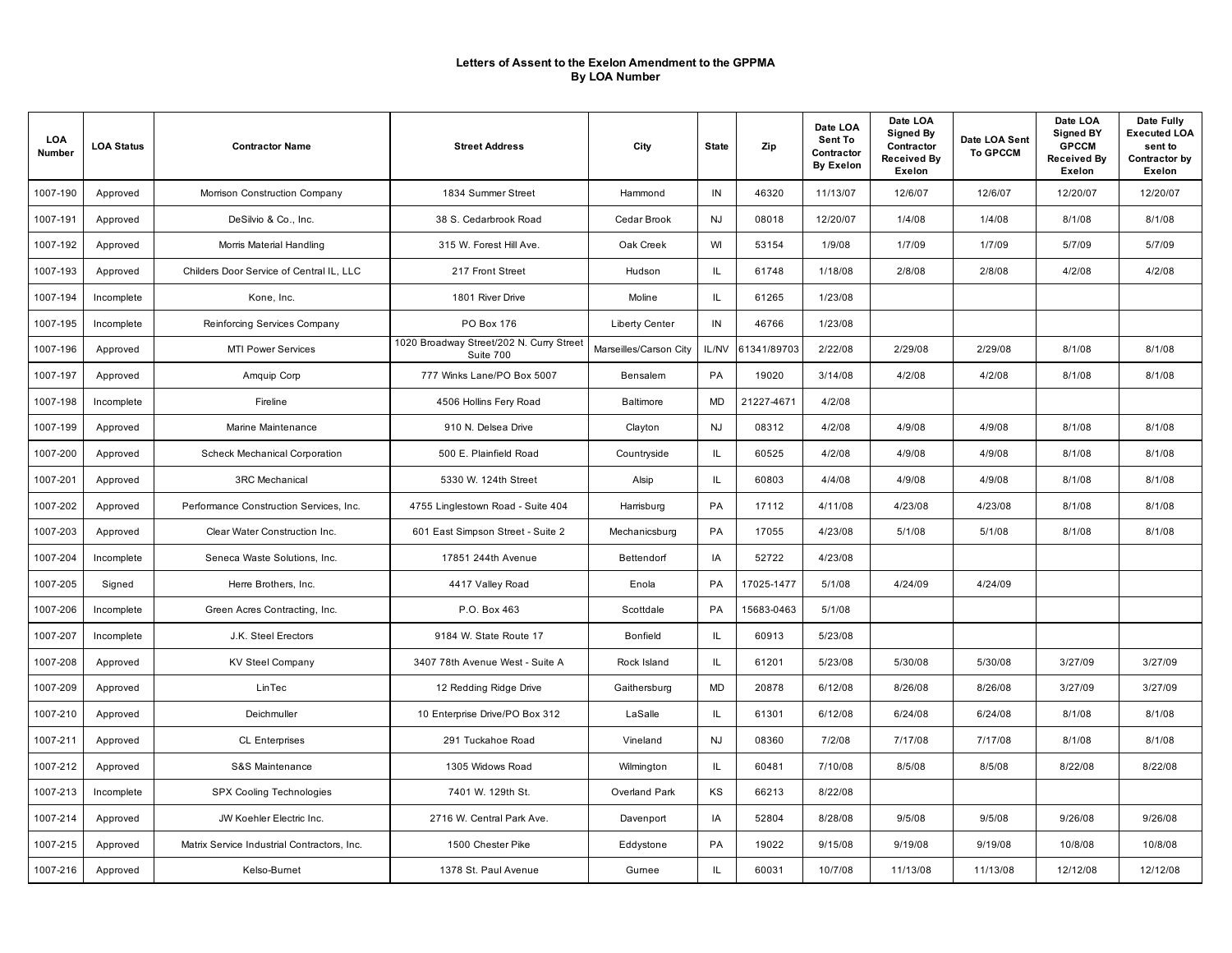| <b>LOA</b><br>Number | <b>LOA Status</b> | <b>Contractor Name</b>                        | <b>Street Address</b>          | City              | <b>State</b>  | Zip        | Date LOA<br>Sent To<br>Contractor<br><b>By Exelon</b> | Date LOA<br><b>Signed By</b><br>Contractor<br>Received By<br>Exelon | Date LOA Sent<br><b>To GPCCM</b> | Date LOA<br><b>Signed BY</b><br><b>GPCCM</b><br><b>Received By</b><br>Exelon | Date Fully<br><b>Executed LOA</b><br>sent to<br>Contractor by<br>Exelon |
|----------------------|-------------------|-----------------------------------------------|--------------------------------|-------------------|---------------|------------|-------------------------------------------------------|---------------------------------------------------------------------|----------------------------------|------------------------------------------------------------------------------|-------------------------------------------------------------------------|
| 1007-217             | Approved          | Tomahawk Communications, Ltd                  | 64 N. Linden Dr.               | Plano             | IL.           | 60545      | 11/26/08                                              | 12/22/08                                                            | 12/22/08                         | 1/21/09                                                                      | 1/21/09                                                                 |
| 1007-218             | Approved          | Alexander Building Construction Company       | 315 Vaughn Street              | Harrisburg        | PA            | 17110      | 1/22/09                                               | 2/5/09                                                              | 2/5/09                           | 2/24/09                                                                      | 2/24/09                                                                 |
| 1007-219             | Approved          | PRO-MOD Incorporated                          | 5365 N. 8 Mile Road            | Pinconning        | MI            | 48650      | 2/24/09                                               | 2/27/09                                                             | 2/27/09                          | 4/2/09                                                                       | 4/2/09                                                                  |
| 1007-220             | Approved          | John Pohar & Sons, Inc.                       | 2253 Crosat Street             | LaSalle           | $\mathsf{IL}$ | 61301      | 3/6/09                                                | 3/12/09                                                             | 3/12/09                          | 3/27/09                                                                      | 3/27/09                                                                 |
| 1007-221             | Approved          | JB Contracting Corporation                    | 2999 E. 350th Road/PO Box 1309 | LaSalle           | <b>IL</b>     | 61301      | 3/6/09                                                | 3/20/09                                                             | 3/20/09                          | 4/14/09                                                                      | 4/14/09                                                                 |
| 1007-222             | Approved          | Arkels Concrete Construction                  | 1750 Deerfield Road            | Princeton         | IL            | 61356-2835 | 3/6/09                                                | 3/13/09                                                             | 3/13/09                          | 4/2/09                                                                       | 4/2/09                                                                  |
| 1007-223             | Approved          | D.M. Coatings, Inc.                           | 6950 Chatham Drive             | Harrisburg        | PA            | 17111      | 4/14/09                                               | 5/1/09                                                              | 5/1/09                           | 6/12/09                                                                      | 6/12/09                                                                 |
| 1007-224             | Incomplete        | Harrisburg Glass LLC                          | PO Box 3250/444 Railroad Ave.  | Shiremanstown     | PA            | 17011      | 4/14/09                                               |                                                                     |                                  |                                                                              |                                                                         |
| 1007-225             | Approved          | Kalkreuth Roofing & Sheet Metal, Inc.         | PO Box 4008                    | Frederick         | MD            | 21705      | 4/14/09                                               | 4/24/09                                                             | 4/24/09                          | 6/19/09                                                                      | 6/19/09                                                                 |
| 1007-226             | Approved          | Keener Inc.                                   | 105 Texaco Road                | Mechanicsburg     | <b>PA</b>     | 17050      | 4/14/09                                               | 4/24/09                                                             | 4/24/09                          | 5/1/09                                                                       | 5/1/09                                                                  |
| 1007-227             | Approved          | Miles T. Weaber & Son Inc.                    | 2016 State Drive               | Lebanon           | PA            | 17042      | 4/14/09                                               | 5/29/09                                                             | 5/29/09                          | 8/5/09                                                                       | 8/5/09                                                                  |
| 1007-228             | Approved          | Novinger's Inc.                               | 1441 Stoneridge Drive          | Middletown        | <b>PA</b>     | 17057      | 4/14/09                                               | 5/1/09                                                              | 5/1/09                           | 5/21/09                                                                      | 5/21/09                                                                 |
| 1007-229             | Approved          | Pavex, Inc.                                   | 4400 Gettysburg Road           | Camp Hill         | PA            | 17011      | 4/14/09                                               | 5/7/09                                                              | 5/7/09                           | 5/21/09                                                                      | 5/21/09                                                                 |
| 1007-230             | Approved          | Triangle Fire Protection, Inc.                | 20 Roadway Drive               | Carlisle          | PA            | 17015      | 4/14/09                                               | 4/24/09                                                             | 4/24/09                          | 5/1/09                                                                       | 5/1/09                                                                  |
| 1007-231             | Approved          | Herre Brothers, Inc.                          | 4417 Valley Road               | Enola             | PA            | 17025-1477 | 4/14/09                                               | 4/24/09                                                             | 4/24/09                          | 5/21/09                                                                      | 5/21/09                                                                 |
| 1007-232             | Incomplete        | <b>Tyson Fence</b>                            | 7921 Grayson Road              | Harrisburg        | PA            | 17111      | 4/14/09                                               |                                                                     |                                  |                                                                              |                                                                         |
| 1007-233             | Incomplete        | <b>CB Flooring</b>                            | 2311 Hummingbird Lane          | Harrisburg        | PA            | 17112      | 4/14/09                                               |                                                                     |                                  |                                                                              |                                                                         |
| 1007-234             | Incomplete        | Gibble Construction                           | 1513 Picnic Grove Road         | Manheim           | PA            | 17545      | 4/14/09                                               |                                                                     |                                  |                                                                              |                                                                         |
| 1007-235             | Incomplete        | Alliance Concrete Construction                | 1207 W. 10th Street            | Milan             | IL.           | 61264      | 4/14/09                                               |                                                                     |                                  |                                                                              |                                                                         |
| 1007-236             | Approved          | Contractors Power and Light Co.               | 901 North Williams Street      | Thornton          | IL.           | 60476      | 4/15/09                                               | 4/24/09                                                             | 4/24/09                          | 5/21/09                                                                      | 5/21/09                                                                 |
| 1007-237             | Approved          | L&L Larsen Electric and Data Systems          | 1421 N. Division Street        | Morris            | $\mathsf{IL}$ | 60450      | 4/28/09                                               | 5/21/09                                                             | 5/21/09                          | 6/12/09                                                                      | 6/12/09                                                                 |
| 1007-238             | Approved          | Timothy Peters Plumbing and Heating Co., Inc. | PO Box 1847                    | <b>Toms River</b> | <b>NJ</b>     | 08754      | 5/15/09                                               | 6/12/09                                                             | 6/12/09                          | 7/1/09                                                                       | 7/1/09                                                                  |
| 1007-239             | Approved          | Somerset Steel Erection Co., Inc.             | P.O. Box 98                    | <b>Boswell</b>    | PA            | 15531      | 5/15/09                                               | 5/29/09                                                             | 5/29/09                          | 6/19/09                                                                      | 6/19/09                                                                 |
| 1007-240             | Incomplete        | ADT Security Services, Inc.                   | 7895 Browning Road             | Pennsauken        | <b>NJ</b>     | 08109-4640 | 5/29/09                                               |                                                                     |                                  |                                                                              |                                                                         |
| 1007-241             | Approved          | Kistler O'Brien                               | 2210 City Line Road            | Bethlehem         | PA            | 18017      | 6/2/09                                                | 6/5/09                                                              | 6/5/09                           | 6/25/09                                                                      | 6/25/09                                                                 |
| 1007-242             | Approved          | P&H Electric                                  | 8478 Vicki Road                | Rockford          | <b>IL</b>     | 61108      | 6/2/09                                                | 6/8/09                                                              | 6/8/09                           | 6/25/09                                                                      | 6/25/09                                                                 |
| 1007-243             | Approved          | Hayward Baker, Inc.                           | 1130 Annapolis Road            | Odenton           | <b>MD</b>     | 21113      | 6/4/09                                                | 6/8/09                                                              | 6/8/09                           | 7/1/09                                                                       | 7/1/09                                                                  |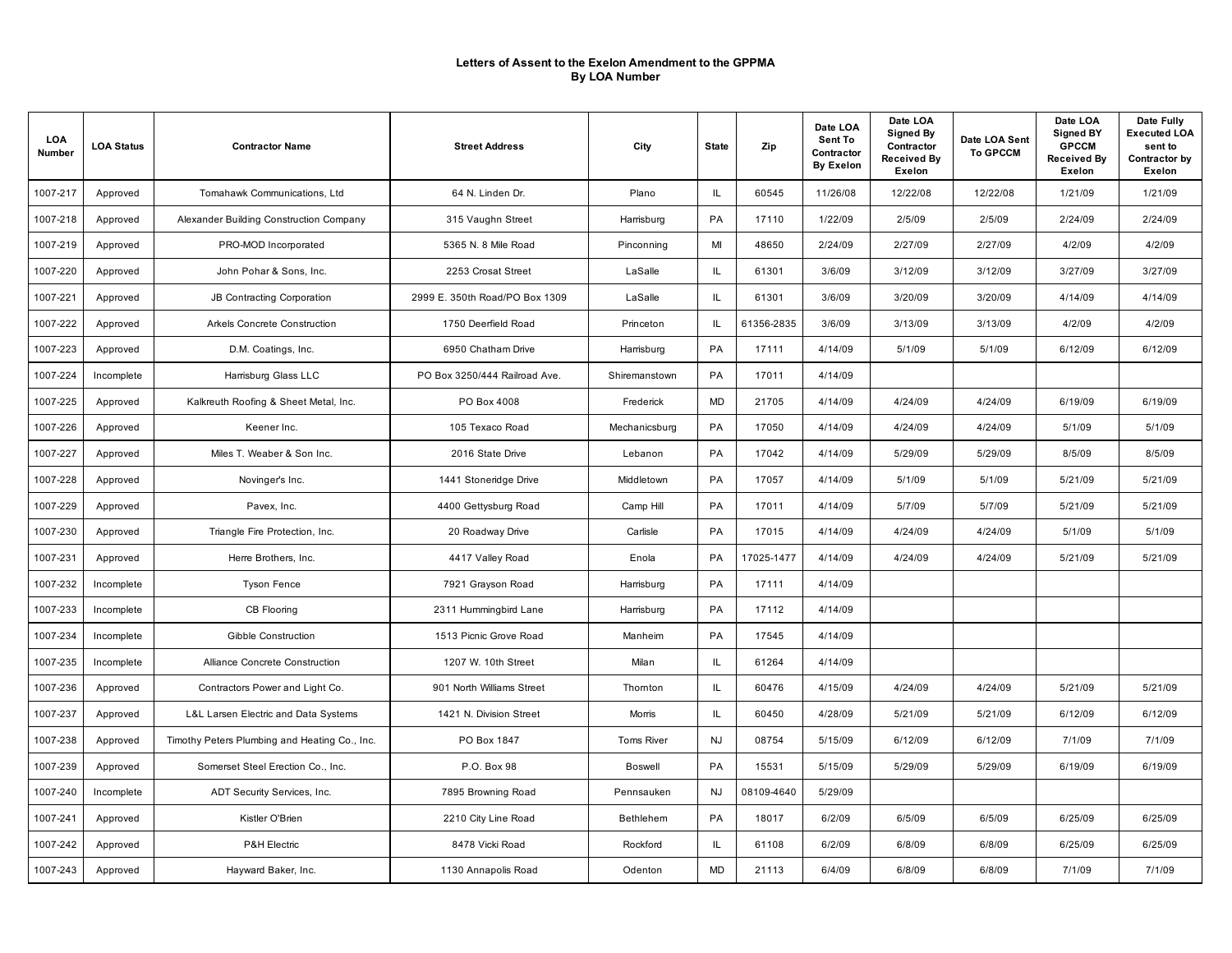| LOA<br>Number | <b>LOA Status</b> | <b>Contractor Name</b>                     | <b>Street Address</b>               | City          | <b>State</b> | Zip        | Date LOA<br>Sent To<br>Contractor<br><b>By Exelon</b> | Date LOA<br>Signed By<br>Contractor<br><b>Received By</b><br>Exelon | Date LOA Sent<br><b>To GPCCM</b>            | Date LOA<br><b>Signed BY</b><br><b>GPCCM</b><br><b>Received By</b><br><b>Exelon</b> | Date Fully<br><b>Executed LOA</b><br>sent to<br>Contractor by<br>Exelon |
|---------------|-------------------|--------------------------------------------|-------------------------------------|---------------|--------------|------------|-------------------------------------------------------|---------------------------------------------------------------------|---------------------------------------------|-------------------------------------------------------------------------------------|-------------------------------------------------------------------------|
| 1007-244      | Approved          | Shared System Technology                   | 420 Andbro Drive - Suite 2          | Pitman        | <b>NJ</b>    | 08071      | 6/25/09                                               | 7/9/09                                                              | 7/9/09                                      | 7/22/09                                                                             | 7/22/09                                                                 |
| 1007-245      | Approved          | <b>Power Support Services</b>              | 106 Prosperity Blvd.                | Piedmont      | <b>SC</b>    | 29673      | 7/20/09                                               | 3/11/11                                                             | 3/11/11                                     | 6/8/11                                                                              | 6/8/11                                                                  |
| 1007-246      | Incomplete        | Mammoet USA, LLC.                          | 20525 FM 521                        | Rosharon      | TX           | 77583      | 7/20/09                                               |                                                                     |                                             |                                                                                     |                                                                         |
| 1007-247      | Incomplete        | American Hydro, Inc.                       | 1029 North Iris Avenue              | Baltimore     | <b>MD</b>    | 21205      | 7/20/09                                               |                                                                     |                                             |                                                                                     |                                                                         |
| 1007-248      | Incomplete        | Narvick Brothers                           | 1037 Armstrong Street               | Morris        | IL           | 60450      | 8/3/09                                                |                                                                     |                                             |                                                                                     |                                                                         |
| 1007-249      | Incomplete        | Crown Paiting Inc.                         | 10124 187th Street                  | Mokena        | IL.          | 60448      | 8/5/09                                                |                                                                     |                                             |                                                                                     |                                                                         |
| 1007-250      | Approved          | Southwest Mechanical Inc. - HVAC           | 726 Cottage Street                  | Shorewood     | IL.          | 60404      | 8/5/09                                                | 8/12/09                                                             | 8/12/09                                     | 8/28/09                                                                             | 8/28/09                                                                 |
| 1007-251      | Approved          | R.B. Crowther Roofing                      | 3805 Pine Bluff Road                | Morris        | IL.          | 60450      | 8/5/09                                                | 8/12/09                                                             | 8/12/09                                     | 8/28/09                                                                             | 8/28/09                                                                 |
| 1007-252      | Approved          | Sievert Electric Service and Sales Company | 1230 South Hannah Ave.              | Forest Park   | IL.          | 60130      | 8/28/09                                               | 9/18/09                                                             | 9/18/09                                     | 10/9/09                                                                             | 10/9/09                                                                 |
| 1007-253      | Incomplete        | <b>McDaniel Fire Systems</b>               | 1055 Joliet Road                    | Valparaiso    | IN           | 46385      | 9/11/09                                               |                                                                     |                                             |                                                                                     |                                                                         |
| 1007-254      | Approved          | Electrical Builders, Inc.                  | PO Box 7427/2720 1 1/2 Street South | St. Cloud     | MN           | 56301      | 9/15/09                                               | 9/25/09                                                             | 9/25/09                                     | 11/18/09                                                                            | 11/18/09                                                                |
| 1007-255      | Approved          | King/Lar Company                           | PO Box 986/2020 E. Olive Street     | Decatur       | IL           | 62526-0986 | 10/9/09                                               | 10/16/09                                                            | 10/16/09                                    | 10/29/09                                                                            | 10/29/09                                                                |
| 1007-256      | Incomplete        | ADT Security Services, Inc.                | 7895 Browning Road                  | Pennsauken    | <b>NJ</b>    | 08109-4640 | 10/22/09                                              |                                                                     |                                             |                                                                                     |                                                                         |
| 1007-257      | Approved          | <b>MCT Services, LLC</b>                   | 7401 W. 129th St.                   | Overland Park | KS           | 66213      | 11/5/09                                               | 11/9/09                                                             | 11/9/09                                     | 12/8/09                                                                             | 12/8/09                                                                 |
| 1007-258      | Approved          | Feigus Inc.                                | 2236 Route 9 South                  | Howell        | <b>NJ</b>    | 07731      | 11/24/09                                              | 12/15/09                                                            | 12/15/09                                    | 1/25/10                                                                             | 1/25/10                                                                 |
| 1007-259      | Approved          | Bartlett Inc.                              | 54 Industrial Park Road             | Plymouth      | <b>MA</b>    | 02360      | 1/5/10                                                | 1/15/10                                                             | 1/15/10                                     | 2/5/10                                                                              | 2/5/10                                                                  |
| 1007-260      | Approved          | Mammoet USA North, Inc.                    | 2130 Frontage Road                  | Rockdale      | IL.          | 60436      | 1/21/10                                               | 1/25/10                                                             | 1/25/10                                     | 9/10/10                                                                             | 9/10/10                                                                 |
| 1007-261      | Incomplete        | Tricomm Service Corporation                | 1247 North Church Road - Suite 8    | Moorestown    | <b>NJ</b>    | 08057      | 2/22/10                                               |                                                                     |                                             |                                                                                     |                                                                         |
| 1007-262      | Approved          | Edwards Moving & Rigging, Inc.             | 200 Everett Hall Road               | Shelbyville   | KY           | 40065      | 4/14/10                                               | ι 4/2 υτυ υγιαλ<br>$-4/19/2010$                                     | <del>1/14/2010 Dy Iax</del><br>$-4/19/2010$ | 5/3/10                                                                              | 5/3/10                                                                  |
| 1007-263      | Approved          | <b>BECo</b>                                | 3923 N. River Road                  | Oregon        | IL           | 61061      | 4/14/10                                               | 4/22/10                                                             | 4/22/10                                     | 5/17/10                                                                             | 5/17/10                                                                 |
| 1007-264      | Approved          | Alpha Controls & Services, L.L.C.          | 4104 Charles Street                 | Rockford      | IL.          | 61108      | 4/20/10                                               | 4/23/10                                                             | 4/23/10                                     | 5/25/10                                                                             | 5/25/10                                                                 |
| 1007-265      | Incomplete        | <b>Friendly Signs</b>                      | 1281 N. Schuyler Ave.               | Kankakee      | IL.          | 60901      | 4/30/10                                               |                                                                     |                                             |                                                                                     |                                                                         |
| 1007-266      | Approved          | Ryan and Associates, Inc.                  | 10955 160th Street                  | Davenport     | IA           | 52804      | 5/12/10                                               | 5/17/10                                                             | 5/17/10                                     | 6/7/10                                                                              | 6/7/10                                                                  |
| 1007-267      | Approved          | Climate River Valley                       | 1228 3rd Avenue                     | Rock Island   | IL.          | 61201-8508 | 5/18/10                                               | 5/25/10                                                             | 5/25/10                                     | 6/11/10                                                                             | 6/11/10                                                                 |
| 1007-268      | Incomplete        | Tires 'N Tracks, Inc.                      | 1016 N. Ridge Ave.                  | Lombard       | IL           | 60148      | 5/25/10                                               |                                                                     |                                             |                                                                                     |                                                                         |
| 1007-269      | Approved          | Hydro-Exc, Inc.                            | 11109 Fathke Road                   | Crown Point   | IN           | 46307      | 5/26/10                                               | 6/11/10                                                             | 6/11/10                                     | 7/16/10                                                                             | 7/16/10                                                                 |
| 1007-270      | Incomplete        | Massie Jet-Vac                             | 1468 East 22nd Road                 | Streator      | IL.          | 61364      | 5/26/10                                               |                                                                     |                                             |                                                                                     |                                                                         |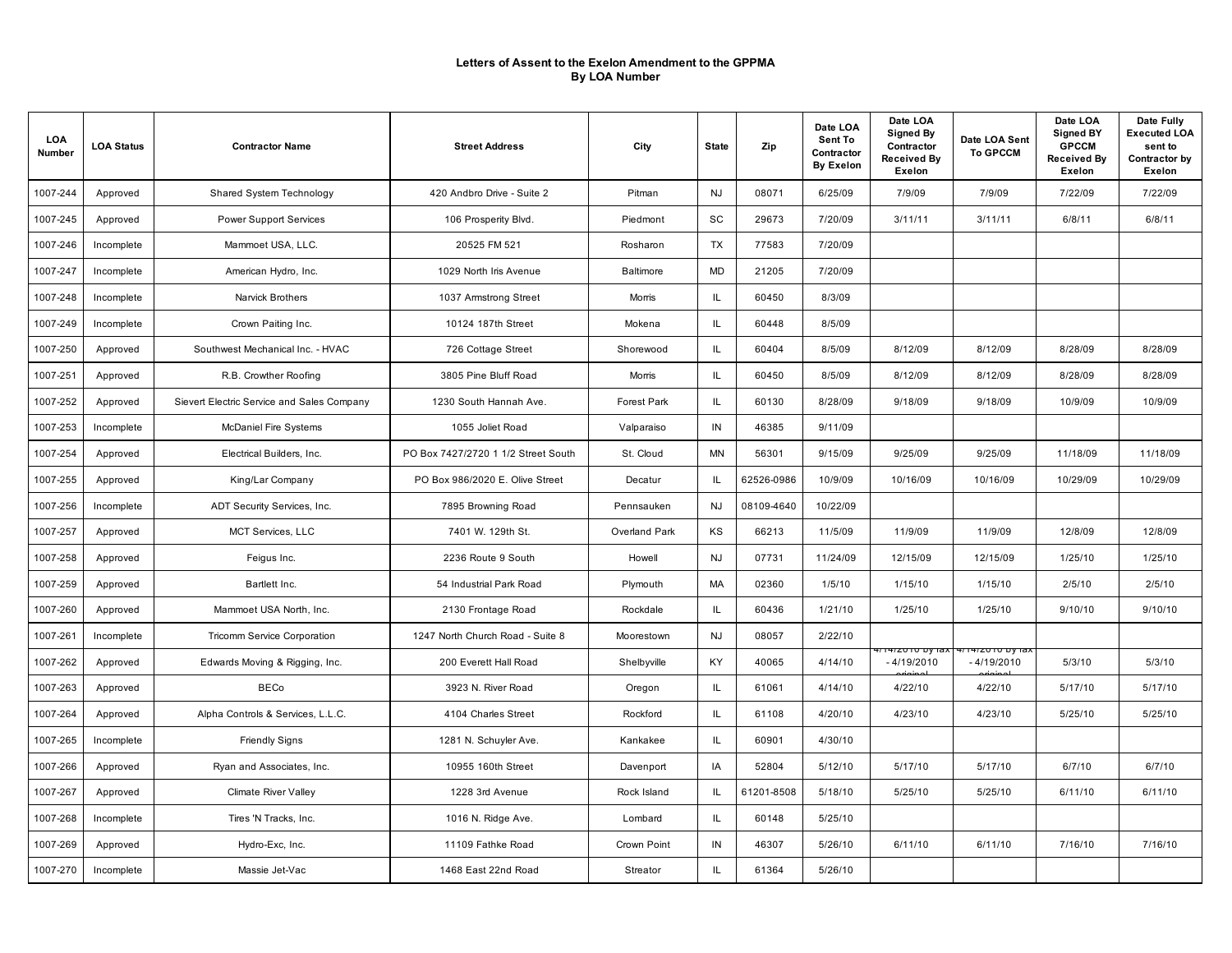| LOA<br>Number | <b>LOA Status</b> | <b>Contractor Name</b>                          | <b>Street Address</b>                                                 | City                                   | <b>State</b>   | Zip                                       | Date LOA<br>Sent To<br>Contractor<br><b>By Exelon</b> | Date LOA<br>Signed By<br>Contractor<br><b>Received By</b><br>Exelon | Date LOA Sent<br><b>To GPCCM</b> | Date LOA<br><b>Signed BY</b><br><b>GPCCM</b><br><b>Received By</b><br><b>Exelon</b> | Date Fully<br><b>Executed LOA</b><br>sent to<br>Contractor by<br>Exelon |
|---------------|-------------------|-------------------------------------------------|-----------------------------------------------------------------------|----------------------------------------|----------------|-------------------------------------------|-------------------------------------------------------|---------------------------------------------------------------------|----------------------------------|-------------------------------------------------------------------------------------|-------------------------------------------------------------------------|
| 1007-271      | Approved          | Jomar Telegrouting, Inc.                        | 1914 Heather Lane                                                     | Joliet                                 | IL.            | 60431                                     | 7/1/10                                                | 7/7/10                                                              | 7/7/10                           | 8/13/10                                                                             | 8/13/10                                                                 |
| 1007-272      | Incomplete        | Keystone Fire Protection Co.                    | 4333 Industrial Drive                                                 | North Wales                            | PA             | 19454                                     | 7/7/10                                                |                                                                     |                                  |                                                                                     |                                                                         |
| 1007-273      | Approved          | Mid American Glazing                            | 3750 W. River Drive                                                   | Davenport                              | IA             | 52802                                     | 7/7/10                                                | 8/2/10                                                              | 8/2/10                           | 8/13/10                                                                             | 8/13/10                                                                 |
| 1007-274      | Approved          | Seither & Cherry-Quad Cities Inc.               | 611 E. 59th St.                                                       | Davenport                              | IA             | 52807                                     | 7/7/10                                                | 7/13/10                                                             | 7/13/10                          | 9/10/10                                                                             | 9/10/10                                                                 |
| 1007-275      | Approved          | Sterling Commercial Roofing, Inc.               | 2711 Locust Street                                                    | Sterling                               | IL             | 61081                                     | 7/19/10                                               | 7/22/10                                                             | 7/22/10                          | 8/4/10                                                                              | 8/4/10                                                                  |
| 1007-276      | Incomplete        | Fireline                                        | 4506 Hollins Ferry Road                                               | Baltimore                              | <b>MD</b>      | 21227-4671                                | 7/20/10                                               |                                                                     |                                  |                                                                                     |                                                                         |
| 1007-277      | Approved          | Stenstrom Excavation and Blacktop Group         | 2422 Center Street                                                    | Rockford                               | IL             | 61108                                     | 7/21/10                                               | 8/30/10                                                             | 8/30/10                          | 9/22/10                                                                             | 9/22/10                                                                 |
| 1007-278      | Approved          | Fire Protection Maint. And Service Co., Inc.    | 1600 Bannard Street                                                   | Cinnaminsan                            | <b>NJ</b>      | 08077                                     | 8/4/10                                                | 8/9/10                                                              | 8/9/10                           | 8/20/10                                                                             | 8/20/10                                                                 |
| 1007-279      | Incomplete        | Allied Fire and Safety                          | 517 Green Grove Road                                                  | Neptune                                | <b>NJ</b>      | 07753                                     | 8/10/10                                               |                                                                     |                                  |                                                                                     |                                                                         |
| 1007-280      | Approved          | Gary Rinker Trucking, Inc.                      | 1625 N. 18th Road                                                     | <b>Grand Ridge</b>                     | IL.            | 61325                                     | 8/31/10                                               | 9/8/10                                                              | 9/8/10                           | 9/22/10                                                                             | 9/22/10                                                                 |
| 1007-281      | Approved          | Gary Rabine & Sons, Inc.                        | 4501 U.S. Highway 12                                                  | Richmond                               | IL.            | 60071                                     | 9/28/10                                               | 10/13/10                                                            | 10/13/10                         | 11/4/10                                                                             | 11/4/10                                                                 |
| 1007-282      | Approved          | United States Roofing Corporation               | 910 E. Main Street, Suite 300                                         | Norristown                             | PA             | 19401                                     | 10/8/10                                               | 11/4/10                                                             | 11/4/10                          | 11/18/10                                                                            | 11/18/10                                                                |
| 1007-283      | Approved          | The Whiting - Tumer Contracting Co.             | 250 Bullfrog Valley Road                                              | Hummelstown                            | PA             | 17036                                     | 10/13/10                                              | 11/4/10                                                             | 11/4/10                          | 11/18/10                                                                            | 11/18/10                                                                |
| 1007-284      | Approved          | EL Heim Co.                                     | 1918 Greenwood Street                                                 | Harrisburg                             | PA             | 17104                                     | 10/22/10                                              | 11/10/10                                                            | 11/10/10                         | 11/23/10                                                                            | 11/23/10                                                                |
| 1007-285      | Approved          | Irwin Associates, Inc.                          | PO Box 5187/3243 Penwood Road                                         | Harrisburg                             | PA             | 17110                                     | 10/22/10                                              | 11/4/10                                                             | 11/4/10                          | 11/23/10                                                                            | 11/23/2010 &<br>12/9/2010                                               |
| 1007-286      | Approved          | Graycor Industrial Contstructors Inc.           | One Graycor Drive                                                     | Homewood                               | IL.            | 60430                                     | 11/5/10                                               | 11/17/10                                                            | 11/17/10                         | 12/9/10                                                                             | 12/9/10                                                                 |
| 1007-287      | Approved          | Peerless Fence                                  | 33W401 Roosevelt Road                                                 | West Chicago                           | IL.            | 60185                                     | 11/24/10                                              | 11/30/10                                                            | 11/30/10                         | 12/9/10                                                                             | 12/9/10                                                                 |
| 1007-288      | Approved          | In Line Fence & Fabrication Co.                 | 29410 S. Park Avenue                                                  | Beecher                                | IL.            | 60401                                     | 11/30/10                                              | 12/6/10                                                             | 12/6/10                          | 2/9/11                                                                              | 2/9/11                                                                  |
| 1007-289      | Approved          | Roman Mosaic and Title Company                  | 2039 Mountain Road                                                    | Manheim                                | PA             | 17545                                     | 12/1/10                                               | 12/9/10                                                             | 12/9/10                          | 12/22/10                                                                            | 12/22/10                                                                |
| 1007-290      | Incomplete        | SPS Infrastructure, Inc.                        | 69 Empire Drive                                                       | St. Paul                               | MN             | 55103                                     | 1/27/11                                               |                                                                     |                                  |                                                                                     |                                                                         |
| 1007-291      | Approved          | DeKalb Mechanical                               | 339 Wurlitzer Drive                                                   | DeKalb                                 | IL.            | 60115                                     | 2/3/11                                                | 2/11/11                                                             | 2/11/11                          | 3/1/11                                                                              | 3/1/11                                                                  |
| 1007-292      | Signed            | Tile Specialists, Inc.                          | 3250 S. Alpine Road                                                   | Rockford                               | IL.            | 60115                                     | 2/3/11                                                | 2/15/11                                                             | 2/15/11                          |                                                                                     |                                                                         |
| 1007-293      | Approved          | <b>Bowne Painting</b>                           | 609 6th Street                                                        | Mendota                                | IL.            | 61342                                     | 2/4/11                                                | 2/15/11                                                             | 2/15/11                          | 3/1/11                                                                              | 3/1/11                                                                  |
| 1007-294      | Approved          | Ruiz Construction Systems, Inc.                 | 1725 Huntwood Dr. - Suite 500 / 106 S.<br>Madison St. / P.O. Box 7506 | Cherry Valley /<br>Rockford / Rockford | IL / IL<br>IL. | ) IU IO<br>61104 /<br>$c \overline{\tau}$ | 2/17/11                                               | 2/21/11                                                             | 2/21/11                          | 3/18/11                                                                             | 4/14/11                                                                 |
| 1007-295      | Approved          | Koolmaster Co., Inc.                            | 300 2nd Street                                                        | LaSalle                                | IL.            | 61301                                     | 3/10/11                                               | 3/18/11                                                             | 3/18/11                          | 6/8/11                                                                              | 6/8/11                                                                  |
| 1007-296      | Approved          | EHMS Inc. (Eitel Heinemann Mechanical Services) | 1475 Bush Parkway                                                     | <b>Buffalo Grove</b>                   | IL.            | 60089                                     | 3/28/11                                               | 4/21/11                                                             | 4/21/11                          | 6/8/11                                                                              | 6/8/11                                                                  |
| 1007-297      | Approved          | Rockford Central Tile                           | 5139 American Road                                                    | Rockford                               | IL.            | 61109                                     | 4/4/11                                                | 4/21/11                                                             | 4/21/11                          | 6/8/11                                                                              | 6/8/11                                                                  |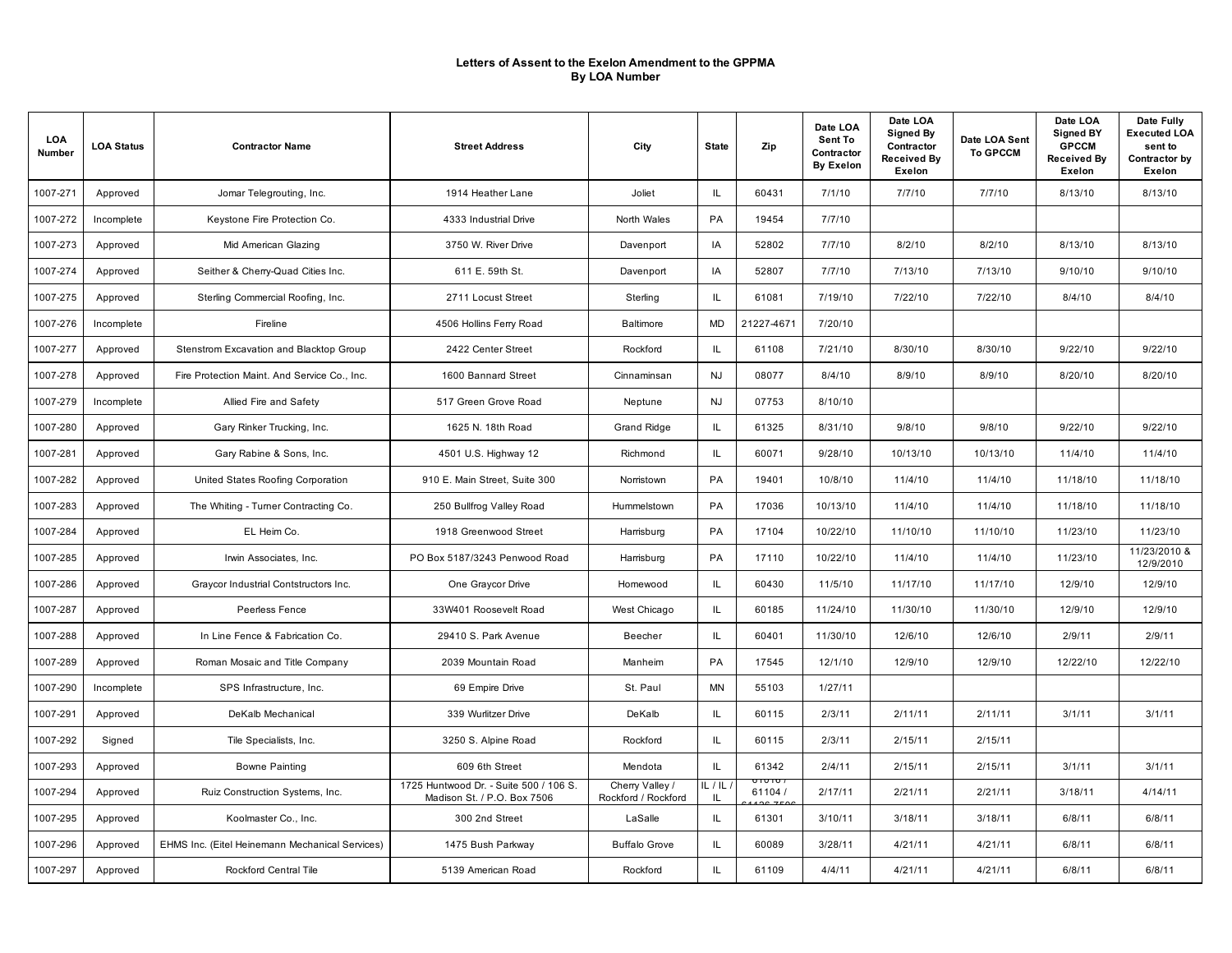| LOA<br>Number | <b>LOA Status</b> | <b>Contractor Name</b>                            | <b>Street Address</b>       | City           | <b>State</b> | Zip   | Date LOA<br>Sent To<br>Contractor<br><b>By Exelon</b> | Date LOA<br><b>Signed By</b><br>Contractor<br><b>Received By</b><br>Exelon | Date LOA Sent<br><b>To GPCCM</b> | Date LOA<br><b>Signed BY</b><br><b>GPCCM</b><br><b>Received By</b><br>Exelon | Date Fully<br><b>Executed LOA</b><br>sent to<br>Contractor by<br>Exelon |
|---------------|-------------------|---------------------------------------------------|-----------------------------|----------------|--------------|-------|-------------------------------------------------------|----------------------------------------------------------------------------|----------------------------------|------------------------------------------------------------------------------|-------------------------------------------------------------------------|
| 1007-298      | Approved          | Tyce Mahannah Excavating                          | 3996 N. MacArthur Road      | Decatur        | IL           | 62526 | 5/5/11                                                | 6/8/11                                                                     | 6/8/11                           | 9/2/11                                                                       | 9/2/11                                                                  |
| 1007-299      | Approved          | Badger Daylighting Corp.                          | 1300 E US Hwy 136 Suite E   | Pittsboro      | IN           | 46167 | 6/8/11                                                | 10/18/11                                                                   | 10/18/11                         | 11/4/11                                                                      | 11/4/11                                                                 |
| 1007-300      | Approved          | McCarthy Improvement Company                      | 5401 Victoria Avenue        | Davenport      | IA           | 52807 | 6/21/11                                               | 7/12/11                                                                    | 7/12/11                          | 8/23/11                                                                      | 8/23/11                                                                 |
| 1007-301      | Approved          | Cosgrove Construction Inc.                        | 20654 Amherst Court         | Joliet         | IL.          | 60433 | 7/18/11                                               | 8/16/11                                                                    | 8/16/11                          | 9/30/11                                                                      | 9/30/11                                                                 |
| 1007-302      | Approved          | <b>Lindblad Construction</b>                      | 717 East Cass Street        | Joliet         | IL.          | 60434 | 7/18/11                                               | 7/21/11                                                                    | 7/21/11                          | 9/19/12                                                                      | 9/19/12                                                                 |
| 1007-303      | Approved          | Concord Excavating Enterprises, Inc.              | 12157 Oxford Court          | Lemont         | IL.          | 60439 | 7/21/11                                               | 8/4/11                                                                     | 8/4/11                           | 8/23/11                                                                      | 8/23/11                                                                 |
| 1007-304      | Approved          | Austin Tyler Construction, LLC                    | 23343 South Ridge Road      | Elwood         | IL.          | 60421 | 8/4/11                                                | 8/16/11                                                                    | 8/16/11                          | 8/23/11                                                                      | 8/23/11                                                                 |
| 1007-305      | Incomplete        | <b>TurbinePROs</b>                                | 14295 James Road            | Rogers         | MN           | 55374 | 8/17/11                                               |                                                                            |                                  |                                                                              |                                                                         |
| 1007-306      | Incomplete        | S.T. Cotter Turbine Services, Inc.                | 2167 196th Street East      | Clearwater     | MN           | 55320 | 8/17/11                                               |                                                                            |                                  |                                                                              |                                                                         |
| 1007-307      | Incomplete        | Dresser-Rand Company - LETT                       | 20120 East Hardy Road       | Houston        | TX           | 77073 | 8/17/11                                               |                                                                            |                                  |                                                                              |                                                                         |
| 1007-308      | Approved          | J.K. Steel Erectors                               | 9184 W. Route 17            | Bonfield       | IL.          | 60913 | 8/22/11                                               | 8/24/11                                                                    | 8/24/11                          | 9/19/12                                                                      | 9/19/12                                                                 |
| 1007-309      | Approved          | <b>Indicom Electric</b>                           | 1026 Moen Avenue            | Rockdale       | IL.          | 60436 | 8/26/11                                               | 8/30/11                                                                    | 8/30/11                          | 1/18/12                                                                      | 1/18/12                                                                 |
| 1007-310      | Approved          | Eagle Fence Company                               | 2073 Bennett Road           | Philadelphia   | PA           | 19116 | 9/9/11                                                | 9/26/11                                                                    | 9/26/11                          | 11/4/11                                                                      | 11/4/11                                                                 |
| 1007-311      | Incomplete        | <b>Kiewit Power Nuclear</b>                       | 9401 Renner Blvd.           | Lenexa         | ΚS           | 66219 | 9/16/11                                               |                                                                            |                                  |                                                                              |                                                                         |
| 1007-312      | Approved          | Riteway - Huggins Construction Services, Inc.     | 1030 East 87th Street       | Chicago        | IL.          | 60619 | 10/6/11                                               | 11/21/11                                                                   | 11/21/11                         | 12/22/11                                                                     | 12/22/11                                                                |
| 1007-313      | Incomplete        | VOID                                              |                             |                |              |       |                                                       |                                                                            |                                  |                                                                              |                                                                         |
| 1007-314      | Approved          | Frank Lill and Sons                               | 212 Pine Hill Road          | Chelmsford     | MA           | 01824 | 11/1/11                                               | 11/10/11                                                                   | 11/10/11                         | 12/16/11                                                                     | 12/16/11                                                                |
| 1007-315      | Approved          | Crown Electric Engineering and Manufacturing, LLC | 175 Edison Drive            | Middleton      | OH           | 45044 | 11/1/11                                               | 2/1/13                                                                     | 2/1/13                           | 5/1/13                                                                       | 5/1/13                                                                  |
| 1007-316      | Approved          | Griffin Dewatering Company                        | 3450 Calumet Ave.           | Hammond        | IN           | 46320 | 11/11/11                                              | 1/24/12                                                                    | 1/24/12                          | 2/24/12                                                                      | 2/24/12                                                                 |
| 1007-317      | Approved          | F. H. Pashen, S. N. Nielson & Associates, LLC     | 5515 N. East River Road     | Chicago        | IL.          | 60656 | 11/28/11                                              | 2/7/12                                                                     | 2/7/12                           | 3/21/12                                                                      | 3/21/12                                                                 |
| 1007-318      | Approved          | Creative Crane & Rigging                          | 5212 11th Street            | Rockford       | IL.          | 61109 | 12/8/11                                               | 12/20/11                                                                   | 12/20/11                         | 1/18/12                                                                      | 1/18/12                                                                 |
| 1007-319      | Approved          | Professional Steel Services, Inc.                 | 635 Harlem Road             | Machesney Park | IL.          | 61115 | 12/8/11                                               | 1/18/12                                                                    | 1/18/12                          | 2/24/12                                                                      | 2/24/12                                                                 |
| 1007-320      | Approved          | H. T. Sweeney & Son Inc.                          | 308 Dutton Mill Road        | Brookhaven     | PA           | 19015 | 5/6/13                                                | 5/8/13                                                                     | 5/8/13                           | 5/14/13                                                                      | 5/24/13                                                                 |
| 1007-321      | Incomplete        | <b>Insulation World</b>                           | 501 Westover Avenue         | Hopewell       | VA           | 23860 | 5/23/13                                               |                                                                            |                                  |                                                                              |                                                                         |
| 1007-322      | Approved          | <b>Omelas Construction</b>                        | 12520 West Horseshoe Drive  | New Lenox      | IL.          | 60451 | 6/24/13                                               | 6/27/13                                                                    | 6/27/13                          | 7/15/13                                                                      | 7/15/13                                                                 |
| 1007-323      | Incomplete        | <b>Whiting-Turner Construction</b>                | 300 E. Joppa Rd., 8th Floor | Baltimore      | <b>MD</b>    | 21286 | 8/1/13                                                |                                                                            |                                  |                                                                              |                                                                         |
| 1007-324      | Incomplete        | Stonhard, Division of StonCor Group Inc.          | 1000 East Park Ave          | Maple Shade    | <b>NJ</b>    | 08052 | 9/25/13                                               |                                                                            |                                  |                                                                              |                                                                         |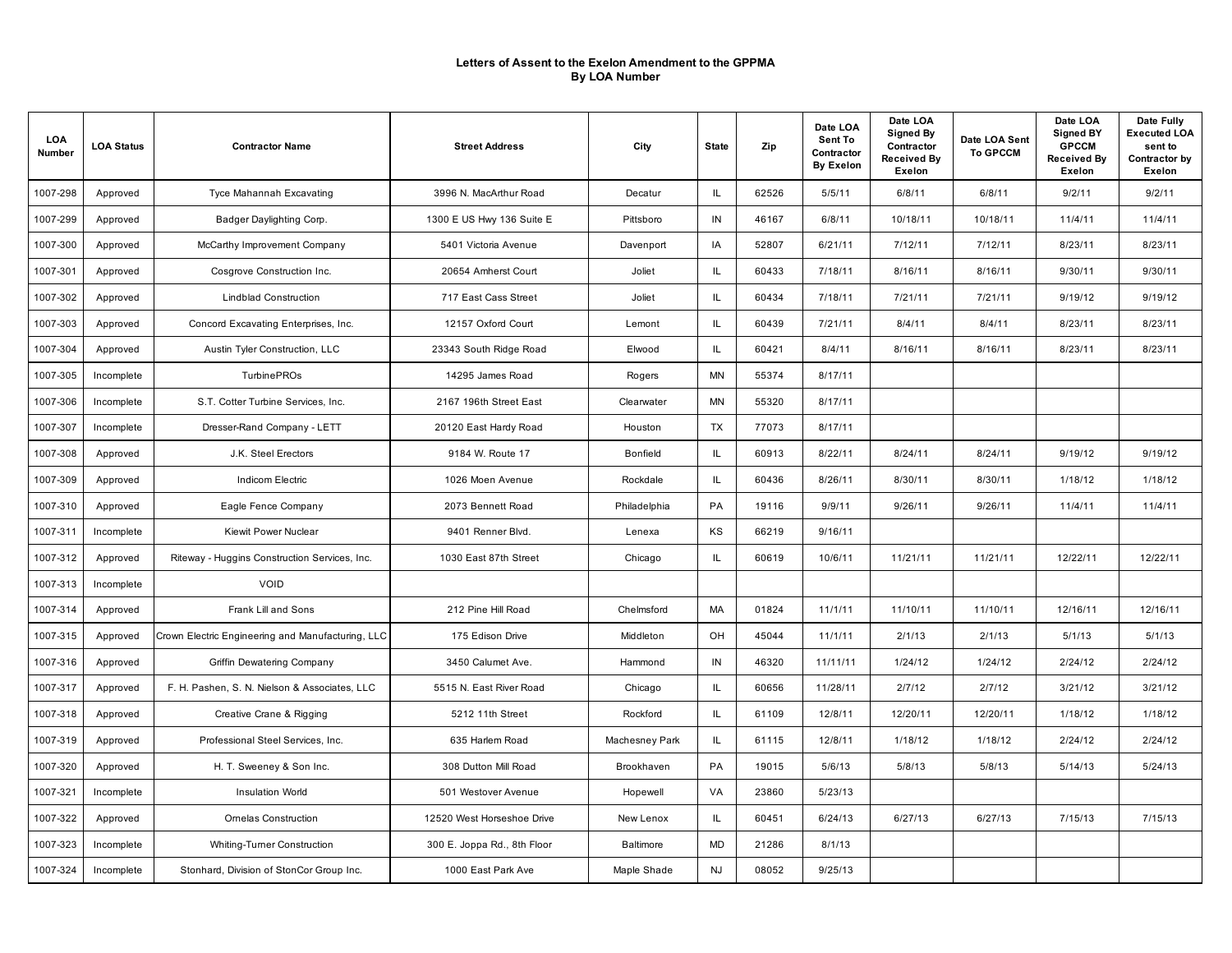| LOA<br>Number | <b>LOA Status</b> | <b>Contractor Name</b>                         | <b>Street Address</b>                   | City                        | <b>State</b> | Zip         | Date LOA<br>Sent To<br>Contractor<br><b>By Exelon</b> | Date LOA<br>Signed By<br>Contractor<br><b>Received By</b><br>Exelon | Date LOA Sent<br><b>To GPCCM</b> | Date LOA<br><b>Signed BY</b><br><b>GPCCM</b><br><b>Received By</b><br><b>Exelon</b> | Date Fully<br><b>Executed LOA</b><br>sent to<br>Contractor by<br>Exelon |
|---------------|-------------------|------------------------------------------------|-----------------------------------------|-----------------------------|--------------|-------------|-------------------------------------------------------|---------------------------------------------------------------------|----------------------------------|-------------------------------------------------------------------------------------|-------------------------------------------------------------------------|
| 1007-325      | Approved          | Midwest Fire Suppression, Inc.                 | P.O. Box 69                             | New Lenox                   | IL.          | 60451       | 1/12/12                                               | 2/7/12                                                              | 2/7/12                           | 2/24/12                                                                             | 2/24/12                                                                 |
| 1007-326      | Incomplete        | <b>International Sheet Metal</b>               | 112 Veterans Memorial Drive East        | Somerville                  | <b>NJ</b>    | 08876       | 3/29/12                                               |                                                                     |                                  |                                                                                     |                                                                         |
| 1007-327      | Approved          | <b>Fallproof Networks</b>                      | 61 Second Avenue                        | Trenton                     | <b>NJ</b>    | 08619       | 3/30/12                                               | 4/6/12                                                              | 4/6/12                           | 5/18/12                                                                             | 5/18/12                                                                 |
| 1007-328      | Approved          | Airco Industrial Contractors                   | 4919 Old Louisville Road                | Garden City                 | GA           | 31408       | 4/30/12                                               | 5/3/12                                                              | 5/3/12                           | 6/8/12                                                                              | 6/8/12                                                                  |
| 1007-329      | Approved          | DLZ Industrial Surveying, Inc.                 | 316 Tech Drive/80 McDonald Ave., Unit D | <b>Bums Harbor/Joliet</b>   | IN/IL        | 46304/60431 | 5/18/12                                               | 6/28/12                                                             | 6/28/12                          | 7/13/12                                                                             | 7/13/12                                                                 |
| 1007-330      | Approved          | A & E Excavating & Septic                      | 417 West Gould Road/P.O. Box 111        | <b>Braceville/Coal City</b> | IL.          | 60407/60416 | 5/24/12                                               | 6/8/12                                                              | 6/8/12                           | 6/28/12                                                                             | 6/28/12                                                                 |
| 1007-331      | Incomplete        | Maxim Crane Works, L.P.                        | 1225 Washington Pike                    | <b>Bridgeville</b>          | PA           | 15017       | 5/24/12                                               |                                                                     |                                  |                                                                                     |                                                                         |
| 1007-332      | Approved          | Mersino Dewatering Inc.                        | 600 Lumber Center Road                  | Michigan City               | $\sf IN$     | 46360       | 5/24/12                                               | 6/8/12                                                              | 6/8/12                           | 6/28/12                                                                             | 6/28/12                                                                 |
| 1007-333      | Approved          | Meccon Industries, Inc.                        | 2703 Bernice Road                       | Lansing                     | IL.          | 60438       | 6/28/12                                               | 7/3/12                                                              | 7/3/12                           | 8/17/12                                                                             | 8/17/12                                                                 |
| 1007-334      | Approved          | <b>Stevenson Crane Service</b>                 | 410 Stevenson Drive                     | Bolingbrook                 | IL.          | 60440       | 6/28/12                                               | 7/17/12                                                             | 7/17/12                          | 8/17/12                                                                             | 8/17/12                                                                 |
| 1007-335      | Approved          | Bux-Mont Excavating, Inc.                      | 4810 Point Pleasant Pike                | Doylestown                  | PA           | 18902       | 6/28/12                                               | 7/13/12                                                             | 7/13/12                          | 8/17/12                                                                             | 8/17/12                                                                 |
| 1007-336      | Approved          | Material Solutions Laboratory                  | 1040 Bonaventure Dr.                    | Elk Grove Village           | IL.          | 60007       | 6/29/12                                               | 7/9/12                                                              | 7/9/12                           | 8/17/12                                                                             | 8/17/12                                                                 |
| 1007-337      | Approved          | MC Mechanical Contractors, Inc.                | 15774 LaGrange Road - Suite 245         | <b>Orland Park</b>          | IL.          | 60462       | 7/6/12                                                | 7/13/12                                                             | 7/13/12                          | 8/17/12                                                                             | 8/17/12                                                                 |
| 1007-338      | Approved          | JGM Inc.                                       | 251 Norwood Road                        | Downing Town                | PA           | 19335       | 7/16/12                                               | 7/23/12                                                             | 7/23/12                          | 10/1/12                                                                             | 10/1/12                                                                 |
| 1007-339      | Incomplete        | <b>Tyson Fence</b>                             | 7921 Grayson Road                       | Harrisburg                  | PA           | 17111       | 8/17/12                                               |                                                                     |                                  |                                                                                     |                                                                         |
| 1007-340      | Approved          | Tri-State Automatic Sprinkler, Inc.            | 5570 Carey Avenue                       | Davenport                   | IA           | 52807       | 9/7/12                                                | 9/19/12                                                             | 9/19/12                          | 11/16/12                                                                            | 11/16/12                                                                |
| 1007-341      | Approved          | Lesco Design and Manufacturing                 | 1120 Fort Pickens Road                  | LaGrange                    | KY           | 40031       | 9/17/12                                               | 9/19/12                                                             | 9/19/12                          | 5/1/13                                                                              | 5/1/13                                                                  |
| 1007-342      | Incomplete        | Cashman Dredging & Marine Contracting Co., LLC | 549 South Street                        | Quincy                      | <b>MA</b>    | 02169       | 9/19/12                                               |                                                                     |                                  |                                                                                     |                                                                         |
| 1007-343      | Approved          | American Combustion Service, Inc.              | 19325 S. Schoolhouse Road/P.O. Box 817  | Mokena                      | IL.          | 60448       | 10/1/12                                               | 10/22/12                                                            | 10/22/12                         | 11/16/12                                                                            | 11/16/12                                                                |
| 1007-344      | Incomplete        | Crowther Roofing & Sheet Metal                 | 18958 Airport Road                      | Lockport                    | IL.          | 60446       | 10/10/12                                              |                                                                     |                                  |                                                                                     |                                                                         |
| 1007-345      | Incomplete        | Cashman Dredging & Marine Contracting Co., LLC | 549 South Street                        | Quincy                      | <b>MA</b>    | 02169       | 10/16/12                                              |                                                                     |                                  |                                                                                     |                                                                         |
| 1007-346      | Approved          | Wagner Industrial Electric, Inc.               | 3178 Encrete Lane                       | Dayton                      | OH           | 45439       | 10/18/12                                              | 10/25/12                                                            | 10/25/12                         | 11/16/12                                                                            | 11/16/12                                                                |
| 1007-347      | Approved          | Airco Power Services Inc.                      | 4919 Old Louisville Road                | Garden City                 | GA           | 31408       | 11/7/12                                               | 11/9/12                                                             | 11/9/12                          | 1/9/13                                                                              | 1/9/13                                                                  |
| 1007-348      | Incomplete        | Crofton Industries                             | 16 Harper Avenue                        | Portsmouth                  | VA           | 23707       | 11/30/12                                              |                                                                     |                                  |                                                                                     |                                                                         |
| 1007-349      | Incomplete        |                                                |                                         |                             |              |             |                                                       |                                                                     |                                  |                                                                                     |                                                                         |
| 1007-350      | Signed            | Danella Construction                           | 2290 Butler Pike                        | <b>Plymouth Meeting</b>     | PA           | 19462       | 8/15/13                                               | 8/26/13                                                             | 8/26/13                          |                                                                                     |                                                                         |
| 1007-351      | Approved          | Menconi Terrazzo                               | 1050 Entry Dr.                          | Bensenville                 | IL           | 60106       | 9/30/13                                               | 10/31/13                                                            | 10/31/13                         | 11/1/13                                                                             | 11/1/13                                                                 |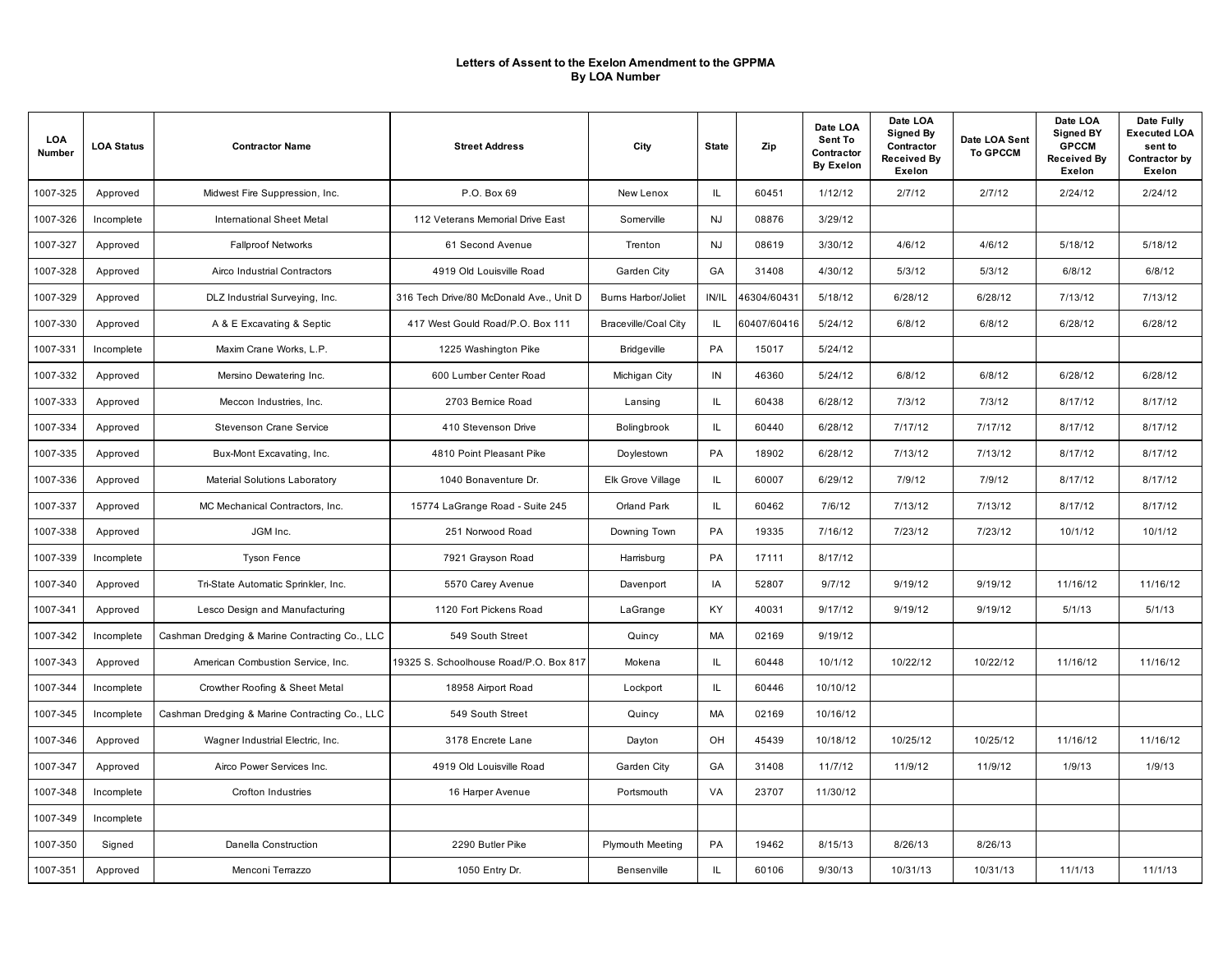| LOA<br>Number | <b>LOA Status</b> | <b>Contractor Name</b>                    | <b>Street Address</b>          | City              | <b>State</b> | Zip   | Date LOA<br>Sent To<br>Contractor<br><b>By Exelon</b> | Date LOA<br><b>Signed By</b><br>Contractor<br><b>Received By</b><br>Exelon | Date LOA Sent<br><b>To GPCCM</b> | Date LOA<br><b>Signed BY</b><br><b>GPCCM</b><br><b>Received By</b><br><b>Exelon</b> | Date Fully<br><b>Executed LOA</b><br>sent to<br>Contractor by<br>Exelon |
|---------------|-------------------|-------------------------------------------|--------------------------------|-------------------|--------------|-------|-------------------------------------------------------|----------------------------------------------------------------------------|----------------------------------|-------------------------------------------------------------------------------------|-------------------------------------------------------------------------|
| 1007-352      | Approved          | Irex Corporation                          | 120 North Lime                 | Lancaster         | PA           | 17602 | 3/13/14                                               | 3/24/14                                                                    | 3/24/14                          | 3/28/14                                                                             | 4/8/14                                                                  |
| 1007-353      | Approved          | Crowther Roofing & Sheet Metal            | 18958 Airport Road             | Romeoville        | IL           | 60446 | 6/19/14                                               | 6/19/14                                                                    | 6/19/14                          | 6/25/14                                                                             | 7/1/14                                                                  |
| 1007-354      | Incomplete        |                                           |                                |                   |              |       |                                                       |                                                                            |                                  |                                                                                     |                                                                         |
| 1007-355      | Incomplete        |                                           |                                |                   |              |       |                                                       |                                                                            |                                  |                                                                                     |                                                                         |
| 1007-356      | Incomplete        |                                           |                                |                   |              |       |                                                       |                                                                            |                                  |                                                                                     |                                                                         |
| 1007-357      | Incomplete        |                                           |                                |                   |              |       |                                                       |                                                                            |                                  |                                                                                     |                                                                         |
| 1007-358      | Incomplete        |                                           |                                |                   |              |       |                                                       |                                                                            |                                  |                                                                                     |                                                                         |
| 1007-359      | Approved          | Cryer and Olsen Mechanical, Inc.          | 1734 E. Cass Street            | Joliet            | IL.          | 60432 | 1/9/13                                                | 3/5/13                                                                     | 3/5/13                           | 5/16/13                                                                             | 5/24/13                                                                 |
| 1007-360      | Approved          | McCauley Mechanical                       | 8787 S. 78th Avenue            | Bridgeview        | IL.          | 60455 | 1/31/13                                               | 2/7/13                                                                     | 2/7/13                           | 5/1/13                                                                              | 5/1/13                                                                  |
| 1007-361      | Approved          | Konecranes Nuclear Equipment and Services | 5300 S. Emmer Drive            | New Berlin        | WI           | 53151 | 1/17/14                                               | 1/27/14                                                                    | 1/27/14                          | 2/21/14                                                                             | 2/27/14                                                                 |
| 1007-362      | Approved          | Mechanical Incorporated                   | 2279 Yellow Creek Road         | Freeport          | IL.          | 61032 | 1/27/14                                               | 1/30/14                                                                    | 2/26/14                          | 3/6/14                                                                              | 3/12/14                                                                 |
| 1007-363      | Approved          | West Wind Reinforcing, LLC.               | 19142 S Molalla Ave Ste B      | Oregon City       | <b>OR</b>    | 97045 | 5/28/14                                               | 6/11/14                                                                    | 6/11/14                          | 6/19/14                                                                             | 6/24/14                                                                 |
| 1007-364      | Approved          | Gateway Construction Company Inc.         | 3150 West Hirsch Street        | Melrose Park      | IL.          | 60160 | 8/27/14                                               | 8/29/14                                                                    | 9/3/14                           | 9/12/14                                                                             | 9/17/14                                                                 |
| 1007-365      | Approved          | Eagle Services Company                    | 2702 Beech Street              | Valparaiso        | IN           | 46383 | 8/8/14                                                | 8/11/14                                                                    | 8/19/14                          | 9/9/14                                                                              | 9/12/14                                                                 |
| 1007-366      | Approved          | Southwest Town Mechanical                 | 10450 W 163rd PI               | Orland Park       | IL.          | 60467 | 8/22/14                                               | 8/26/14                                                                    | 8/26/14                          | 9/2/14                                                                              | 9/8/14                                                                  |
| 1007-367      | Approved          | D & H Energy Management Company, LLC      | 11420 Kreutzer Road            | Huntley           | IL           | 60142 | 9/17/14                                               | 9/18/14                                                                    | 9/22/14                          | 10/8/14                                                                             | 10/15/14                                                                |
| 1007-368      | Approved          | Johnson Contracting Company Inc.          | 2750 Morton Drive              | East Moline       | IL           | 61244 | 10/9/14                                               | 10/13/14                                                                   | 10/22/14                         | 11/12/14                                                                            | 11/18/14                                                                |
| 1007-369      | Approved          | Konematic, Inc DBA Door Systems Inc       | 2019 Corporate Lane Suite 159  | Naperville        | IL.          | 60563 | 10/23/14                                              | 10/27/14                                                                   | 10/31/14                         | 11/7/14                                                                             | 11/12/14                                                                |
| 1007-370      | Incomplete        | Preferred Metal Technologies, Inc.        | 140 East Tower Drive           | <b>Burr Ridge</b> | IL.          | 60527 | 12/17/14                                              |                                                                            |                                  |                                                                                     |                                                                         |
| 1007-371      | Approved          | Burdick Plumbing & Heating Co., Inc.      | 1175 N. 20th St                | Decatur           | IL           | 62521 | 2/3/15                                                | 2/5/15                                                                     | 3/3/15                           | 3/9/15                                                                              | 3/13/15                                                                 |
| 1007-372      | Approved          | Dennis Martin Excavating                  | 1500 N. 4200 E. Rd.            | Fisher            | IL.          | 61843 | 2/6/15                                                | 2/18/15                                                                    | 2/20/15                          | 2/24/15                                                                             | 3/3/15                                                                  |
| 1007-373      | Incomplete        | Janus Fire Systems                        | 1102 Rupcich Drive             | Crown Point       | IN           | 46307 | 2/16/15                                               |                                                                            |                                  |                                                                                     |                                                                         |
| 1007-374      | Approved          | Northern Plant Services Ltd               | 6470 Melton Road (U.S. Hwy 20) | Portage           | IN           | 46368 | 2/17/15                                               | 2/18/15                                                                    | 2/24/15                          | 2/26/15                                                                             | 3/3/15                                                                  |
| 1007-375      | Approved          | J&A Mechanical Contractors Inc.           | PO Box 1037                    | Oswego            | <b>NY</b>    | 13126 | 3/9/15                                                | 3/10/15                                                                    | 3/16/15                          | 3/26/15                                                                             | 4/1/15                                                                  |
| 1007-376      | Incomplete        | DHPace Company                            | 12046 Lackland Road            | St. Louis         | <b>MO</b>    | 63146 | 3/16/15                                               |                                                                            |                                  |                                                                                     |                                                                         |
| 1007-377      | Approved          | Elmer W. Davis Inc                        | 1217 Clifford Avenue           | Rochester         | <b>NY</b>    | 14621 | 5/15/15                                               | 5/20/15                                                                    | 6/3/15                           | 6/12/15                                                                             | 6/17/15                                                                 |
| 1007-378      | Approved          | Kiewit Power Constructors Company         | 9401 Renner Blvd.              | Lenexa            | KS           | 66219 | 6/9/14                                                | 6/17/14                                                                    | 6/19/14                          | 7/7/14                                                                              | 7/22/14                                                                 |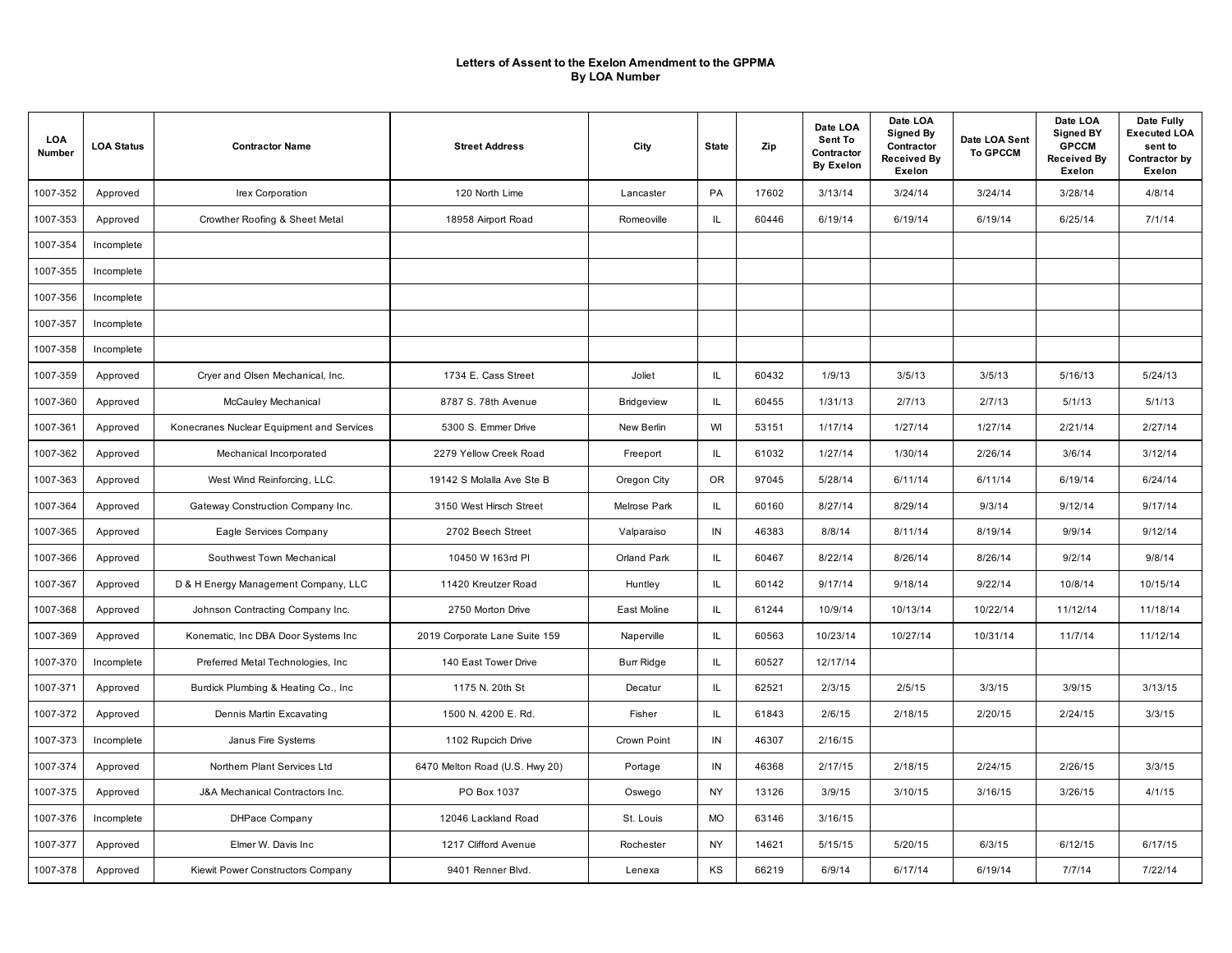| LOA<br>Number | <b>LOA Status</b> | <b>Contractor Name</b>                                  | <b>Street Address</b>                           | City          | <b>State</b> | Zip        | Date LOA<br>Sent To<br>Contractor<br><b>By Exelon</b> | Date LOA<br>Signed By<br>Contractor<br><b>Received By</b><br>Exelon | Date LOA Sent<br><b>To GPCCM</b> | Date LOA<br><b>Signed BY</b><br><b>GPCCM</b><br><b>Received By</b><br>Exelon | Date Fully<br><b>Executed LOA</b><br>sent to<br>Contractor by<br>Exelon |
|---------------|-------------------|---------------------------------------------------------|-------------------------------------------------|---------------|--------------|------------|-------------------------------------------------------|---------------------------------------------------------------------|----------------------------------|------------------------------------------------------------------------------|-------------------------------------------------------------------------|
| 1007-379      | Approved          | Clark Rigging and Rental Corporation                    | 680 Basket Road                                 | Webster       | <b>NY</b>    | 14580      | 3/30/15                                               | 4/2/15                                                              | 4/20/15                          | 4/29/15                                                                      | 5/6/15                                                                  |
| 1007-380      | Approved          | Niagra Erecting, Inc.                                   | 680 Basket Road                                 | Webster       | <b>NY</b>    | 14580      | 3/30/15                                               | 4/2/15                                                              | 4/20/15                          | 4/29/15                                                                      | 5/6/15                                                                  |
| 1007-381      | Approved          | <b>BHI Energy I Specialty Services</b>                  | 2005 Newpoint Parkway                           | Lawrenceville | GA           | 30043      | 4/6/15                                                | 4/8/15                                                              | 4/20/15                          | 5/14/15                                                                      | 5/20/15                                                                 |
| 1007-382      | Approved          | DiFiore Construction, Inc.                              | 155 Pool Street                                 | Rochester     | <b>NY</b>    | 14606      | 4/6/15                                                | 4/7/15                                                              | 4/20/15                          | 5/14/15                                                                      | 5/20/15                                                                 |
| 1007-383      | Incomplete        | Allied Fire & Safety Equipment Co., Inc.                | 517 Green Grove Road<br>P.O. Box 607            | Neptune       | <b>NJ</b>    | 07754      | 4/16/15                                               |                                                                     |                                  |                                                                              |                                                                         |
| 1007-384      | Approved          | Regional Electrical Contractors, Inc.                   | 14160 Brandywine Road                           | Brandywine    | MD           | 20613      | 4/22/15                                               | 4/24/15                                                             | 4/28/15                          | 5/14/15                                                                      | 5/20/15                                                                 |
| 1007-385      | Approved          | Dresser-Rand                                            | West 8 Tower, Ste. 1000<br>10205 Westheimer Rd. | Houston       | TX           | 77042      | 4/28/15                                               | 5/14/15                                                             | 5/14/15                          | 5/26/15                                                                      | 6/1/15                                                                  |
| 1007-386      | Signed            | Tyson Fence Co INC.                                     | 7970 Grayson Rd                                 | Harrisburg    | PA           | 17111      | 5/6/15                                                | 5/15/15                                                             | 5/18/15                          |                                                                              |                                                                         |
| 1007-387      | Signed            | NAES Power Contractors Inc                              | 167 Anderson Road                               | Cranberry Twp | PA           | 16066      | 5/18/15                                               | 5/26/15                                                             | 6/2/15                           |                                                                              |                                                                         |
| 1007-388      | Approved          | <b>NAES Power Contractors Inc.</b>                      | 167 Anderson Road                               | Cranberry Twp | PA           | 16066      | 6/4/15                                                | 6/8/15                                                              | 6/10/15                          | 6/15/15                                                                      | 6/23/15                                                                 |
| 1007-389      | Approved          | C.P. Ward. Inc.                                         | 100 W. River Rd.                                | Scottsville   | <b>NY</b>    | 14546      | 6/10/15                                               | 6/17/15                                                             | 6/19/15                          | 7/1/15                                                                       | 7/8/15                                                                  |
| 1007-390      | Incomplete        | <b>DHPace Company</b>                                   | 12046 Lackland Road                             | St. Louis     | <b>MO</b>    | 63146      | 6/12/15                                               |                                                                     |                                  |                                                                              |                                                                         |
| 1007-391      | Approved          | Tyson Fence Co INC.                                     | 7970 Grayson Rd                                 | Harrisburg    | PA           | 17111      | 6/19/15                                               |                                                                     | 7/8/15                           | 7/9/15                                                                       | 7/15/15                                                                 |
| 1007-392      | Approved          | O'Connell Electric Company, Inc                         | 830 Phillips Road                               | Victor        | <b>NY</b>    | 14564      | 7/6/15                                                | 7/28/15                                                             | 7/30/15                          | 8/17/15                                                                      | 8/21/15                                                                 |
| 1007-393      | Approved          | Hughes Urethane Construction Co., Inc.                  | <del>ous Critirenville Ra</del><br>P.O. Box 278 | Southampton   | PA           | 18966      | 7/9/15                                                | 7/14/15                                                             | 7/15/15                          | 7/17/15                                                                      | 7/21/15                                                                 |
| 1007-394      | Approved          | Lindsey Aggregates, Inc.                                | 5646 State Route 104                            | Oswego        | NY           | 13126      | 7/15/15                                               | 7/16/15                                                             | 7/20/15                          | 8/11/15                                                                      | 8/17/15                                                                 |
| 1007-395      | Approved          | The BarTech Group, Inc.                                 | 44 West 60th Street                             | Chicago       | IL.          | 60621      | 8/26/15                                               | 9/9/15                                                              | 9/15/15                          | 10/19/15                                                                     | 10/29/15                                                                |
| 1007-396      | Signed            | <b>Lockwood Brothers</b>                                | 220 Salters Creek Road                          | Hampton       | VA           | 23661      | 9/30/15                                               | 10/20/15                                                            | 10/22/15                         |                                                                              |                                                                         |
| 1007-397      | Approved          | Crosby Brownlie, Inc                                    | 100 Nassau St                                   | Rochester     | <b>NY</b>    | 14605      | 10/15/15                                              | 10/21/15                                                            | 11/5/15                          | 11/24/15                                                                     | 12/3/15                                                                 |
| 1007-398      | Incomplete        | <b>Lockwood Brothers</b>                                | 220 Salters Creek Road                          | Hampton       | VA           | 23661      | 10/27/15                                              |                                                                     |                                  |                                                                              |                                                                         |
| 1007-399      | Approved          | Adler Roofing and Sheet Metal, Inc.                     | 779 Joyce Road                                  | Joliet        | IL.          | 60436      | 10/29/15                                              | 10/30/15                                                            | 11/3/15                          | 11/5/15                                                                      | 11/12/15                                                                |
| 1007-400      | Approved          | Pullman Power LLC                                       | 6501 East Commerce Ave., Suite 200              | Kansas City   | <b>MO</b>    | 64120      | 10/29/15                                              | 11/2/15                                                             | 11/3/15                          | 11/5/15                                                                      | 11/12/15                                                                |
| 1007-401      | Approved          | Baldwin Fire Protection, LLC                            | 5006 Campbell St                                | Valparaiso    | IN           | 46385      | 3/18/15                                               | 3/20/15                                                             | 4/13/15                          | 4/23/15                                                                      | 4/28/15                                                                 |
| 1007-402      | Approved          | J.P. Cullen & Sons, Inc.                                | PO Box 5957                                     | Janesville    | WI           | 53547-5957 | 3/19/15                                               | 4/2/15                                                              | 4/13/15                          | 4/28/15                                                                      | 5/5/15                                                                  |
| 1007-403      | Incomplete        | Structural Services of New York c/o The Pike<br>Company | 1 Circle Street                                 | Rochester     | <b>NY</b>    | 14607      | 3/25/15                                               |                                                                     |                                  |                                                                              |                                                                         |
| 1007-404      | Signed            | Michuda Construction                                    | 11204 S. Western Ave                            | Chicago       | IL           | 60643      | 12/14/15                                              | 12/21/15                                                            | 1/4/16                           |                                                                              |                                                                         |
| 1007-405      | Approved          | Michuda Construction                                    | 11204 S. Western Ave                            | Chicago       | IL           | 60643      | 1/7/16                                                |                                                                     |                                  | 1/27/16                                                                      | 2/2/16                                                                  |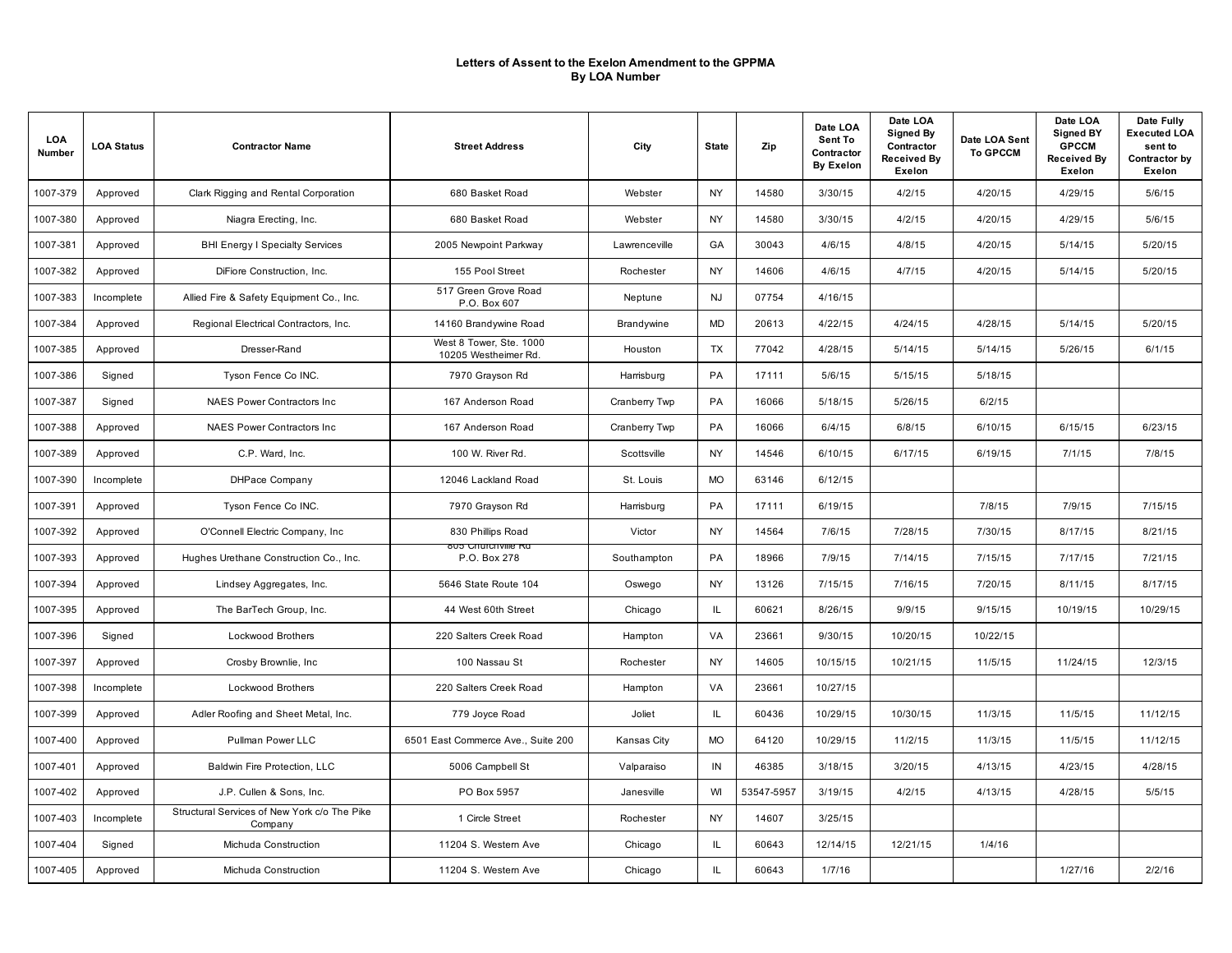| LOA<br>Number | <b>LOA Status</b> | <b>Contractor Name</b>                            | <b>Street Address</b>                       | City               | <b>State</b> | Zip   | Date LOA<br>Sent To<br>Contractor<br><b>By Exelon</b> | Date LOA<br>Signed By<br>Contractor<br><b>Received By</b><br>Exelon | Date LOA Sent<br><b>To GPCCM</b> | Date LOA<br><b>Signed BY</b><br><b>GPCCM</b><br><b>Received By</b><br><b>Exelon</b> | Date Fully<br><b>Executed LOA</b><br>sent to<br>Contractor by<br>Exelon |
|---------------|-------------------|---------------------------------------------------|---------------------------------------------|--------------------|--------------|-------|-------------------------------------------------------|---------------------------------------------------------------------|----------------------------------|-------------------------------------------------------------------------------------|-------------------------------------------------------------------------|
| 1007-406      | Approved          | Josall Syracuse Inc.                              | 6432 Baird Ave.                             | Syracuse           | <b>NY</b>    | 13206 | 1/8/16                                                | 1/12/16                                                             | 1/28/16                          | 2/3/16                                                                              | 2/11/16                                                                 |
| 1007-407      | Approved          | CBI Services, Inc.                                | 36400 S. Essex Road                         | Wilmington         | IL           | 60481 | 2/22/16                                               | 2/26/16                                                             | 3/14/16                          | 3/31/16                                                                             | 4/14/16                                                                 |
| 1007-408      | Approved          | Carrier Corporation                               | 5900 Northwoods Business Parkway<br>Suite B | Charlotte          | NC           | 28269 | 2/25/16                                               | 2/29/16                                                             | 3/2/16                           | 3/11/16                                                                             | 3/17/16                                                                 |
| 1007-409      | Approved          | DH Pace Company Inc. DBA Pinnacle Door<br>Company | 12046 Lackland Road                         | St. Louis          | <b>MO</b>    | 63146 | 3/7/16                                                | 3/10/16                                                             | 3/14/16                          | 3/18/16                                                                             | 3/23/16                                                                 |
| 1007-410      | Approved          | All Type Fence, Inc.                              | 1665 State Rt. 23 N                         | Streator           | IL.          | 61364 | 3/30/16                                               | 4/3/16                                                              | 4/14/16                          | 4/27/16                                                                             | 5/25/16                                                                 |
| 1007-411      | Approved          | Matrix North American Construction, Inc.          | 701 Technology Drive                        | Canonsburg         | PA           | 15317 | 3/30/16                                               | 4/5/16                                                              | 4/8/16                           | 4/13/16                                                                             | 4/21/16                                                                 |
| 1007-412      | Approved          | WD Malone Trucking & Excavating Inc               | 708 County Route 7                          | Hannibal           | <b>NY</b>    | 13074 | 5/9/16                                                | 5/16/16                                                             | 5/24/16                          | 6/7/16                                                                              | 6/13/16                                                                 |
| 1007-413      | Approved          | The BarTech Group, Inc.                           | 44 West 60th Street                         | Chicago            | IL.          | 60621 | 6/6/16                                                | 6/20/16                                                             | 6/28/16                          | 7/18/16                                                                             | 7/25/16                                                                 |
| 1007-414      | Approved          | Atlantic Transformer Services Inc.                | 313 Bradford PI                             | Bayville           | <b>NJ</b>    | 08721 | 6/9/16                                                | 6/14/16                                                             | 7/1/16                           | 7/15/16                                                                             | 7/19/16                                                                 |
| 1007-415      | Approved          | American Combustion Industries, Inc.              | 7100 Holladay Tyler Rd, Suite 233           | Glenn Dale         | <b>MD</b>    | 20769 | 6/27/16                                               | 7/1/16                                                              | 7/14/16                          | 8/5/16                                                                              | 8/15/16                                                                 |
| 1007-416      | Approved          | Railworks Track Services, Inc.                    | 1550 N. Bailey Road                         | North Jackson      | <b>OH</b>    | 44451 | 7/13/16                                               | 8/1/16                                                              | 8/3/16                           | 8/19/16                                                                             | 8/23/16                                                                 |
| 1007-417      | Approved          | Rombough Electric, Inc.                           | PO Box 1080                                 | Mexico             | <b>NY</b>    | 13114 | 7/14/16                                               | 7/18/16                                                             | 8/10/16                          | 8/30/16                                                                             | 9/6/16                                                                  |
| 1007-418      | Approved          | John Burns Construction Company                   | 17601 Southwest Highway                     | Orland Park        | IL.          | 60467 | 7/26/16                                               | 7/27/16                                                             | 7/29/16                          | 8/19/16                                                                             | 8/23/16                                                                 |
| 1007-419      | Approved          | Meade, Inc.                                       | 9550 W. 55th St. - Suite A                  | McCook             | IL.          | 60525 | 8/4/16                                                | 8/9/16                                                              | 8/11/16                          | 8/16/16                                                                             | 8/22/16                                                                 |
| 1007-420      | Incomplete        | Quantum Crossings, LLC                            | 111 E. Wacker Drive, Suite 990              | Chicago            | IL.          | 60601 | 8/16/16                                               |                                                                     |                                  |                                                                                     |                                                                         |
| 1007-421      | Approved          | Layne Christensen Company, LLC                    | 721 W Illinois Ave                          | Aurora             | IL.          | 60506 | 9/6/16                                                | 9/7/16                                                              | 9/8/16                           | 9/12/16                                                                             | 9/20/16                                                                 |
| 1007-422      | Approved          | Imperial Crane                                    | 7500 W. Imperial Dr.,                       | <b>Bridgeview</b>  | IL.          | 60455 | 9/15/16                                               | 9/19/16                                                             | 9/20/16                          | 9/30/16                                                                             | 10/4/16                                                                 |
| 1007-423      | Approved          | Will County Well and Pump Co Inc                  | 1200 S. Cedar Road                          | New Lenox          | IL.          | 60451 | 10/31/16                                              | 11/1/16                                                             | 11/9/16                          | 11/22/16                                                                            | 11/29/16                                                                |
| 1007-424      | Approved          | Quality Office Installations, Inc.                | 11373 Stateline Rd                          | Dyer               | IN           | 46311 | 11/22/16                                              | 12/2/16                                                             | 12/9/16                          | 12/19/16                                                                            | 1/5/17                                                                  |
| 1007-425      | Incomplete        | AJAY Glass Co.                                    | 101 North Street                            | Canandaigua        | <b>NY</b>    | 14424 | 12/6/16                                               |                                                                     |                                  |                                                                                     |                                                                         |
| 1007-426      | Signed            | Leo J. Roth Corporation                           | 841 Holt Road                               | Webster            | <b>NY</b>    | 14580 | 12/16/16                                              | 2/2/17                                                              | 3/6/17                           |                                                                                     | 3/21/17                                                                 |
| 1007-427      | Approved          | <b>CB&amp;I Construction Services LLC</b>         | 36400 S. Essex Rd                           | Wilmington         | IL.          | 60481 | 5/3/17                                                | 5/12/17                                                             | 5/16/17                          | 5/18/17                                                                             | 5/23/17                                                                 |
| 1007-428      | Approved          | BR Johnson, LLC / Airways                         | 6960 Fly Road                               | East Syracuse      | <b>NY</b>    | 13057 | 5/5/17                                                | 6/5/17                                                              | 6/12/17                          | 7/10/17                                                                             | 7/18/17                                                                 |
| 1007-429      | Approved          | Allied Power Services, LLC                        | 400 Convention Street, Suite 320            | <b>Baton Rouge</b> | LA           | 70802 | 6/6/17                                                | 6/6/17                                                              | 7/13/17                          | 7/27/17                                                                             | 8/4/17                                                                  |
| 1007-430      | Approved          | Burling Builders, Inc.                            | 44 W. 60th Street                           | Chicago            | IL           | 60621 | 6/8/17                                                | 6/12/17                                                             | 6/13/17                          | 6/28/17                                                                             | 7/5/17                                                                  |
| 1007-431      | Approved          | <b>APTIM Services LLC</b>                         | 36400 S. Essex Road                         | Wilmington         | IL.          | 60481 | 7/11/17                                               | 7/13/17                                                             | 7/25/17                          | 7/27/17                                                                             | 8/4/17                                                                  |
| 1007-432      | Approved          | <b>Barrett Enterprises</b>                        | 3775 STATE HWY 30                           | AMSTERDAM          | <b>NY</b>    | 12010 | 7/19/17                                               | 7/24/17                                                             | 7/26/17                          | 8/16/17                                                                             | 8/29/17                                                                 |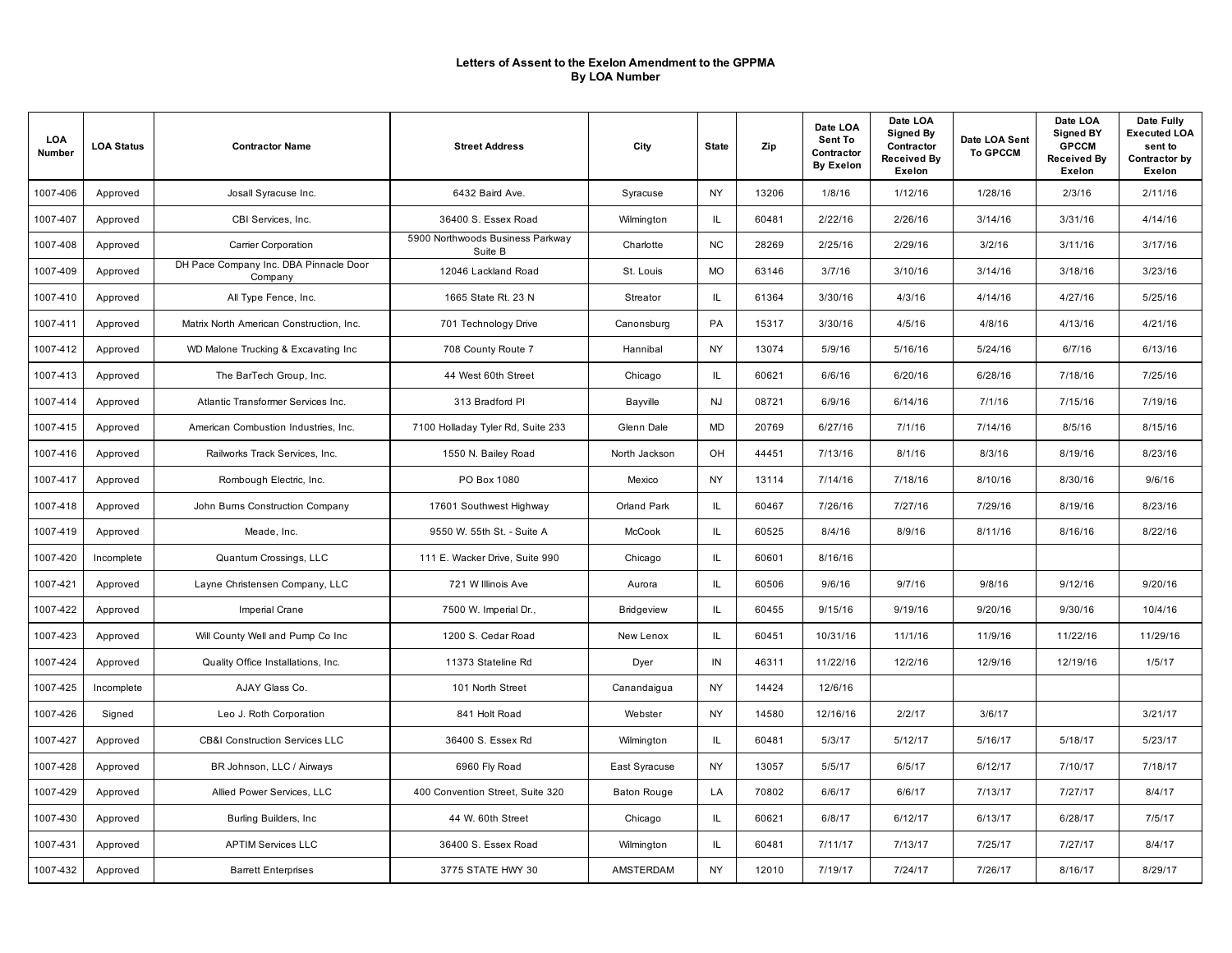| LOA<br>Number | <b>LOA Status</b> | <b>Contractor Name</b>                       | <b>Street Address</b>              | City               | <b>State</b> | Zip   | Date LOA<br>Sent To<br>Contractor<br><b>By Exelon</b> | Date LOA<br>Signed By<br>Contractor<br><b>Received By</b><br>Exelon | Date LOA Sent<br><b>To GPCCM</b> | Date LOA<br><b>Signed BY</b><br><b>GPCCM</b><br><b>Received By</b><br><b>Exelon</b> | Date Fully<br><b>Executed LOA</b><br>sent to<br>Contractor by<br>Exelon |
|---------------|-------------------|----------------------------------------------|------------------------------------|--------------------|--------------|-------|-------------------------------------------------------|---------------------------------------------------------------------|----------------------------------|-------------------------------------------------------------------------------------|-------------------------------------------------------------------------|
| 1007-433      | Approved          | Wiltsie Construction Co., Inc.               | 735 East Seneca Street             | Oswego             | <b>NY</b>    | 13126 | 9/12/17                                               | 9/11/17                                                             | 9/19/17                          | 9/25/17                                                                             | 10/2/17                                                                 |
| 1007-434      | Approved          | Rich & Gardner Construction Company Inc.     | 206 Plum Street                    | Syracuse           | <b>NY</b>    | 13204 | 9/20/17                                               | 9/25/17                                                             | 10/10/17                         | 10/16/17                                                                            | 10/31/17                                                                |
| 1007-435      | Approved          | TurbinePROS, LLC                             | 14510 Northdale Blvd               | Rogers             | <b>MN</b>    | 55374 | 9/29/17                                               | 10/3/17                                                             | 10/4/17                          | 10/16/17                                                                            | 10/23/17                                                                |
| 1007-436      | Approved          | <b>Universal Plant Services</b>              | 806 Seaco Court                    | Deer Park          | TX           | 77536 | 10/2/17                                               | 10/3/17                                                             | 10/10/17                         | 10/16/17                                                                            | 10/24/17                                                                |
| 1007-437      | Approved          | Integrated Industrial Services, Inc.         | P.O. Box 481                       | Syracuse           | NY           | 13211 | 10/3/17                                               | 10/5/17                                                             | 10/10/17                         | 10/16/17                                                                            | 10/31/17                                                                |
| 1007-438      | Approved          | C&S Technical Resources, Inc.                | 499 Col. Eileen Collins Blvd.      | Syracuse           | <b>NY</b>    | 13212 | 10/26/17                                              | 11/10/17                                                            | 12/21/17                         | 1/10/18                                                                             | 1/17/18                                                                 |
| 1007-439      | Approved          | Syracuse Sheet Metal Company                 | 411 Cambridge Avenue               | Syracuse           | NY           | 13208 | 10/26/17                                              | 11/2/17                                                             | 11/14/17                         | 12/6/17                                                                             | 12/13/17                                                                |
| 1007-440      | Approved          | Mandrel Construction Company Inc             | 115 Pheasant Run Suite 210         | Newton             | PA           | 18940 | 10/31/17                                              | 11/17/17                                                            | 11/28/17                         | 12/6/17                                                                             | 12/13/17                                                                |
| 1007-441      | Approved          | Crawford Company                             | 1306 Mill Street                   | Rock Island        | IL.          | 61201 | 11/2/17                                               | 11/6/17                                                             | 11/21/17                         | 11/28/17                                                                            | 12/8/17                                                                 |
| 1007-442      | Approved          | A-1 Roofing Services Inc.                    | 6360 South Hanover Rd Unit -B      | Elkridge           | <b>MD</b>    | 21075 | 11/7/17                                               | 11/10/17                                                            | 11/20/17                         | 11/21/17                                                                            | 11/28/17                                                                |
| 1007-443      | Approved          | Saulsbury Maintenance and Construction Inc.  | 3010 LBJ Fwy, Suite 100            | Dallas             | TX           | 75234 | 1/3/18                                                | 1/8/18                                                              | 1/10/18                          | 1/22/18                                                                             | 1/26/18                                                                 |
| 1007-444      | Approved          | Amex Nooter, LLC                             | 18501 Maple Creek Drive, Suite 900 | <b>Tinley Park</b> | IL.          | 60477 | 2/21/18                                               | 3/23/18                                                             | 4/3/18                           | 4/11/18                                                                             | 4/20/18                                                                 |
| 1007-445      | Approved          | E. D. Ward Inc.                              | PO Box 4104                        | Davenport          | IA           | 52801 | 4/11/18                                               | 4/18/18                                                             | 4/24/18                          | 5/15/18                                                                             | 5/22/18                                                                 |
| 1007-446      | Approved          | Mass Custom Hauling, Inc.                    | 1012 W 13th Ave Ct                 | Milan              | IL.          | 61264 | 5/25/18                                               | 5/30/18                                                             | 6/6/18                           | 6/12/18                                                                             | 6/25/18                                                                 |
| 1007-447      | Approved          | Ware Crane & Rigging                         | 10 Enterprise Dr.                  | LaSalle            | IL.          | 61301 | 7/27/18                                               | 8/7/18                                                              | 8/15/18                          | 8/27/18                                                                             | 9/18/18                                                                 |
| 1007-448      | Approved          | Nichols Crane Rental                         | 16519 Cherry Creek Ct.             | Joliet             | IL.          | 60433 | 7/27/18                                               | 8/3/18                                                              | 8/15/18                          | 8/27/18                                                                             | 9/18/18                                                                 |
| 1007-449      | Approved          | James J. Anderson Construction Company, Inc. | 6958 Torresdale Ave                | Philadelphia       | PA           | 19135 | 9/25/18                                               | 9/26/18                                                             | 10/1/18                          | 10/16/18                                                                            | 10/22/18                                                                |
| 1007-450      | Approved          | I.B. Abel, Inc.                              | 2745 Black Bridge Road             | York               | PA           | 17406 | 10/8/18                                               | 10/9/18                                                             | 10/31/18                         | 12/14/18                                                                            | 12/20/18                                                                |
| 1007-451      | Approved          | Riggs Distler and Company. Inc.              | 4 Easterbrook Ln.                  | Cherry Hill        | <b>NJ</b>    | 08003 | 10/9/18                                               | 10/10/18                                                            | 10/30/18                         | 11/8/18                                                                             | 12/4/18                                                                 |
| 1007-452      | Approved          | JPG Plumbing Services Inc.                   | 8260 Patuxent Range Rd. STE H      | Jessup             | MD           | 20794 | 10/11/18                                              | 10/15/18                                                            | 10/23/18                         | 11/20/18                                                                            | 12/4/18                                                                 |
| 1007-453      | Approved          | <b>McDonald Electrical Corporation</b>       | 72 Sharp Street, Unit C-8          | Hingham            | <b>MA</b>    | 02043 | 10/12/18                                              | 10/15/18                                                            | 10/22/18                         | 12/11/18                                                                            | 12/20/18                                                                |
| 1007-454      | Approved          | Soep Painting Corporation                    | 16 Ballard Rd                      | Lawrence           | MA           | 01843 | 10/12/18                                              | 10/16/18                                                            | 10/23/18                         | 11/16/18                                                                            | 12/4/18                                                                 |
| 1007-455      | Approved          | State Electric Corporation                   | 2 DeAngelo Drive                   | Bedford            | <b>MA</b>    | 01730 | 10/15/18                                              | 10/17/18                                                            | 10/30/18                         | 12/14/18                                                                            | 12/20/18                                                                |
| 1007-456      | Approved          | Patriot Plumbing & Heating, Inc.             | 35 Industrial Drive                | Canton             | <b>MA</b>    | 02021 | 10/15/18                                              | 10/18/18                                                            | 10/23/18                         | 11/20/18                                                                            | 12/4/18                                                                 |
| 1007-457      | Approved          | Carrier Commercial Service & Rentals         | 5900-J Northwoods Business Parkway | Charlotte          | NC           | 28269 | 10/18/18                                              |                                                                     |                                  |                                                                                     |                                                                         |
| 1007-458      | Approved          | Atlantic Transformer Services Inc.           | 7001 Muirkirk Meadows Dr Suite A   | <b>Beltsville</b>  | <b>MD</b>    | 20705 | 11/1/18                                               | 11/6/18                                                             | 11/27/18                         | 12/14/18                                                                            | 12/20/18                                                                |
| 1007-459      | Approved          | Colonial Millwork and Installations          | 823 East Gate Drive Unit 2A        | Laurel             | <b>NJ</b>    | 08054 | 11/1/18                                               | 11/5/18                                                             | 11/15/18                         | 12/17/19                                                                            | 2/6/19                                                                  |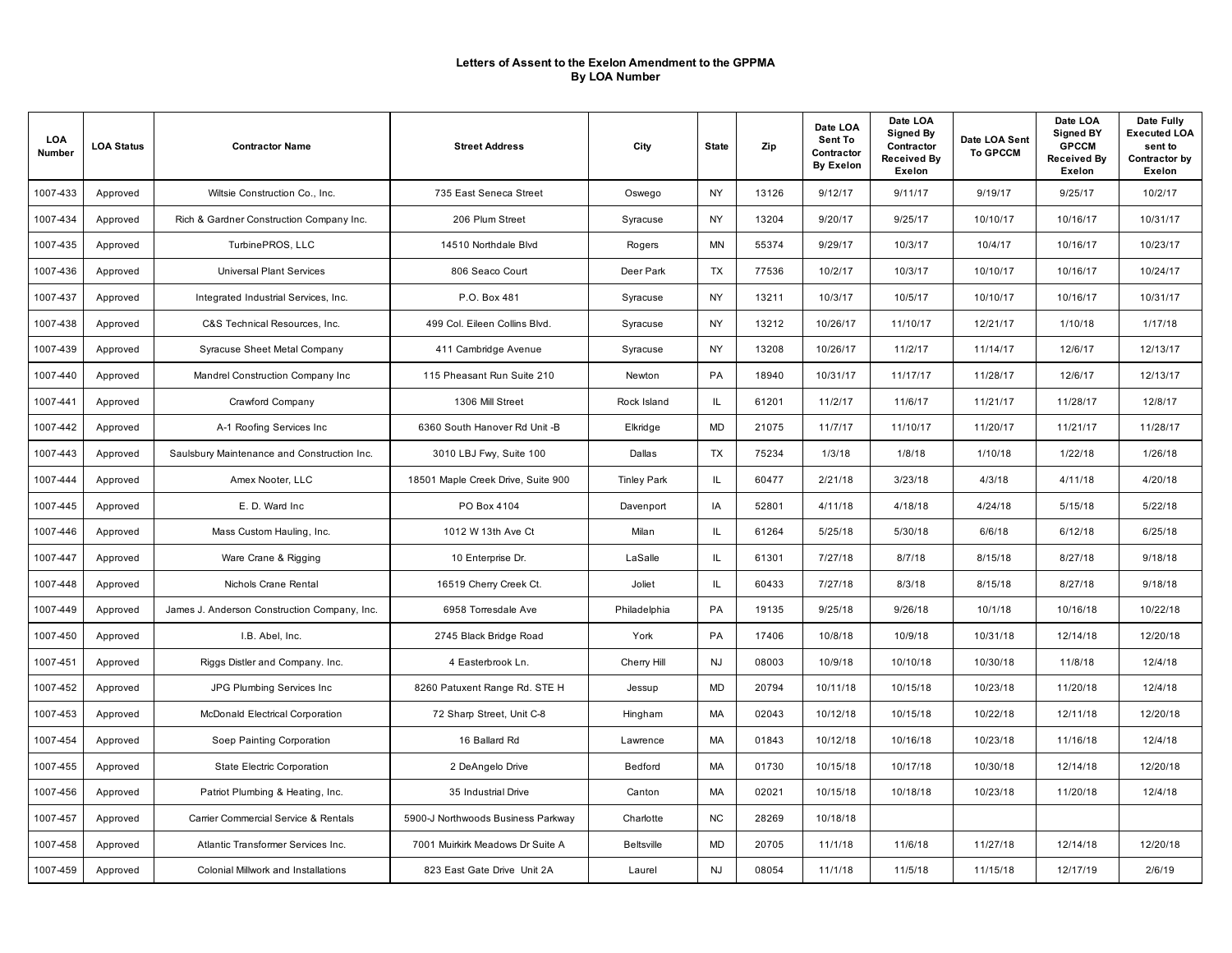| LOA<br>Number | <b>LOA Status</b> | <b>Contractor Name</b>                 | <b>Street Address</b>            | City                  | <b>State</b> | Zip   | Date LOA<br>Sent To<br>Contractor<br><b>By Exelon</b> | Date LOA<br><b>Signed By</b><br>Contractor<br><b>Received By</b><br>Exelon | Date LOA Sent<br><b>To GPCCM</b> | Date LOA<br><b>Signed BY</b><br><b>GPCCM</b><br><b>Received By</b><br><b>Exelon</b> | Date Fully<br><b>Executed LOA</b><br>sent to<br>Contractor by<br>Exelon |
|---------------|-------------------|----------------------------------------|----------------------------------|-----------------------|--------------|-------|-------------------------------------------------------|----------------------------------------------------------------------------|----------------------------------|-------------------------------------------------------------------------------------|-------------------------------------------------------------------------|
| 1007-460      | Signed            | Perryman Construction                  | 100 North 20th Street, Suite 305 | Philadelphia          | PA           | 19103 | 11/2/18                                               | 11/29/18                                                                   | 12/17/18                         |                                                                                     |                                                                         |
| 1007-461      | Approved          | Bittenbender Construction, LP          | 5 Columbus Blvd., Pier 5         | Philadelphia          | <b>PA</b>    | 19106 | 11/7/18                                               | 11/9/18                                                                    | 11/13/18                         | 1/29/19                                                                             | 2/6/19                                                                  |
| 1007-462      | Approved          | <b>Total Mechanical Solutions</b>      | 12021 91st street                | <b>Willow Springs</b> | IL.          | 60480 | 11/8/18                                               | 11/12/18                                                                   | 11/15/18                         | 1/4/19                                                                              | 2/6/19                                                                  |
| 1007-463      | Approved          | Summit Mechanical Group                | 1431 Opus Place Ste 110          | Downers Grove         | IL           | 60515 | 11/8/18                                               | 11/13/18                                                                   | 11/15/18                         | 12/14/18                                                                            | 12/20/18                                                                |
| 1007-464      | Approved          | Spereno Construction                   | 503 County Route 64              | Mexico                | <b>NY</b>    | 13114 | 11/28/18                                              | 11/29/18                                                                   | 12/4/18                          | 12/14/18                                                                            | 12/20/18                                                                |
| 1007-465      | Approved          | Fatlan Trucking & Excavating, LTD      | 6700 S State Route 53            | Gardner               | IL           | 60424 | 12/3/18                                               | 12/4/18                                                                    | 12/5/18                          | 12/11/18                                                                            | 12/20/18                                                                |
| 1007-466      | Approved          | P.T. Ferro Construction Co.            | 700 S. Rowell Avenue             | Joliet                | IL.          | 60434 | 12/13/18                                              | 12/14/18                                                                   | 12/17/18                         | 1/29/19                                                                             | 2/6/19                                                                  |
| 1007-467      | Incomplete        | North America- ACTS Aggreko-Americas   | 1335 Hwy 62, P.O. Box 627        | Chickasha             | OK           | 73018 | 12/20/18                                              |                                                                            |                                  |                                                                                     |                                                                         |
| 1007-468      | Approved          | JM Electric Services, LLC              | 1026 Moen Avenue                 | Rockdale              | IL           | 60436 | 12/20/18                                              | 12/21/18                                                                   | 12/26/18                         | 2/7/19                                                                              | 2/13/19                                                                 |
| 1007-469      | Approved          | Smith Painting Services Inc.           | 220 W Des Plaines St             | Coal City             | IL.          | 60416 | 12/20/18                                              | 12/27/18                                                                   | 1/7/19                           | 2/7/19                                                                              | 2/14/19                                                                 |
| 1007-470      | Approved          | Gallagher Asphalt Corporation          | 18100 S. Indiana Avenue          | Thomton               | IL.          | 60476 | 12/20/18                                              | 12/21/19                                                                   | 1/14/19                          | 2/7/19                                                                              | 2/13/19                                                                 |
| 1007-471      | Incomplete        | URBAN TILE & CARPET CORP.              | P.O. Box 369                     | Braidwood             | IL.          | 60408 | 12/20/18                                              |                                                                            |                                  |                                                                                     |                                                                         |
| 1007-472      | Approved          | Amelie Construction & Supply           | 1341 Old Freeport Rd             | Pittsburg             | <b>PA</b>    | 15238 | 1/14/19                                               | 1/15/19                                                                    | 1/17/19                          | 2/7/19                                                                              | 2/13/19                                                                 |
| 1007-473      | Approved          | CJ Drilling                            | 19N041 Galligan Road             | Dundee                | IL           | 60118 | 1/22/19                                               | 1/30/19                                                                    | 2/5/19                           | 5/24/19                                                                             | 6/18/19                                                                 |
| 1007-474      | Approved          | New River Electrical Corporation       | 15 Cloverdale Place<br>PO Box 70 | Cloverdale            | VA           | 24077 | 1/22/19                                               | 2/6/19                                                                     | 2/7/19                           | 5/2/19                                                                              | 5/14/19                                                                 |
| 1007-475      | Approved          | Battaglia Associates                   | 11 Industrial Boulevard          | New Castle            | DE           | 19720 | 1/23/19                                               | 1/24/19                                                                    | 2/11/19                          | 5/2/19                                                                              | 5/14/19                                                                 |
| 1007-476      | Approved          | PhiVTech Solutions LLC                 | 200 Jordan Drive                 | Gilbertsville         | PA           | 19525 | 1/25/19                                               | 1/29/19                                                                    | 2/11/19                          | 2/19/19                                                                             | 2/26/19                                                                 |
| 1007-477      | Approved          | <b>Valiant Energy Services</b>         | 2013 PA Route 309                | Allentown             | PA           | 18104 | 2/1/19                                                | 3/20/19                                                                    | 4/18/19                          | 5/13/19                                                                             | 5/20/19                                                                 |
| 1007-478      | Approved          | Freedom Interiors                      | 4000 Washington Street           | Kansas City           | <b>MO</b>    | 64111 | 2/1/19                                                | 2/13/19                                                                    | 2/25/19                          | 3/1/19                                                                              | 3/11/19                                                                 |
| 1007-479      | Approved          | Interior Investments                   | 205 W. Wacker Dr. #1700          | Chicago               | IL           | 60606 | 2/1/19                                                | 2/11/19                                                                    | 2/12/19                          | 2/19/19                                                                             | 2/26/19                                                                 |
| 1007-480      | Approved          | Spectrum                               | 1122 Longford Rd                 | Phoenixville          | PA           | 19460 | 2/1/19                                                | 2/13/19                                                                    | 2/14/19                          | 2/25/19                                                                             | 3/5/19                                                                  |
| 1007-481      | Approved          | Furnetech                              | 60 Thousand Oaks Blvd            | Morgantown            | PA           | 19543 | 2/1/19                                                | 2/6/19                                                                     | 2/13/19                          | 2/19/19                                                                             | 2/26/19                                                                 |
| 1007-482      | Approved          | Sonoma Underground Services, Inc.      | 103 Ford Drive                   | New Lenox             | IL           | 60451 | 2/6/19                                                | 2/11/19                                                                    | 2/14/19                          | 7/24/19                                                                             |                                                                         |
| 1007-483      | Approved          | National Business Furniture            | 770 South 70th Street            | Milwaukee             | WI           | 53214 | 2/14/19                                               | 3/1/19                                                                     | 4/15/19                          | 5/24/19                                                                             | 6/18/19                                                                 |
| 1007-484      | Approved          | Wampole-Miller Inc d/b/a/ Miller Bros. | 301 Alan Wood Road               | Conshohocken          | PA           | 19428 | 2/19/19                                               | 2/21/19                                                                    | 4/23/19                          | 5/14/19                                                                             | 5/21/19                                                                 |
| 1007-485      | Approved          | Framatone                              | 155 Millridge Road               | Lynchburg             | VA           | 24502 | 2/20/19                                               | 2/25/19                                                                    | 3/5/19                           | 3/8/19                                                                              | 3/25/19                                                                 |
| 1007-486      | Approved          | Watson Farms LLC                       | PO 345, 2778 Route 11            | LaFayette             | <b>NY</b>    | 13084 | 2/21/19                                               | 2/26/19                                                                    | 2/26/19                          | 3/13/19                                                                             | 3/25/19                                                                 |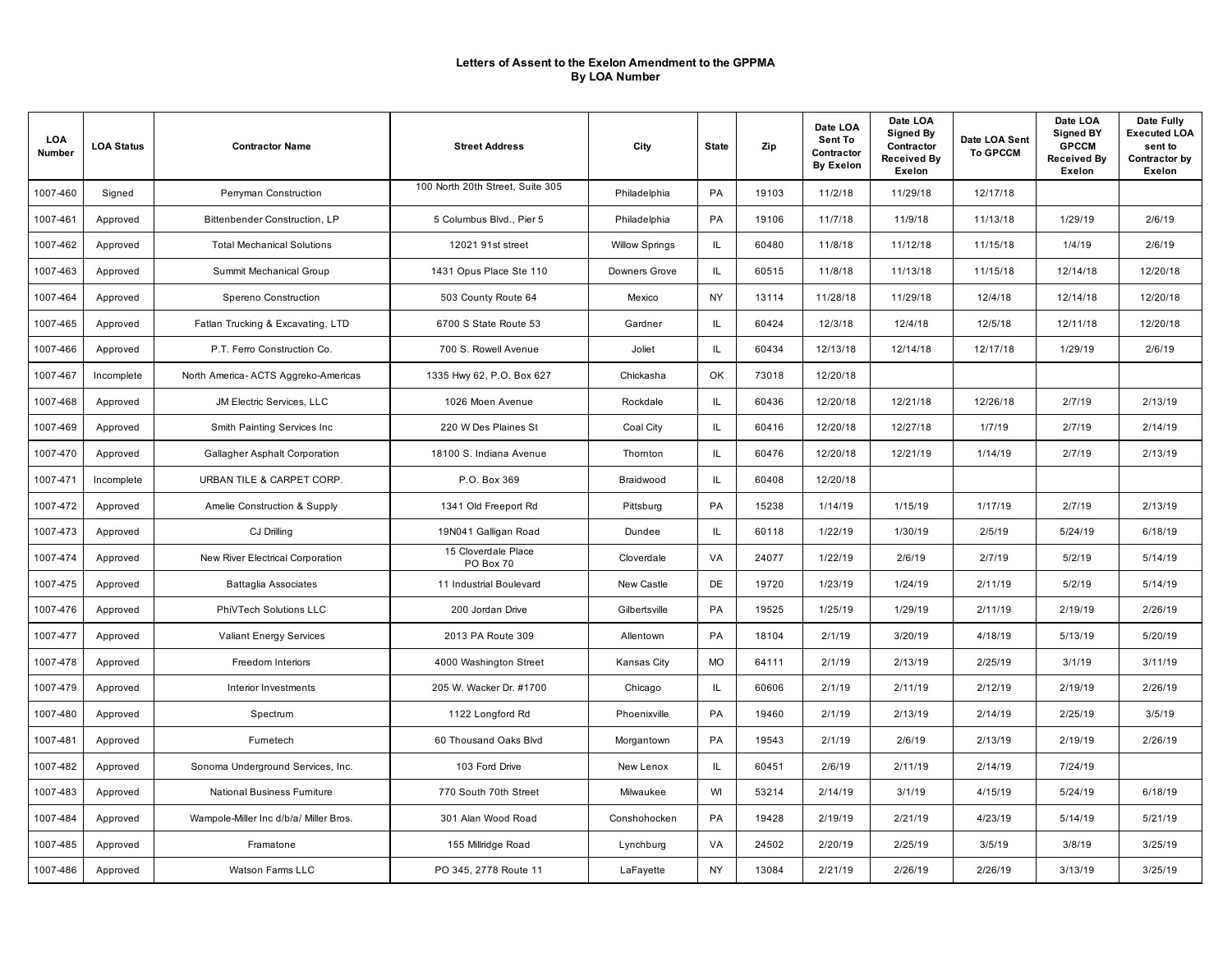| LOA<br>Number | <b>LOA Status</b> | <b>Contractor Name</b>                         | <b>Street Address</b>                   | City          | <b>State</b> | Zip   | Date LOA<br>Sent To<br>Contractor<br><b>By Exelon</b> | Date LOA<br><b>Signed By</b><br>Contractor<br><b>Received By</b><br>Exelon | Date LOA Sent<br><b>To GPCCM</b> | Date LOA<br><b>Signed BY</b><br><b>GPCCM</b><br><b>Received By</b><br><b>Exelon</b> | Date Fully<br><b>Executed LOA</b><br>sent to<br>Contractor by<br>Exelon |
|---------------|-------------------|------------------------------------------------|-----------------------------------------|---------------|--------------|-------|-------------------------------------------------------|----------------------------------------------------------------------------|----------------------------------|-------------------------------------------------------------------------------------|-------------------------------------------------------------------------|
| 1007-487      | Incomplete        | AZZ WSI LLC                                    | 560 Horizon Drive, Suite 100            | Suwanee       | GA           | 30024 | 2/21/19                                               |                                                                            |                                  |                                                                                     |                                                                         |
| 1007-488      | Incomplete        | IPC Lydon, LLC                                 | 284 Bodwell St                          | Avon          | <b>MA</b>    | 02322 | 3/15/19                                               |                                                                            |                                  |                                                                                     |                                                                         |
| 1007-489      | Approved          | <b>Empire Services</b>                         | 1420 Clarion Street                     | Reading       | PA           | 19601 | 4/1/19                                                | 4/2/19                                                                     | 4/4/19                           | 4/26/19                                                                             | 5/6/19                                                                  |
| 1007-490      | Approved          | Modular Installations & Design, Inc.           | 380 Internationald Blvd., Suite B       | Bolingbrook   | IL.          | 60440 | 4/2/19                                                | 4/15/19                                                                    | 4/15/19                          | 5/24/19                                                                             | 6/18/19                                                                 |
| 1007-491      | Signed            | <b>Turner Construction Company</b>             | 1500 Spring Garden Street, Suite 220    | Philadelphia  | PA           | 19130 | 4/2/19                                                | 4/15/19                                                                    | 4/16/19                          |                                                                                     |                                                                         |
| 1007-492      | Approved          | Cosgrove Construction                          | 20654 Amherst Court                     | Joliet        | IL.          | 60433 | 5/29/19                                               | 5/31/19                                                                    | 6/3/19                           | 6/17/19                                                                             | 6/21/19                                                                 |
| 1007-493      | Incomplete        | Garland DBS Inc.                               | 3800 East 91st Street                   | Cleveland     | OH           | 44105 | 6/3/19                                                |                                                                            |                                  |                                                                                     |                                                                         |
| 1007-494      | Incomplete        | Christopher Glass Chicago                      | 3014 W. Fillmore St                     | Chicago       | IL.          | 60612 | 6/5/19                                                |                                                                            |                                  |                                                                                     |                                                                         |
| 1007-495      | Incomplete        | Garland DBS Inc.                               | 3800 East 91st Street                   | Cleveland     | OH           | 44105 | 7/9/19                                                |                                                                            |                                  |                                                                                     |                                                                         |
| 1007-496      | Approved          | J.F. Brennan Company, Inc.                     | 501 Illinois Avenue                     | Ottawa        | IL.          | 61350 | 7/9/19                                                | 1/6/20                                                                     | 1/13/20                          | 1/28/20                                                                             | 2/4/20                                                                  |
| 1007-497      | Incomplete        | <b>Flower City Glass</b>                       | 188 Mt.Hope Ave                         | Rochester     | NY           | 14420 | 7/11/19                                               |                                                                            |                                  |                                                                                     |                                                                         |
| 1007-498      | Approved          | Mid-State Lawn & Tree Service                  | 709 County Rte 1.                       | Oswego        | NY           | 13126 | 8/8/19                                                | 8/12/19                                                                    | 8/20/19                          | 8/27/19                                                                             | 9/13/19                                                                 |
| 1007-499      | Approved          | Milt Co Paving                                 | 236 Honey Hill Rd.                      | Fulton        | <b>NY</b>    | 13069 | 8/8/19                                                | 8/18/19                                                                    | 8/27/19                          | 10/17/19                                                                            |                                                                         |
| 1007-500      | Incomplete        | <b>VOID</b>                                    | <b>VOID</b>                             | VOID          | VOID         | VOID  |                                                       |                                                                            |                                  |                                                                                     |                                                                         |
| 1007-501      | Approved          | Wyndham Construction LLC                       | 189 Fries Mill Road, Suite M-1          | Turnersville  | <b>NJ</b>    | 08013 | 8/17/19                                               | 8/26/19                                                                    | 8/27/19                          | 9/11/19                                                                             | 9/18/19                                                                 |
| 1007-502      | Signed            | <b>Builders Chicago</b>                        | 9820 Foster Ave                         | Rosemont      | IL.          | 60018 | 8/30/19                                               | 9/11/19                                                                    |                                  |                                                                                     |                                                                         |
| 1007-503      | Incomplete        | Williams Plant Services LLC                    | 100 Crescent Centre Parkway, Suite 1240 | Tucker        | GA           | 30084 | 9/5/19                                                |                                                                            |                                  |                                                                                     |                                                                         |
| 1007-504      | Incomplete        | Isidore Construction Company, LLC              | 66 Sellersville Rd.                     | Chalfont      | PA           | 18914 | 9/16/19                                               |                                                                            |                                  |                                                                                     |                                                                         |
| 1007-505      | Incomplete        | Ecotech                                        | 349 Buck Road Suite 3                   | Quarryville   | PA           | 17566 | 9/25/19                                               |                                                                            |                                  |                                                                                     |                                                                         |
| 1007-506      | Approved          | Aecon-Wachs Technical Services                 | 531 Performance Drive                   | Jackson       | SC           | 29831 | 10/1/19                                               | 10/7/19                                                                    | 10/7/19                          | 8/16/21                                                                             | 8/16/21                                                                 |
| 1007-507      | Approved          | MTN Veteran Contracting, Inc.                  | 1725 Huntwood Drive, Ste 400            | Cherry Valley | IL           | 61016 | 10/18/19                                              | 11/12/19                                                                   | 12/4/19                          | 8/24/21                                                                             | 8/24/21                                                                 |
| 1007-508      | Incomplete        | H.T. Lyons                                     | 7165 Ambassador Drive                   | Allentown     | PA           | 18106 | 10/21/19                                              |                                                                            |                                  |                                                                                     |                                                                         |
| 1007-509      | Incomplete        | Northern Illinois Fence                        | 320 W Lincoln Hwy                       | Cortland      | IL           | 60112 | 10/25/19                                              |                                                                            |                                  |                                                                                     |                                                                         |
| 1007-510      | Incomplete        | Delta Start, Inc. (Field Service)              | 10108 Dillard Drive                     | Forest        | VA           | 24551 | 10/30/19                                              |                                                                            |                                  |                                                                                     |                                                                         |
| 1007-511      | Approved          | Elens & Maichin Roofing & Sheet Metal Inc.     | 1621 Manhattan Road                     | Joliet        | IL.          | 60433 | 10/30/19                                              | 10/31/19                                                                   | 11/5/19                          | 11/7/19                                                                             | 11/26/19                                                                |
| 1007-512      | Incomplete        | CC Acquisition Company, LLC DBA Chellino Crane | 915 Rowell Ave.                         | Joliet        | IL.          | 60433 | 11/5/19                                               |                                                                            |                                  |                                                                                     |                                                                         |
| 1007-513      | Incomplete        | NAC International                              | 3930 East Jones Bridge Road, Suite 200  | Norcross      | GA           | 30092 | 11/6/19                                               |                                                                            |                                  |                                                                                     |                                                                         |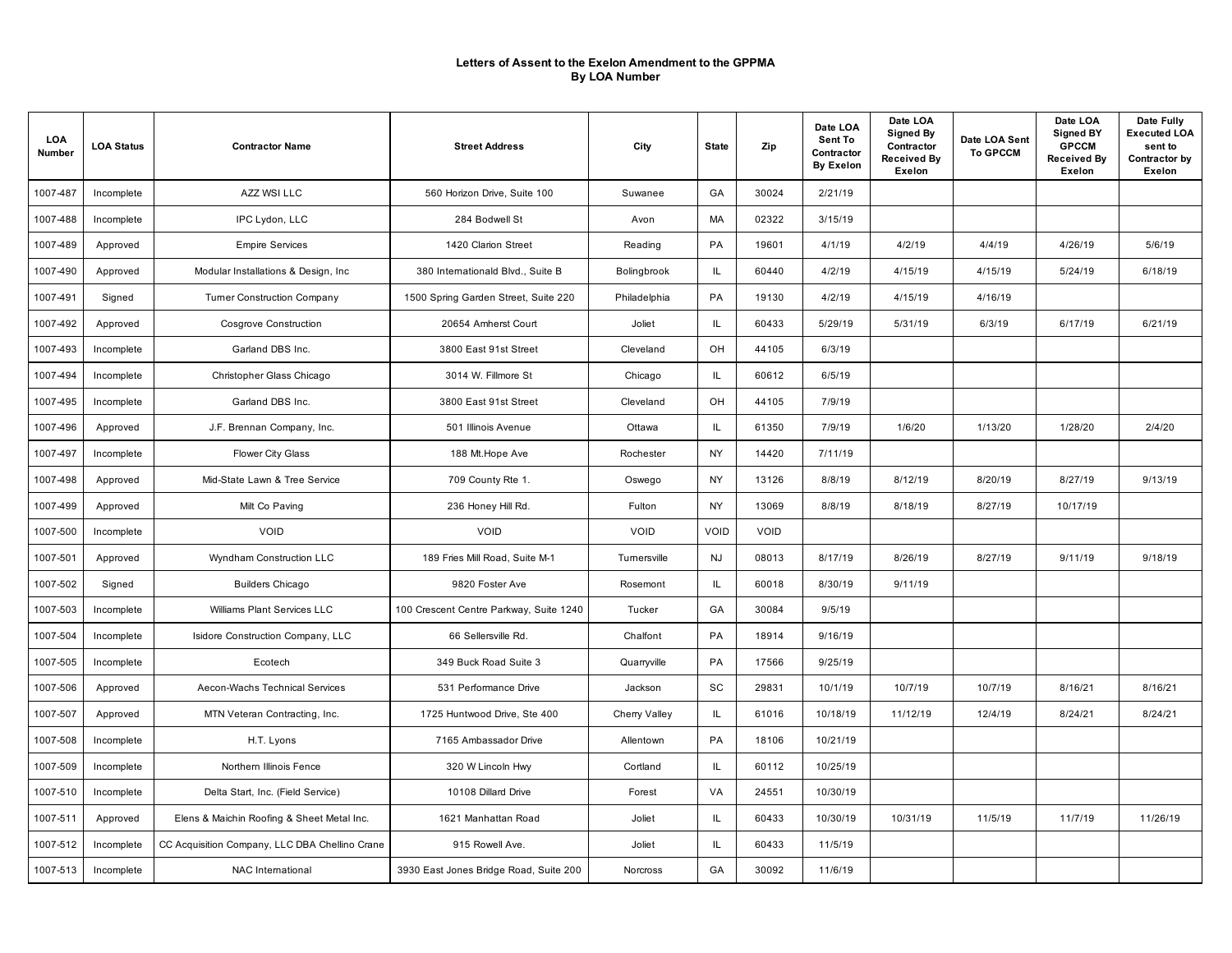| LOA<br>Number | <b>LOA Status</b> | <b>Contractor Name</b>                         | <b>Street Address</b>                                      | City                     | <b>State</b> | Zip    | Date LOA<br>Sent To<br>Contractor<br><b>By Exelon</b> | Date LOA<br>Signed By<br>Contractor<br><b>Received By</b><br>Exelon | Date LOA Sent<br><b>To GPCCM</b> | Date LOA<br><b>Signed BY</b><br><b>GPCCM</b><br><b>Received By</b><br>Exelon | Date Fully<br><b>Executed LOA</b><br>sent to<br>Contractor by<br>Exelon |
|---------------|-------------------|------------------------------------------------|------------------------------------------------------------|--------------------------|--------------|--------|-------------------------------------------------------|---------------------------------------------------------------------|----------------------------------|------------------------------------------------------------------------------|-------------------------------------------------------------------------|
| 1007-514      | Incomplete        | Level A Underground Solutions, LLC             | 675 Concord Road                                           | <b>Glen Mills</b>        | PA           | 19342  | 11/6/19                                               |                                                                     |                                  |                                                                              |                                                                         |
| 1007-515      | Signed            | Koester                                        | 3101 Seneca Tumpike                                        | Canastota                | NY           | 13032  | 11/6/19                                               | 11/25/19                                                            |                                  |                                                                              |                                                                         |
| 1007-516      | Incomplete        | Bodine Enviornmental Services Inc.             | 5350 E. Firehouse Road                                     | Decatur                  | IL.          | 62521  | 11/11/19                                              |                                                                     |                                  |                                                                              |                                                                         |
| 1007-517      | Approved          | Metropolitan Contract Carpets                  | 625 E Chapel Ave                                           | Cherry Hill              | <b>NJ</b>    | 08034  | 11/18/19                                              | 11/26/19                                                            | 1/6/20                           | 1/28/20                                                                      | 2/4/20                                                                  |
| 1007-518      | Approved          | Soil Installers Inc dba Helitech               | 8251 Bunkum Rd                                             | Caseywille               | IL.          | 62232  | 11/19/19                                              | 11/20/19                                                            | 12/4/19                          | 1/8/20                                                                       | 1/22/20                                                                 |
| 1007-519      | Approved          | JPC Group, Inc.                                | 228 Blackwood Bamsboro Rd.                                 | Blackwood                | <b>NJ</b>    | 08012  | 11/22/19                                              | 11/26/19                                                            | 12/4/19                          | 1/8/20                                                                       | 1/22/20                                                                 |
| 1007-520      | Incomplete        | <b>Elite Pipeline Services</b>                 | 5220 Edgewater Drive                                       | Allendale                | MI           | 49401  | 12/17/19                                              |                                                                     |                                  |                                                                              |                                                                         |
| 1007-521      | Approved          | Flo-Tron Contracting, Inc.                     | 10604 Beaver Damn Road                                     | Cockeysville             | <b>MD</b>    | 21030  | 1/3/20                                                | 1/6/20                                                              | 1/9/20                           | 8/24/21                                                                      | 8/24/21                                                                 |
| 1007-522      | Approved          | CC Acquisition Company, LLC DBA Chellino Crane | 915 Rowell Ave.                                            | Joliet                   | IL.          | 60433  | 1/9/20                                                | 1/13/20                                                             | 1/22/20                          | 2/14/20                                                                      | 8/9/21                                                                  |
| 1007-523      | Incomplete        | Scott Mechanical                               | 2727 Philmont Ave. STE 105                                 | <b>Huntington Valley</b> | PA           | 109006 | 1/9/20                                                |                                                                     |                                  |                                                                              |                                                                         |
| 1007-524      | Incomplete        | Schebler                                       | 5665 Fenno Road                                            | Bettendorf               | IA           | 52722  | 1/13/20                                               |                                                                     |                                  |                                                                              |                                                                         |
| 1007-525      | Incomplete        | Kalkreuth Roofing & Sheet Metal, Inc.          | 5726 Industry Lane                                         | Frederick                | <b>MD</b>    | 21704  | 1/27/20                                               |                                                                     |                                  |                                                                              |                                                                         |
| 1007-526      | Approved          | W.G. Tomko, Inc.                               | 2559 State Route 88                                        | Finleyville              | PA           | 15332  | 1/27/20                                               | 1/28/20                                                             | 2/19/20                          | 4/14/20                                                                      | 8/5/20                                                                  |
| 1007-527      | Approved          | Stromberg Metal Works                          | 6701 Distribution Drive                                    | <b>Beltsville</b>        | <b>MD</b>    | 20705  | 1/27/20                                               | 1/29/20                                                             | 2/4/20                           | 8/24/21                                                                      | 8/24/21                                                                 |
| 1007-528      | Incomplete        | Journeyman Mechanical Contractors, Inc.        | 2125 Baldwin Ave.                                          | Crofton                  | <b>MD</b>    | 21114  | 1/27/20                                               |                                                                     |                                  |                                                                              |                                                                         |
| 1007-529      | Approved          | <b>Toppert Jetting Service</b>                 | 1350 10th Street                                           | East Moline              | IL.          | 61244  | 1/27/20                                               | 2/4/20                                                              | 2/10/20                          | 8/16/21                                                                      | 8/16/21                                                                 |
| 1007-530      | Approved          | Metro Test Balance                             | 8640 Edgeworth Drive                                       | Capitol Heights          | <b>MD</b>    | 20743  | 1/28/20                                               | 1/29/20                                                             | 2/4/20                           | 8/24/21                                                                      | 8/24/21                                                                 |
| 1007-531      | Incomplete        | Tuckman-Barbee Construction Co, Inc.           | 16000 Trade Zone Ave., Suite 102                           | <b>Upper Marlboro</b>    | <b>MD</b>    | 20774  | 2/6/20                                                |                                                                     |                                  |                                                                              |                                                                         |
| 1007-532      | Incomplete        | <b>Critical Point Construction</b>             | 333 Willard Point Road                                     | Stevensville             | <b>MD</b>    | 21666  | 3/2/20                                                |                                                                     |                                  |                                                                              |                                                                         |
| 1007-533      | Approved          | Aim Mechanical                                 | 10 Industrial Hwy, MS49, H Complex, Bldg<br>C <sub>3</sub> | Lester                   | PA           | 19029  | 3/2/20                                                | 3/30/20                                                             | 5/1/20                           | 6/1/20                                                                       | 8/4/20                                                                  |
| 1007-534      | Incomplete        | Continental Fire Sprinkler Company             | 1745 Dorsey Road, Suites A-D                               | Hanover                  | <b>MD</b>    | 21076  | 3/2/20                                                |                                                                     |                                  |                                                                              |                                                                         |
| 1007-535      | Approved          | S.A. Comunale                                  | 2900 Newpark Drive                                         | Barberton                | <b>OH</b>    | 44203  | 3/2/20                                                | 3/26/20                                                             | 5/1/20                           | 6/5/20                                                                       | 8/4/20                                                                  |
| 1007-536      | Incomplete        | Johnson Contracting Company Inc.               | 2750 Morton Drive                                          | East Moline              | IL.          | 61244  | 3/19/20                                               |                                                                     |                                  |                                                                              |                                                                         |
| 1007-537      | Incomplete        | Sulzer Turbo Services Houston                  | 11518 Old LaPorte Road                                     | Laporte                  | TX           | 77571  | 4/2/20                                                |                                                                     |                                  |                                                                              |                                                                         |
| 1007-538      | Approved          | Creek Construction of Ga, Inc.                 | 2281 Toledo Drive                                          | Albany                   | GA           | 31705  | 4/9/20                                                | 4/13/20                                                             | 5/1/20                           | 5/29/20                                                                      | 8/4/20                                                                  |
| 1007-539      | Approved          | <b>TMR Services Inc.</b>                       | PO BOX 285                                                 | Channahon                | IL.          | 60410  | 4/13/20                                               | 4/15/20                                                             | 5/1/20                           | 5/28/20                                                                      | 8/4/20                                                                  |
| 1007-540      | Approved          | M.J. Electric, LLC                             | 200 West Frank Pipp Drive, PO BOX 686                      | Iron Mountain            | MI           | 49801  | 4/14/20                                               | 4/17/20                                                             | 5/1/20                           | 5/26/20                                                                      | 8/4/20                                                                  |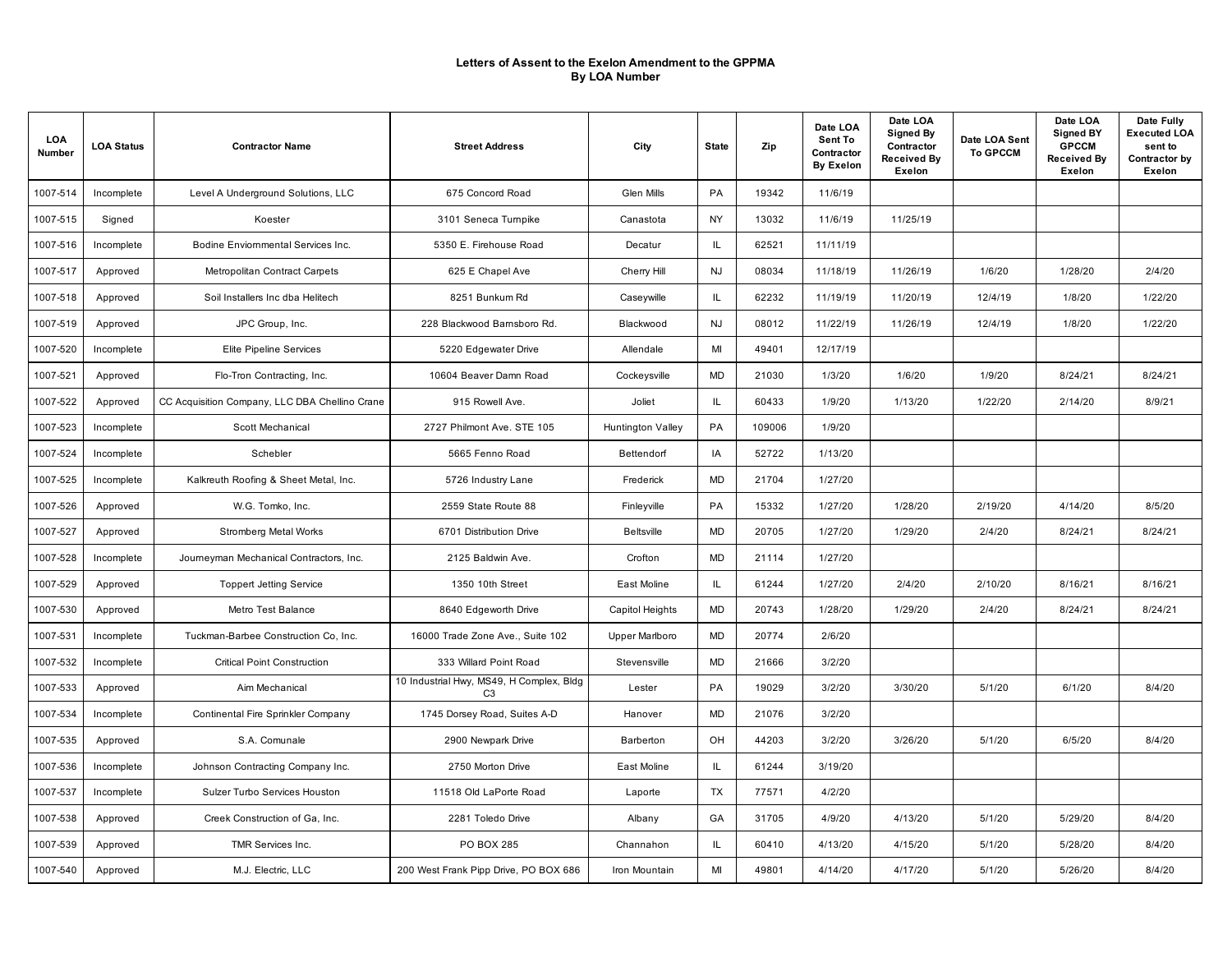| LOA<br>Number | <b>LOA Status</b> | <b>Contractor Name</b>                                           | <b>Street Address</b>                        | City               | <b>State</b> | Zip   | Date LOA<br>Sent To<br>Contractor<br><b>By Exelon</b> | Date LOA<br>Signed By<br>Contractor<br><b>Received By</b><br>Exelon | Date LOA Sent<br><b>To GPCCM</b> | Date LOA<br><b>Signed BY</b><br><b>GPCCM</b><br><b>Received By</b><br><b>Exelon</b> | Date Fully<br><b>Executed LOA</b><br>sent to<br>Contractor by<br>Exelon |
|---------------|-------------------|------------------------------------------------------------------|----------------------------------------------|--------------------|--------------|-------|-------------------------------------------------------|---------------------------------------------------------------------|----------------------------------|-------------------------------------------------------------------------------------|-------------------------------------------------------------------------|
| 1007-541      | Approved          | <b>Hazelton Trucking</b>                                         | 33079 S. Martin Long Road                    | Wilmington         | IL.          | 60481 | 4/16/20                                               | 4/20/20                                                             | 5/1/20                           | 6/2/20                                                                              | 8/4/20                                                                  |
| 1007-542      | Approved          | Dunn Company                                                     | 724 North Mercer Street                      | Decatur            | IL.          | 62522 | 6/18/20                                               | 6/23/20                                                             | 7/21/20                          | 8/5/20                                                                              | 8/5/20                                                                  |
| 1007-543      | Approved          | Axion                                                            | 10 Lincoln Road                              | Foxborough         | MA           | 02035 | 7/15/20                                               | 7/16/20                                                             | 7/21/20                          | 8/11/20                                                                             | 8/11/20                                                                 |
| 1007-544      | Approved          | Davis-Ulmer Companies                                            | 7633 Edgecomb Drive                          | Liverpool          | <b>NY</b>    | 13088 | 8/19/20                                               | 1/29/21                                                             | 2/5/21                           | 9/3/21                                                                              | 9/3/21                                                                  |
| 1007-545      | Approved          | Western Speciality Contractors                                   | 309 NE Rock Island Ave                       | Peoria             | IL.          | 61603 | 9/29/20                                               | 9/30/20                                                             | 12/10/20                         | 12/15/20                                                                            | 12/15/20                                                                |
| 1007-546      | Approved          | Richard E Pierson Construction Co Inc                            | PO Box 430                                   | Woodstown          | <b>NJ</b>    | 08098 | 10/8/20                                               | 10/15/20                                                            | 11/10/20                         | 12/1/20                                                                             | 12/1/20                                                                 |
| 1007-547      | Incomplete        | Holst Trucking & Excavating                                      | 24118 270th Ave                              | Le Claire          | IA           | 52753 | 10/29/20                                              |                                                                     |                                  |                                                                                     |                                                                         |
| 1007-548      | Approved          | Beacon Piping Company                                            | 45 Industrial Drive                          | Canton             | MA           | 02021 | 11/2/20                                               | 11/13/20                                                            | 12/10/20                         | 1/12/21                                                                             | 1/12/21                                                                 |
| 1007-549      | Incomplete        | Central Jersey Trucking & Rigging                                | 36 S. Adamsville Road                        | <b>Bridgewater</b> | <b>NJ</b>    | 08807 | 11/11/20                                              |                                                                     |                                  |                                                                                     |                                                                         |
| 1007-550      | Approved          | L&L Flooring, Inc.                                               | 4200 11th Street                             | Rock Island        | IL.          | 61201 | 11/11/20                                              | 11/17/20                                                            | 12/10/20                         | 12/17/20                                                                            | 8/9/21                                                                  |
| 1007-551      | Incomplete        | Ragnar Benson Const.                                             | 833 Featherstone Road                        | Rockford           | IL.          | 61107 | 11/23/20                                              |                                                                     |                                  |                                                                                     |                                                                         |
| 1007-552      | Approved          | D&S Landscaping of CNY, Inc.                                     | 320 Mt. Pleasant Road                        | Fulton             | NY           | 13069 | 12/17/20                                              | 12/27/20                                                            | 1/29/21                          | 2/26/21                                                                             | 2/26/21                                                                 |
| 1007-553      | Approved          | Ash Management Services                                          | 12601 Plantside Drive                        | Louisville         | <b>KY</b>    | 40299 | 12/22/20                                              | 1/13/21                                                             | 1/29/21                          | 2/25/21                                                                             | 2/25/21                                                                 |
| 1007-554      | Approved          | Remedical Construction Services, LP                              | 9977 W. Sam Houston Parkway N., Suite<br>100 | Houston            | TX           | 77064 | 1/8/21                                                | 1/27/21                                                             | 1/29/21                          | 2/25/21                                                                             | 2/25/21                                                                 |
| 1007-555      | Approved          | Mid-State                                                        | 638 Antoine Street                           | Harrisburg         | PA           | 17110 | 1/20/21                                               | 2/1/21                                                              | 2/12/21                          | 2/23/21                                                                             | 8/9/21                                                                  |
| 1007-556      | Approved          | Bevans Steel Company                                             | 1028 S. Dittmer                              | Davenport          | IA           | 52802 | 2/8/21                                                | 2/15/21                                                             | 3/1/21                           | 3/6/21                                                                              | 3/6/21                                                                  |
| 1007-557      | Approved          | <b>NAES Power Contractors Inc</b>                                | 167 Anderson Road                            | Cranberry Twp      | PA           | 16066 | 2/12/21                                               | 2/22/21                                                             | 2/22/21                          | 2/26/21                                                                             | 2/26/21                                                                 |
| 1007-558      | Approved          | <b>Fortress Steel</b>                                            | 116A Sandy Drive                             | Newark             | <b>DE</b>    | 19713 | 2/15/21                                               | 3/15/21                                                             | 3/24/21                          | 3/31/21                                                                             | 3/31/21                                                                 |
| 1007-559      | Approved          | <b>PAR Electric</b>                                              | 4770 N. Belleview Ave, Suite 300             | Kansas City        | <b>MO</b>    | 64116 | 2/22/21                                               | 3/4/21                                                              | 5/3/21                           | 5/20/21                                                                             | 5/20/21                                                                 |
| 1007-560      | Incomplete        | Kiewit Infrastructure Co.                                        | 470 Chestnut Ridge Road                      | Woodcliff Lake     | <b>NJ</b>    | 07677 | 3/4/21                                                |                                                                     |                                  |                                                                                     |                                                                         |
| 1007-561      | Approved          | <b>Utility Access Services</b>                                   | 591 Mantua Blvd                              | Sewell             | <b>NJ</b>    | 08080 | 3/29/21                                               | 4/26/21                                                             | 5/3/21                           | 5/6/21                                                                              | 5/6/21                                                                  |
| 1007-562      | Approved          | American Exchanger Services, Inc.                                | 1950 Innovation Way                          | Hartford           | WI           | 53027 | 4/21/21                                               | 5/14/21                                                             | 5/21/21                          | 5/24/21                                                                             | 5/24/21                                                                 |
| 1007-563      | Incomplete        | Richards Excavating, Inc.                                        | 42645 N. Delany Road                         | Zion               | IL.          | 60099 | 4/22/21                                               |                                                                     |                                  |                                                                                     |                                                                         |
| 1007-564      | Approved          | Albright & McCafferty LLC, Insulation And Roofing<br>Contractors | 1829 East Venango Street                     | Philadelphia       | PA           | 19134 | 5/10/21                                               | $\vee$                                                              | $\blacksquare$                   | D                                                                                   | <b>VOID</b><br>VOID                                                     |
| 1007-565      | Incomplete        | <b>Emerson Automation Solutions</b>                              | 6 British American Blvd, Suite 100           | Latham             | NY           | 12110 | 5/18/21                                               |                                                                     |                                  |                                                                                     |                                                                         |
| 1007-566      | Incomplete        | Ajay Glass & Mirror Co., Inc.                                    | 101 North Street                             | Canandaigua        | NY           | 14424 | 7/9/21                                                |                                                                     |                                  |                                                                                     |                                                                         |
| 1007-567      | Incomplete        | Albright & McCafferty LLC, Insulation And Roofing<br>Contractors | 1829 East Venango Street                     | Philadelphia       | PA           | 19134 | 7/9/21                                                |                                                                     |                                  |                                                                                     |                                                                         |